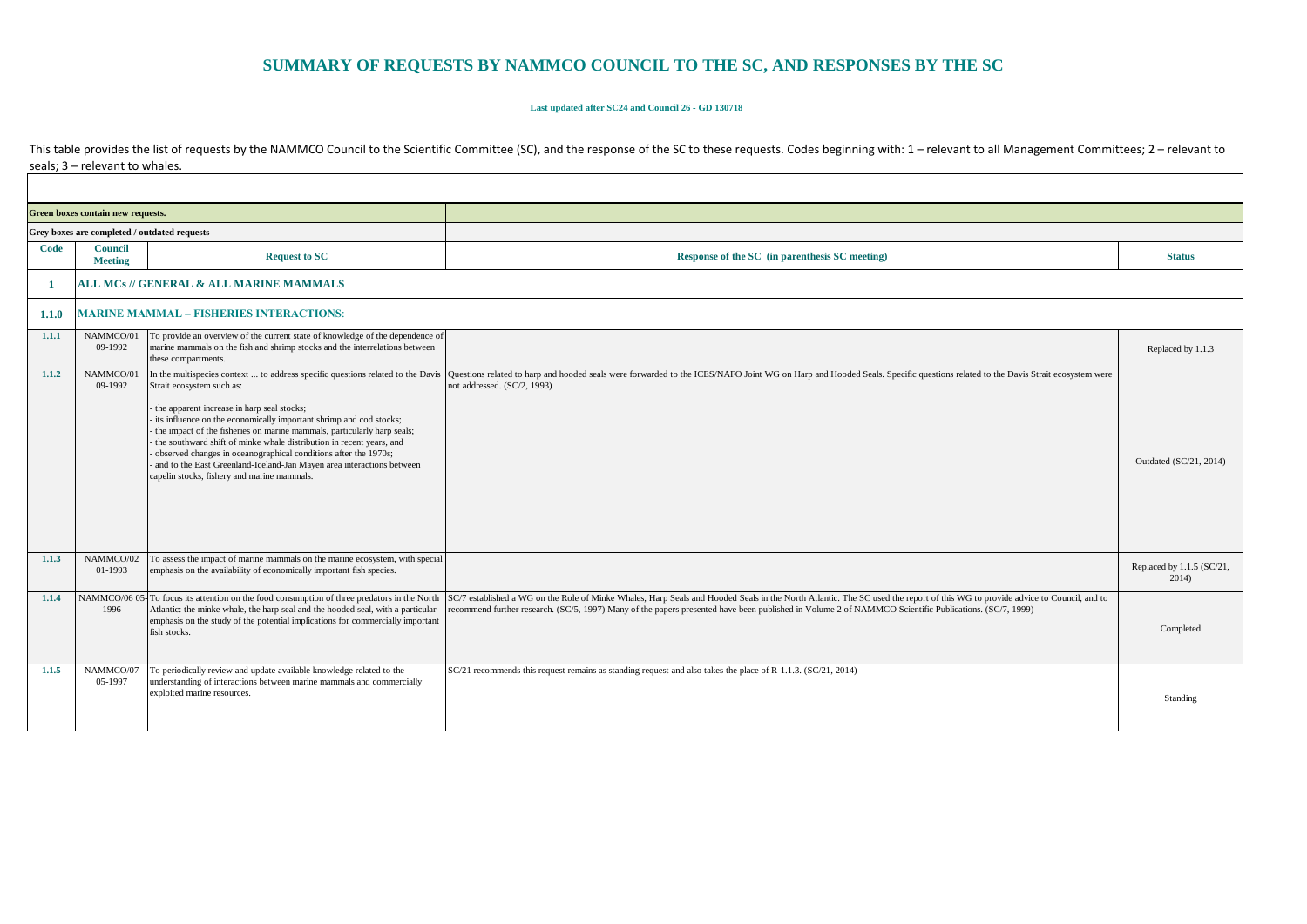| 1.1.6 | NAMMCO/16<br>02-2007 | To review the results of the Icelandic programme on the feeding ecology of<br>minke whales and multi-species modelling as soon as these become available.                                                                                                                                                                                                                                             | SC/15 considered that new development in ecosystem modelling warranted a new meeting of the WG on Marine Mammal Fishery Interactions. The WG would then be in charge of<br>reviewing the results from the Icelandic Programme and advances in Ecosystem Modelling. The SC recommended that the WG expands its terms of reference to include all areas<br>under NAMMCO jurisdiction and investigate dynamic changes in spatial distribution due to ecosystem changes and functional responses. (SC/15, 2008)                                  | Completed (2013) |
|-------|----------------------|-------------------------------------------------------------------------------------------------------------------------------------------------------------------------------------------------------------------------------------------------------------------------------------------------------------------------------------------------------------------------------------------------------|----------------------------------------------------------------------------------------------------------------------------------------------------------------------------------------------------------------------------------------------------------------------------------------------------------------------------------------------------------------------------------------------------------------------------------------------------------------------------------------------------------------------------------------------|------------------|
|       |                      |                                                                                                                                                                                                                                                                                                                                                                                                       | SC/16 forwarded this task to the WG on Marine Mammal Fisheries Interaction (MMFI) convened in 2009 Only preliminary results were presented and it was still too early to<br>undertake a general review of the results. (SC/16, 2009)<br>Vikingsson presented a short overview of the results from the Icelandic common minke whale research program conducted according to the Special Permit rules of the IWC. These                                                                                                                        |                  |
|       |                      |                                                                                                                                                                                                                                                                                                                                                                                                       | results had been presented and reviewed at an Expert Panel workshop held in Reykjavík. The SC notes  that the quality of the research will be further determined through the peer<br>review publication process. The SC also acknowledged that the IWC review is set according to guidelines set by the IWC for the reviewers — for example, reviewers focused on<br>whether this research can be done using non-lethal means, and how these data can be used in assessments. These are not necessarily same criteria that NAMMCO might use. |                  |
|       | 2014                 | NAMMCO/22 02-The SC does not need to do any further review of the Icelandic minke whale<br>program in addition to the work already completed by the IWC Expert Panel.                                                                                                                                                                                                                                 | SC/20 draws the attention of the MC to the results from the IWC Expert Panel review process and the abovementioned papers and reports detailing the results from the program.<br>The SC awaits guidance from the council concerning potential further review of the results within NAMMCO. (SC/20, 2013)                                                                                                                                                                                                                                     |                  |
| 1.1.7 | 2007                 | NAMMCO/16 02-To take into consideration the drafted text (NAMMCO/16/6) provided by the<br>former By-catch WG in formulating how to handle by-catch issues in the<br>future.                                                                                                                                                                                                                           | SC/15 recommended the organization of a workshop to review the use and applicability of the by-catch monitoring systems in use in different organizations. and suggested to seek<br>contact with other organizations dealing with by-catch monitoring in view of initiating collaboration on this matter (SC/15, 2008).                                                                                                                                                                                                                      | Completed (2010) |
|       |                      |                                                                                                                                                                                                                                                                                                                                                                                                       | Steps were taken towards the organisation of the workshop. (SC/16, 2009)                                                                                                                                                                                                                                                                                                                                                                                                                                                                     |                  |
| 1.1.8 | NAMMCO/17<br>09-2008 | In addressing the standing requests on ecosystem modelling and marine<br>mammal fisheries interaction, to extend the focus to include all areas under<br>NAMMCO jurisdiction. In the light of the distributional shifts seen under T-<br>NASS 2007, the SC should investigate dynamic changes in spatial distribution<br>due to ecosystem changes and functional responses. See also 1.1.6 and 1.4.6. | The SC convened in 2009 the WG on Marine Mammal Fisheries Interaction (MMFI) because it judged at its last meeting that the developments in modelling and other progress<br>which had occurred in Norway, Canada and Japan warranted their review. SC has reviewed progress made in all areas and for all species. (SC/16, 2009)                                                                                                                                                                                                             | Ongoing          |
|       |                      |                                                                                                                                                                                                                                                                                                                                                                                                       | This request should be kept as ongoing until the results expected from Iceland are presented in the SC. (SC/21, 2014)                                                                                                                                                                                                                                                                                                                                                                                                                        |                  |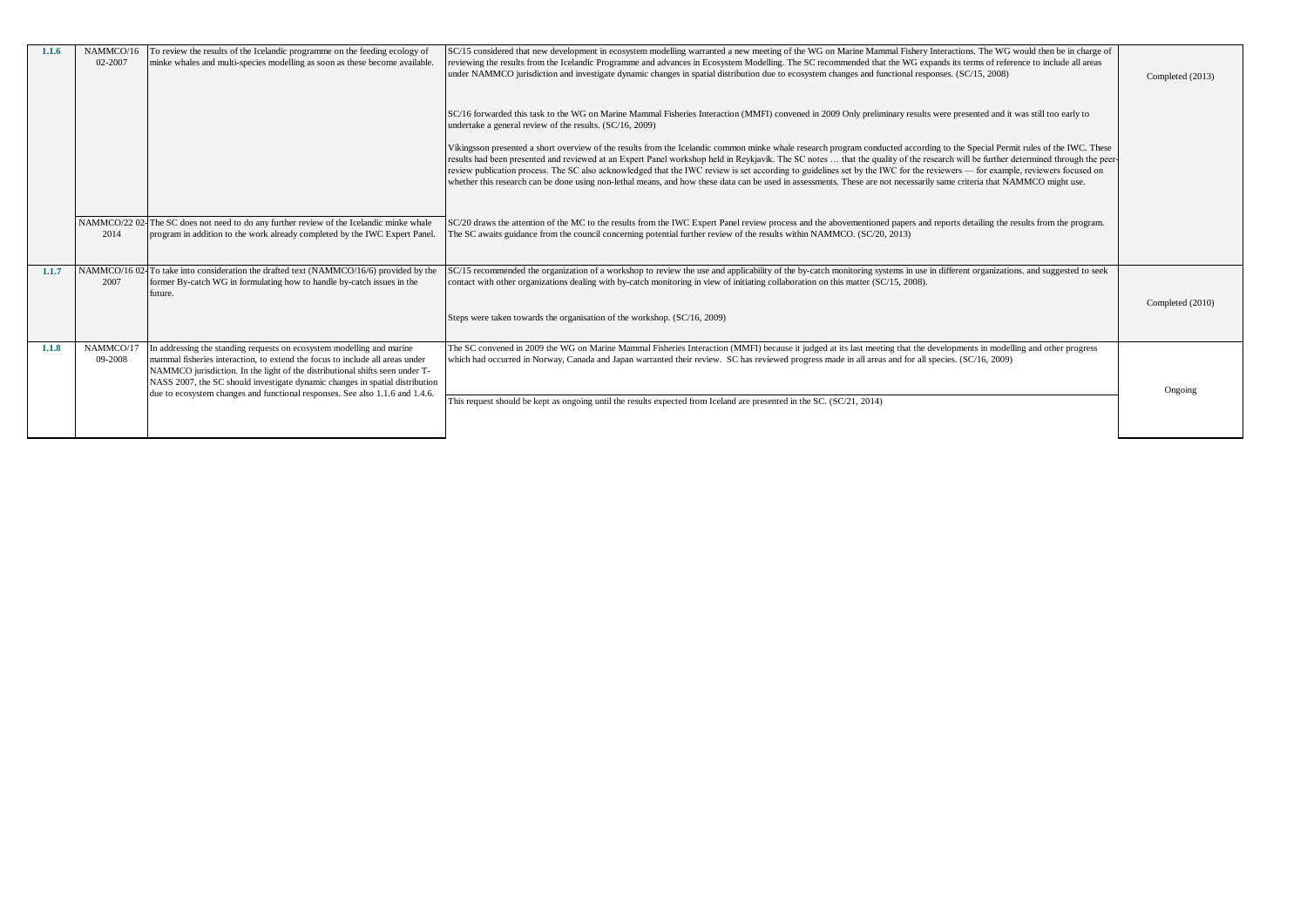| 1.2.0 | <b>MULTISPECIES APPROACHES TO MANAGEMENT:</b> |                                                                                                                                                                                                                                                                                                                                                                                                                                                                                           |                                                                                                                                                                                                                                                                                                                                                                                                                                                                                                                                                                                                                                                                                                                                                                                                                                                                                                                                                                                                                                                                                                                                                               |           |
|-------|-----------------------------------------------|-------------------------------------------------------------------------------------------------------------------------------------------------------------------------------------------------------------------------------------------------------------------------------------------------------------------------------------------------------------------------------------------------------------------------------------------------------------------------------------------|---------------------------------------------------------------------------------------------------------------------------------------------------------------------------------------------------------------------------------------------------------------------------------------------------------------------------------------------------------------------------------------------------------------------------------------------------------------------------------------------------------------------------------------------------------------------------------------------------------------------------------------------------------------------------------------------------------------------------------------------------------------------------------------------------------------------------------------------------------------------------------------------------------------------------------------------------------------------------------------------------------------------------------------------------------------------------------------------------------------------------------------------------------------|-----------|
| 1.2.1 | NAMMCO/01<br>09-1992                          | To consider whether multispecies models for management purposes can be<br>established for the North Atlantic ecosystems and whether such models could<br>include the marine mammals compartment. If such models and the required<br>to be beneficial to proper scientific management and suggest scientific projects<br>which would be required for obtaining this knowledge.<br>See related request (R 1.4.7)                                                                            | Vikingsson updated the SC on the Ecosystem Modelling project for which funding was being sought. The initial NAMMCO research program has developed into a much broader<br>project with modelling at the core, including more general fisheries management considerations and a socioeconomic component. The project has now been funded for 6 million<br>Euros for the next 4 years. The funded project has been adapted for the call for research proposals from the EU, and now includes 29 institutes from 16 countries. It still contains<br>data are not available then identify the knowledge lacking for such an enterprise parts of the original marine mammal components. Iceland is still a core area, and the project has been expanded to include many other areas,<br>Barents Sea has been removed. The SC noted that the original NAMMCO project (coordinated by Lars Walløe) has been changed but the Icelandic component is still included.<br>(SC/20, 2013)<br>A large-scale ecosystem modelling project (MAREFRAME) is underway, which includes marine mammals in Icelandic and adjacent waters. (SC/21, 2014)<br>See R-1.4.7 (SC/22, 2015) | Ongoing   |
| 1.2.2 | NAMMCO/05<br>02-1995                          | In relation to the importance of the further development of multispecies<br>approaches to the management of marine resources, to monitor stock levels<br>and trends in stocks of all marine mammals in the North Atlantic.                                                                                                                                                                                                                                                                | It was clarified that the purpose of this request was to ensure that data on marine mammals was available for input into multi-species models for management. The Committee<br>agreed that updated information on abundance and indications of trends in abundance of stocks of marine mammals in the North Atlantic should be clearly described in a new<br>document for the internal reference of the Council, to replace the List of Priority Species. This document would be entitled Status of Marine Mammals in the North Atlantic and<br>should include those cetacean and pinniped species already contained in the List of Priority Species, as well as other common cetacean species in the NAMMCO area for which<br>distribution and abundance data is also available (fin, sei, humpback, blue, and sperm whales). (SC/5, 1997)                                                                                                                                                                                                                                                                                                                   | Standing  |
| 1.3.0 |                                               | <b>SEALWORM INFESTATION:</b>                                                                                                                                                                                                                                                                                                                                                                                                                                                              |                                                                                                                                                                                                                                                                                                                                                                                                                                                                                                                                                                                                                                                                                                                                                                                                                                                                                                                                                                                                                                                                                                                                                               |           |
| 1.3.1 | 1996                                          | NAMMCO/06 05-Aware that the population dynamics of the sealworm (Pseudoterranova<br>decipiens) may be influenced by sea temperature, bathymetry, invertebrate and<br>fish fauna, to review the current state of knowledge with respect to sealworm<br>infestation and to consider the need for comparative studies in the western,<br>central and eastern North Atlantic coastal areas, taking into account the priority<br>topics recommended by the SC and its ad hoc WG on grey seals. | The SC established a WG on Sealworm Infection to address this question. The SCused their report as the basis for providing advice to Council, and developing recommendations<br>for further research. (SC/5, 1997) Many of the papers considered by the WG are published in NAMMCO Scientific Publications Vol. 3, Sealworms in the North Atlantic: Ecology<br>and population dynamics. (SC/7, 1999)                                                                                                                                                                                                                                                                                                                                                                                                                                                                                                                                                                                                                                                                                                                                                          | Completed |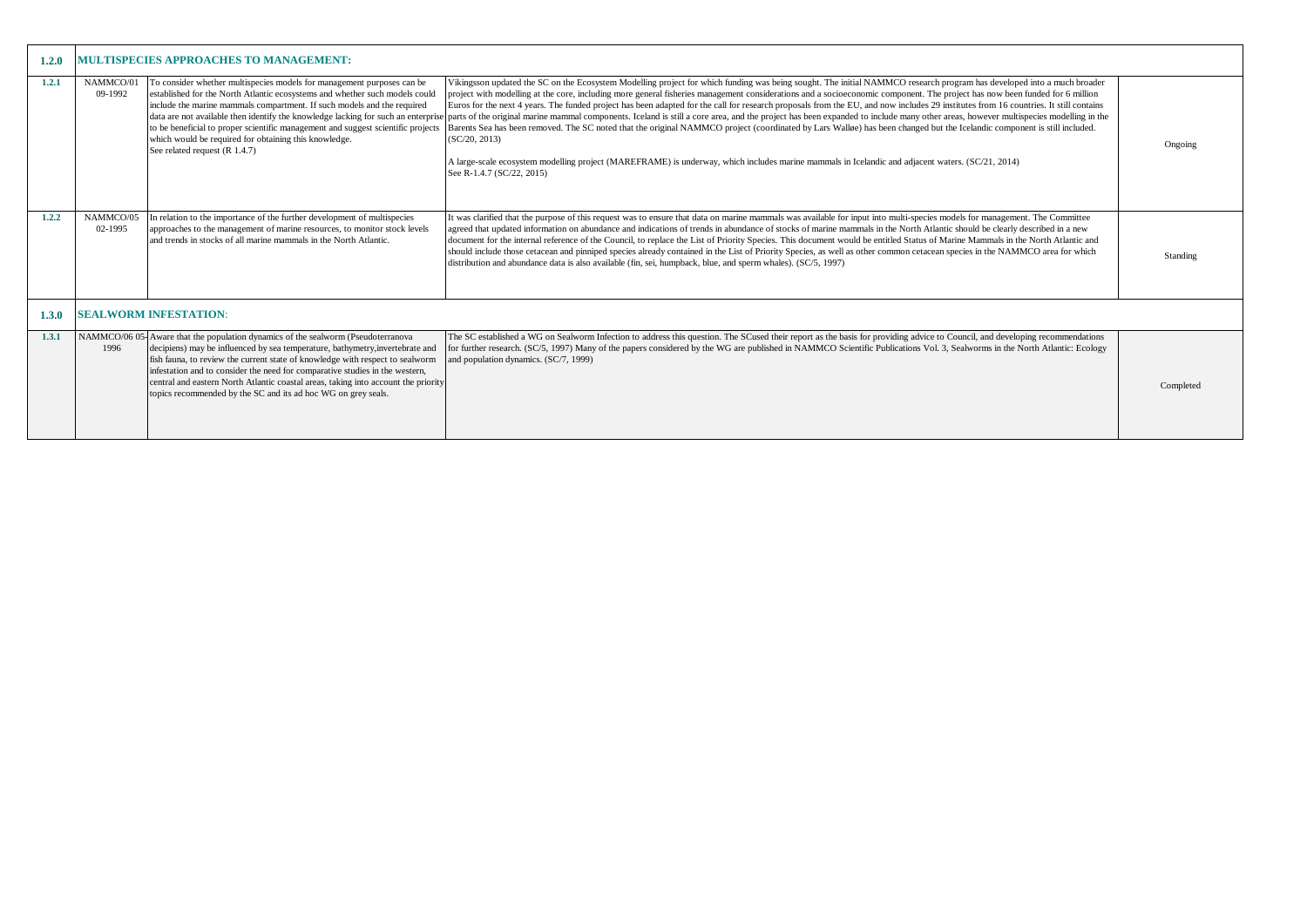| 1.4.0 | ECONOMIC ASPECTS OF MARINE MAMMAL-FISHERIES INTERACTIONS: |                                                                                                                                                                                                                                                                                                                                                                                                                                                                                                                                                                                                                                                                                                                                                                                                                                                                                                                                                                                                                                                                                                                                                                                                                                  |                                                                                                                                                                                                                                                                                                                                                                                                                                                                                                                                                                                                                                                                                                                                                                                                                                                                                                                                                                                                                                                                                               |                 |  |
|-------|-----------------------------------------------------------|----------------------------------------------------------------------------------------------------------------------------------------------------------------------------------------------------------------------------------------------------------------------------------------------------------------------------------------------------------------------------------------------------------------------------------------------------------------------------------------------------------------------------------------------------------------------------------------------------------------------------------------------------------------------------------------------------------------------------------------------------------------------------------------------------------------------------------------------------------------------------------------------------------------------------------------------------------------------------------------------------------------------------------------------------------------------------------------------------------------------------------------------------------------------------------------------------------------------------------|-----------------------------------------------------------------------------------------------------------------------------------------------------------------------------------------------------------------------------------------------------------------------------------------------------------------------------------------------------------------------------------------------------------------------------------------------------------------------------------------------------------------------------------------------------------------------------------------------------------------------------------------------------------------------------------------------------------------------------------------------------------------------------------------------------------------------------------------------------------------------------------------------------------------------------------------------------------------------------------------------------------------------------------------------------------------------------------------------|-----------------|--|
| 1.4.1 | NAMMCO/07<br>05-1997                                      | To pay special attention to studies related to competition and the economic<br>aspects of marine mammal-fisheries interactions.                                                                                                                                                                                                                                                                                                                                                                                                                                                                                                                                                                                                                                                                                                                                                                                                                                                                                                                                                                                                                                                                                                  | The SC established a WG on Economic Aspects of Marine Mammal-Fisheries Interactions. The SC concluded that inclusion of economic considerations is a valuable addition to<br>multispecies models of interactions between marine mammals and fisheries. The work presented at the WG was considered the first step towards more complete analyses of these<br>interactions and it was recommended, in light of the economic impacts, that more complete models should be developed and presented. The SC showed a continued interest in the<br>development of the models and it was decided to maintain the WG and seek further guidance from the Council on matters of particular interest. (SC/6, 1998)                                                                                                                                                                                                                                                                                                                                                                                      | Outdated (SC21) |  |
| 1.4.2 | NAMMCO/08<br>09-1998                                      | To investigate the following economic aspects of marine mammal - fisheries<br>interactions:<br>to identify the most important sources of uncertainty and gaps in knowledge<br>with respect to the economic evaluation of harvesting marine mammals in the<br>different areas:<br>$\cdot$ to<br>advise on research required to fill such gaps both in terms of refinement of<br>ecological and economical models and collection of basic biological and<br>economical data required as input parameters for the models;<br>to advise on research required to fill such gaps both in terms of refinement of See under 1.1.6. (SC/15, 2008)<br>ecological and economical models and collection of basic biological and<br>economical data required as input parameters for the models;<br>to discuss specific cases where the state of knowledge may allow<br>quantification of the economic aspects of marine mammal/fisheries interactions:<br>a) what could be the economic consequences of a total stop in harp seal<br>exploitation versus different levels of continued sustainable harvest?<br>b) what could be the economic consequences of different levels of sustainable<br>harvest vs. no exploitation of minke whales? | The WG On The Economic Aspects Of Marine Mammal - Fisheries Interactions was reactivated to meet this request. It was agreed to separate the request into two sections. At the<br>first WG meeting the first two items in the request were addressed. The WG used available information to derive estimates of consumption of cod, herring, capelin and shrimp by<br>harp seals, minke whales and Lagenorhynchus spp. and bottlenose dolphins in some areas. Multispecies models presently in use or under development in Norway and Iceland offer a<br>means of assessing the impact of marine mammal predation on fish stocks. The SC therefore recommended that the next logical step in addressing the request should be for<br>NAMMCO to lead or assist in the development of a multispecies-economic model for a candidate area. However, the SC reiterated that the estimation and model uncertainties are<br>such that definitive quantification of the economic aspects of marine mammal-fisheries interactions in candidate areas cannot be expected in the near term. (SC/8, 2000) | Outdated (SC21) |  |
| 1.4.3 | NAMMCO/10<br>09-2000                                      | Noting the requests for advice from NAMMCO/08 (see Annual Report 1998<br>page 23), to continue the assessment of the economic aspects of fishery -<br>marine mammal interactions in the two areas (Barents Sea and Iceland) and<br>with the two species (minke whales and harp seals) that have been identified as<br>feasible for this assessment.                                                                                                                                                                                                                                                                                                                                                                                                                                                                                                                                                                                                                                                                                                                                                                                                                                                                              | SC/09 convened a workshop, under the theme "Marine mammals: From feeding behaviour or stomach contents to annual consumption - what are the main uncertainties?", to<br>further investigate the methodological and analytical problems in estimating consumption by marine mammals. (SC/9, 2001)                                                                                                                                                                                                                                                                                                                                                                                                                                                                                                                                                                                                                                                                                                                                                                                              | Outdated (SC21) |  |
| 1.4.4 |                                                           | Can't find a reference to a request with this code - Prewitt May 2014                                                                                                                                                                                                                                                                                                                                                                                                                                                                                                                                                                                                                                                                                                                                                                                                                                                                                                                                                                                                                                                                                                                                                            |                                                                                                                                                                                                                                                                                                                                                                                                                                                                                                                                                                                                                                                                                                                                                                                                                                                                                                                                                                                                                                                                                               |                 |  |
| 1.4.5 | NAMMCO/11<br>02-2002                                      | To hold a workshop on ecosystem models aiming for a better understanding of<br>the ecological role of minke whales and harp and hooded seals in the North<br>Atlantic, as proposed in the SC report, as the SC concluded that the estimation<br>and model uncertainties are such that the economic aspects of marine mammal-<br>fishery interactions in candidate areas cannot be quantified without further<br>work                                                                                                                                                                                                                                                                                                                                                                                                                                                                                                                                                                                                                                                                                                                                                                                                             | The SC convened a workshop, under the theme "Modelling Marine Mammal - Fisheries Interactions in the North Atlantic", to investigate how presently available ecosystem models<br>can be adapted for quantifying marine mammal - fishery interactions. (SC/10, 2002)<br>See under 1.1.6. (SC/15, 2008)                                                                                                                                                                                                                                                                                                                                                                                                                                                                                                                                                                                                                                                                                                                                                                                         | Outdated (SC21) |  |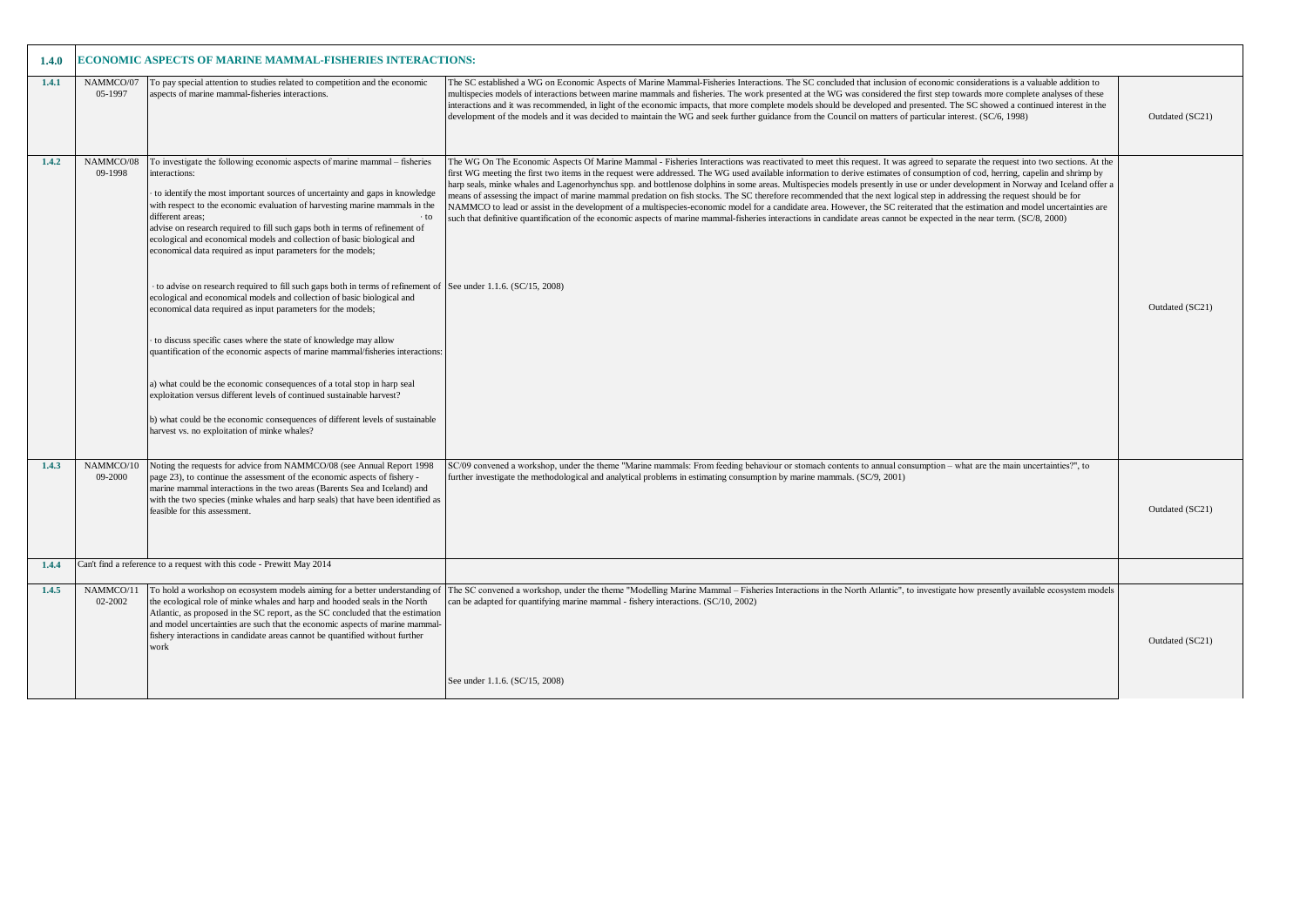| 1.4.6 | NAMMCO/12 | To monitor progress made in multispecies modelling and in the collection of                                                                        | The SC convened in 2009 the WG on Marine Mammal Fisheries Interaction (MMFI) because it judged at its last meeting that the developments in modelling and other progress              |                 |
|-------|-----------|----------------------------------------------------------------------------------------------------------------------------------------------------|---------------------------------------------------------------------------------------------------------------------------------------------------------------------------------------|-----------------|
|       | 03-2003   | input data and decide when enough progress has been made to warrant further which had occurred in Norway, Canada and Japan warranted their review. |                                                                                                                                                                                       |                 |
|       |           | efforts in this area. Future meetings should focus on assessing modelling results                                                                  |                                                                                                                                                                                       |                 |
|       |           | from the Scenario Barents Sea model and possibly the GADGET-based                                                                                  |                                                                                                                                                                                       |                 |
|       |           | template models for other areas, if they are developed. The SC should also                                                                         |                                                                                                                                                                                       |                 |
|       |           | consider the feasibility of connecting the multi-species models with simple                                                                        | The degree of progress in the quantitative description of marine mammal diets is in general not extensive and a considerable amount of work still remains. Some new approaches to     |                 |
|       |           | economic models at that time.                                                                                                                      | estimating diet appear promising but still required verification.                                                                                                                     |                 |
|       |           |                                                                                                                                                    |                                                                                                                                                                                       |                 |
|       |           |                                                                                                                                                    | Multi-species modelling is a valid approach for a better understanding of the ecological relations between species. However, the multi-species modelling required in order to address |                 |
|       |           |                                                                                                                                                    | management questions is quite complex and the current multi-species models are not, at this time, sufficient to provide quantitative management advice, which is presently provided   |                 |
|       |           |                                                                                                                                                    |                                                                                                                                                                                       | Outdated (SC21) |
|       |           |                                                                                                                                                    | Additional research is required in order to develop ecosystem models to a point where it may become possible, although with no guarantee, to use them to provide quantitative         |                 |
|       |           |                                                                                                                                                    | management advice.                                                                                                                                                                    |                 |
|       |           |                                                                                                                                                    |                                                                                                                                                                                       |                 |
|       |           |                                                                                                                                                    | Therefore the SC recommends, as the best way forward, carrying out the modelling exercise suggested by the WG on MMFI for comparing the results of different models on the            |                 |
|       |           |                                                                                                                                                    | same ecosystem(s) using a common dataset. (SC/16, 2009)                                                                                                                               |                 |
|       |           |                                                                                                                                                    |                                                                                                                                                                                       |                 |
|       |           |                                                                                                                                                    |                                                                                                                                                                                       |                 |
|       |           |                                                                                                                                                    | See 1.2.1                                                                                                                                                                             |                 |
|       |           |                                                                                                                                                    |                                                                                                                                                                                       |                 |
| 1.4.7 |           | NAMMCO/23 02-To review the results of the MAREFARAME ecosystem management project                                                                  | The MAREFRAME project is scheduled to be concluded in 2017, after which the SC will review the result as requested by the Council (SC/22, 2015).                                      |                 |
|       | 2015      | when these become available. In particular, the results should be reviewed with                                                                    |                                                                                                                                                                                       |                 |
|       |           | respect to the ongoing and standing requests on marine mammal interactions                                                                         |                                                                                                                                                                                       |                 |
|       |           |                                                                                                                                                    | The SC expressed interest in the potential of developing the modelling effort from the Icelandic case study further by extending the study to the Barents Sea ecosystem. (SC/24,      |                 |
|       |           | $(R1.1.0)$ and multispecies approaches to management $(R 1.2.0)$                                                                                   | 2017)                                                                                                                                                                                 | Ongoing         |
|       |           |                                                                                                                                                    |                                                                                                                                                                                       |                 |
|       |           |                                                                                                                                                    |                                                                                                                                                                                       |                 |
|       |           |                                                                                                                                                    |                                                                                                                                                                                       |                 |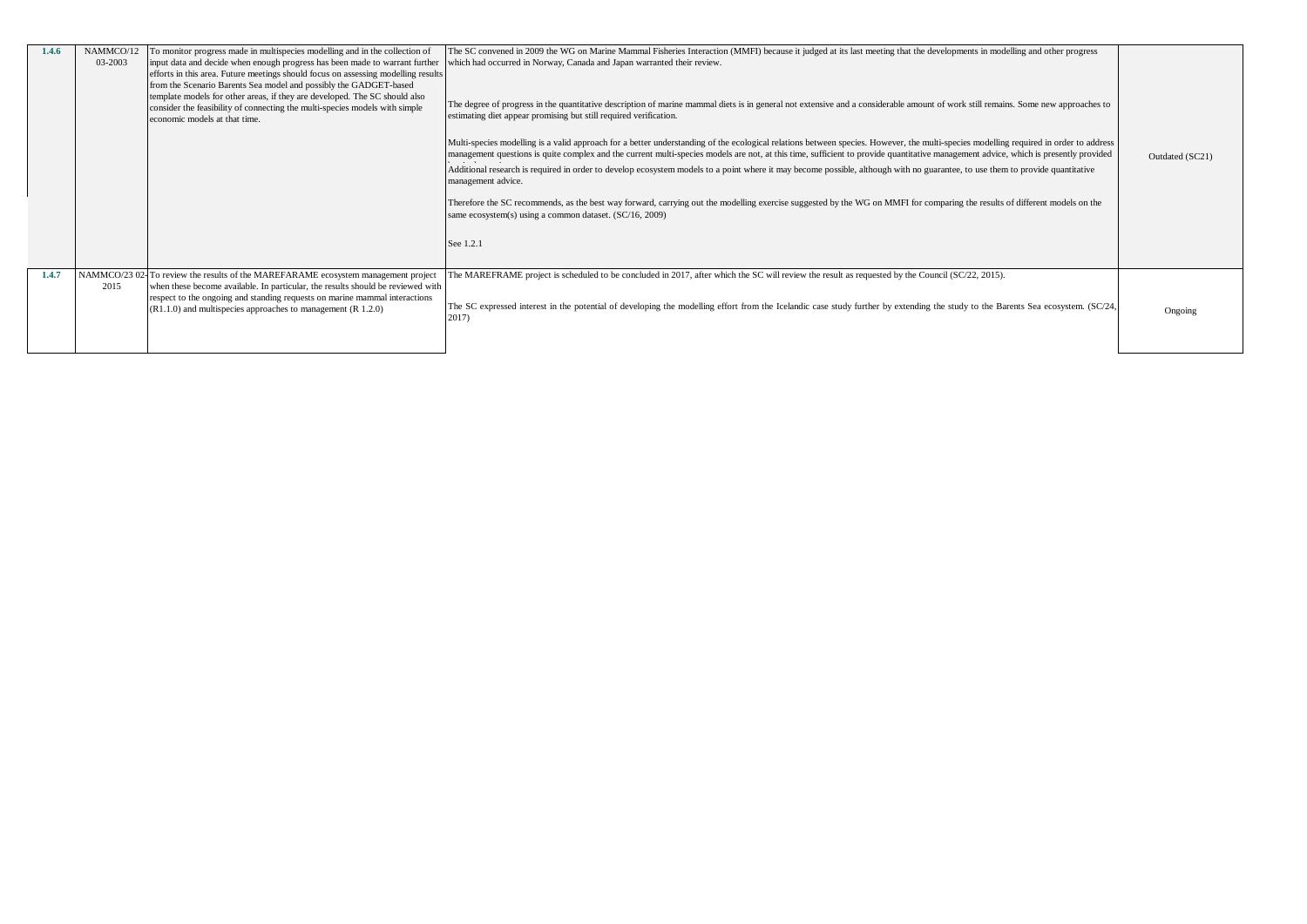| 1.5.0 | <b>ENVIRONMENTAL ISSUES:</b> |                                                                                                                                                                                                                                                                                                                                                                                                                                                                                                                                             |                                                                                                                                                                                                                                                                                                                                                                                                                                                                                                                                                                                |           |  |
|-------|------------------------------|---------------------------------------------------------------------------------------------------------------------------------------------------------------------------------------------------------------------------------------------------------------------------------------------------------------------------------------------------------------------------------------------------------------------------------------------------------------------------------------------------------------------------------------------|--------------------------------------------------------------------------------------------------------------------------------------------------------------------------------------------------------------------------------------------------------------------------------------------------------------------------------------------------------------------------------------------------------------------------------------------------------------------------------------------------------------------------------------------------------------------------------|-----------|--|
| 1.5.1 | 1992                         | NAMMCO/01 09-To describe the possible pathways of radioactive material from blowouts and<br>leakage in existing nuclear power plants, leakage from dumped material and<br>possible accidents in planned recycling plants in the northern part of Scotland<br>into the food web of the North Atlantic and hence into the top predators like<br>marine mammals.                                                                                                                                                                               | Forwarded to ICES.                                                                                                                                                                                                                                                                                                                                                                                                                                                                                                                                                             | Pending   |  |
| 1.5.2 | 1992                         | NAMMCO/01 09-To review the contaminant burden (especially organochlorines) in marine<br>mammals in the North Atlantic and evaluate the possible sources of these<br>contaminants                                                                                                                                                                                                                                                                                                                                                            | No response from the SC. In 1995, NAMMCO hosted the International Conference on Marine Mammals and the Marine Environment. The Conference covered the following<br>themes: Marine mammals and the marine environment-impacts and management approaches; Contaminants in marine mammals – sources, levels and effects; Coastal communities<br>and marine pollution – social, economic and health considerations; Addressing the questions – problems and future needs. The proceedings were published as a special issue of The<br>Science of the Total Environment (186, 1, 2) | Completed |  |
| 1.5.3 | 2016                         | NAMMCO/24 04-To monitor the development of the Mary River Project and assess qualitatively<br>or if possible quantitatively the likely impact and consequences on marine<br>mammals in the area.                                                                                                                                                                                                                                                                                                                                            | SC/24 recommended that the issues regarding belugas and narwhals be discussed further at the JCNB-NAMMCO JWG[additionally] the JWG meetings routinely include<br>information sharing between Canada and Greenland on new human activities that are occurring in either country that could affect narwhals and belugas. (SC/24, 2017)                                                                                                                                                                                                                                           | Ongoing   |  |
| 1.5.4 | 2017                         | NAMMCO/25 03-Committed to furthering its ecosystem approach to the management of marine<br>mammals, and recognising the range of anthropogenic pressures facing North<br>Atlantic marine mammals associated with the climate and environmental<br>changes taking place, the Council requests the SC to advise on the best process<br>to investigate the effects of non-hunting related anthropogenic stressors on<br>marine mammal populations, including the cumulative impacts of global<br>warming, by-catch, pollution and disturbance. | SC/24 recommended that upcoming/future WGs consider request R-1.5.4, for example by adding non-hunting impacts to their agendas. (SC/24, 2017)                                                                                                                                                                                                                                                                                                                                                                                                                                 | Ongoing   |  |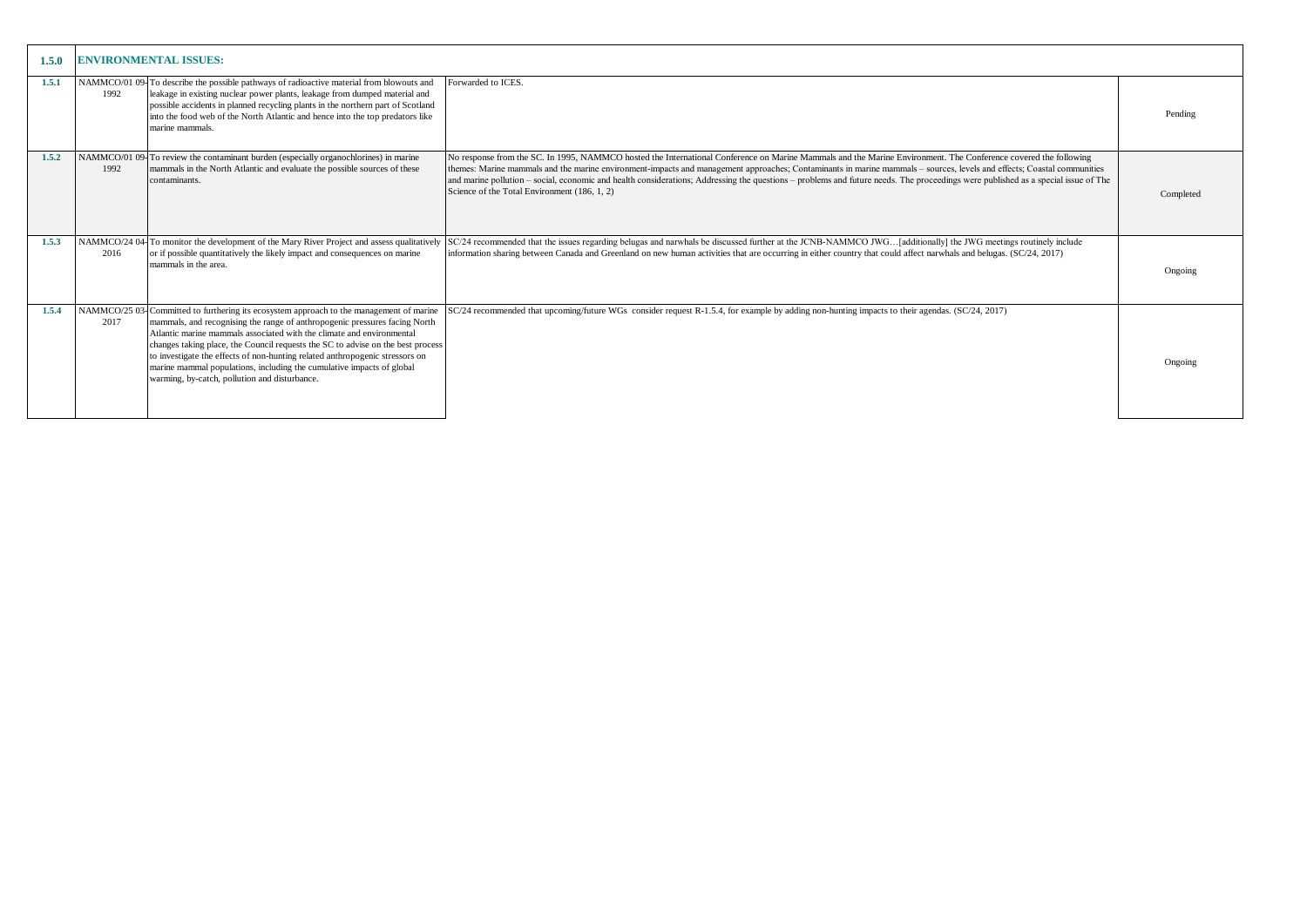| 1.6.0 | <b>MANAGEMENT PROCEDURES:</b>                                                                                                                                                                                                                                                                                                                                                                                                                                                                                                                            |                                                                                                                                                                                                                                                                                                                                                                                                                                                                                                                                 |                       |  |  |
|-------|----------------------------------------------------------------------------------------------------------------------------------------------------------------------------------------------------------------------------------------------------------------------------------------------------------------------------------------------------------------------------------------------------------------------------------------------------------------------------------------------------------------------------------------------------------|---------------------------------------------------------------------------------------------------------------------------------------------------------------------------------------------------------------------------------------------------------------------------------------------------------------------------------------------------------------------------------------------------------------------------------------------------------------------------------------------------------------------------------|-----------------------|--|--|
| 1.6.1 | NAMMCO/02 01-To review the basis for, and develop assessments necessary to provide the<br>scientific foundation for conservation and management of the stocks relevant<br>1993<br>for management under NAMMCO.<br>role in developing its management. (SC/2, 1993)                                                                                                                                                                                                                                                                                        | SC/2 established a WG on Management Procedures to consider this matter. SC/2 noted that there were many different management needs requiring different management<br>procedures. It was agreed that there was need for more guidance on management objectives before any concrete work can be started on developing appropriate management<br>procedures, and in turn this was likely to be case- (species and/or area) specific. Related to this it was also noted that NAMMCO may prefer to assume an advisory and evaluative | Completed             |  |  |
| 1.6.2 | NAMMCO/04 02-To further develop RMP-like procedures.<br>1994<br>case in question".(SC/3, 1995)                                                                                                                                                                                                                                                                                                                                                                                                                                                           | SC/3 decided to develop management procedures on a case-by-case basis: "a more pragmatic approach on an area and species/case-specific basis would be desirable for the<br>development of specific management procedures. It was therefore decided to suggest that requests for advice from the Council be accompanied by specific objectives defined for the                                                                                                                                                                   | Completed             |  |  |
| 1.6.3 | NAMMCO/17 09-To study general models for conservation and management of baleen whales.<br>inter alia based on Norwegian studies presented to the SC of the IWC (in<br>2008<br>2008).                                                                                                                                                                                                                                                                                                                                                                     | SC/16 strongly recommended using an "RMP implementation simulation process (IST)-like approach" as a general model for conservation and management of baleen whales in<br>NAMMCO, but advising that implementation will have cost implications. (SC/16, 2009)                                                                                                                                                                                                                                                                   | Completed             |  |  |
| 1.6.4 | NAMMCO/24 03-[SC and CHM are requested] to provide advice on the best methods for<br>collection of the desired statistics on losses, as SC recommended that catch<br>2016<br>statistics include correction for struck but lost animals for different seasons.<br>areas, and catch operations.                                                                                                                                                                                                                                                            |                                                                                                                                                                                                                                                                                                                                                                                                                                                                                                                                 | <b>NEW</b>            |  |  |
| 1.6.5 | NAMMCO/25 03-Struck and loss rates should be subtracted from future advice on sustainable<br>2017<br>removals in Greenland, with the advice being given as total allowable landings.                                                                                                                                                                                                                                                                                                                                                                     |                                                                                                                                                                                                                                                                                                                                                                                                                                                                                                                                 | <b>NEW// Standing</b> |  |  |
| 1.6.6 | NAMMCO/26 03-To conduct a review of the management procedures used by the Committee for<br>generating management advice (RMP, AWMP, Bayesian assessment, Hitter<br>2018<br>Fitter, etc). The Committee should advise on which procedure is the most<br>suitable for each species (or category of species) with the data that is currently<br>available, while also meeting the management principles of NAMMCO. The<br>Committee should further advise where additional data could allow for more<br>suitable management procedure(s) to be implemented. |                                                                                                                                                                                                                                                                                                                                                                                                                                                                                                                                 | <b>NEW</b>            |  |  |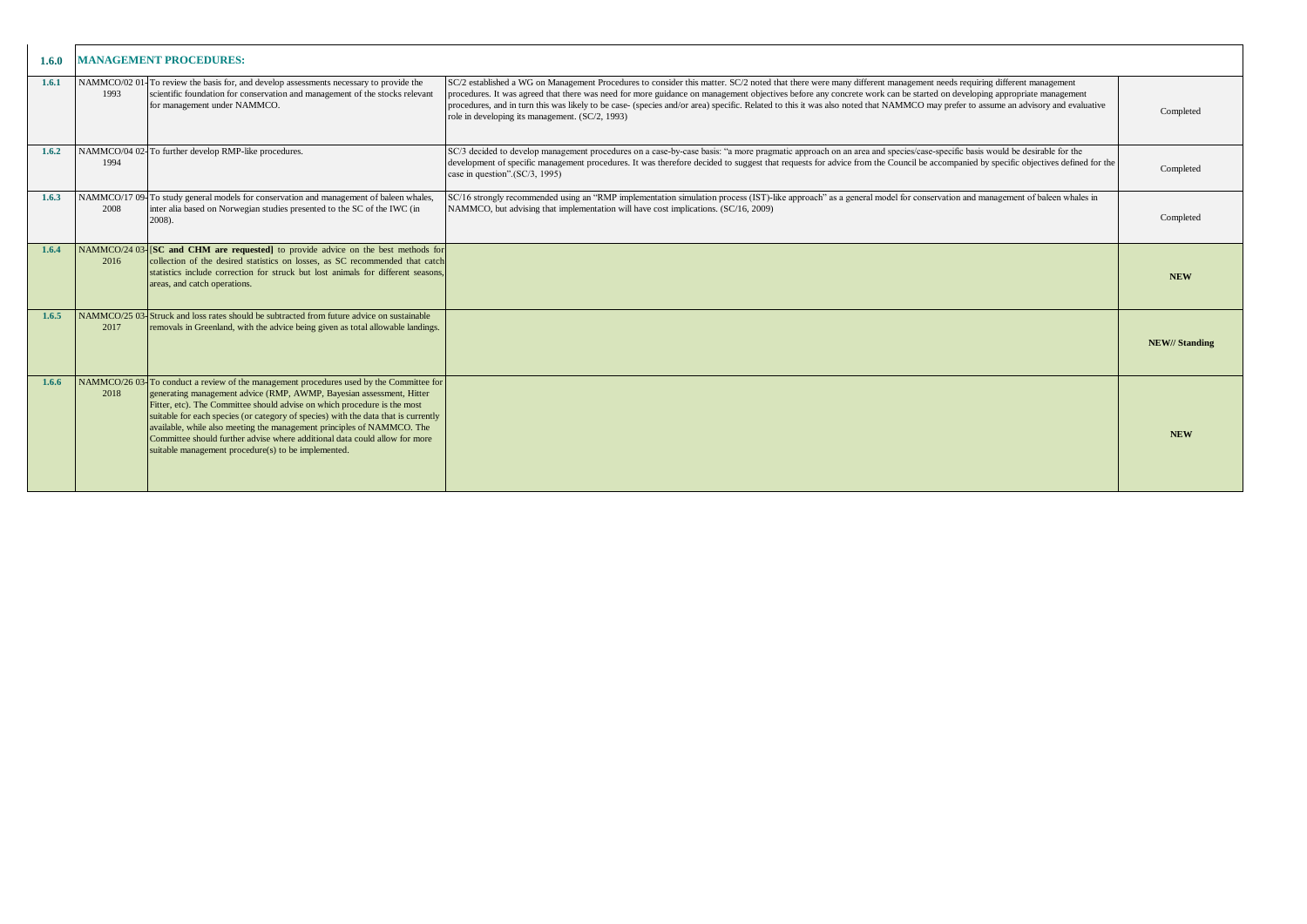| 1.7.1 | 1993                 | NAMMCO/03 07-To plan joint cetacean sighting surveys in the North Atlantic by co-ordinating<br>national research programmes.                                                                                                                                                                                                                                                                                                                                         | SC/2 agreed to establish a WG to plan the sighting survey for the summer of 1995. (SC/2, 1993).                                                                                                                                                                                                                                                                                                                                                                                                                                                                                                                                                                                                                                                                                                                                                                                                                                                                                                                                                                                                                 | Completed |
|-------|----------------------|----------------------------------------------------------------------------------------------------------------------------------------------------------------------------------------------------------------------------------------------------------------------------------------------------------------------------------------------------------------------------------------------------------------------------------------------------------------------|-----------------------------------------------------------------------------------------------------------------------------------------------------------------------------------------------------------------------------------------------------------------------------------------------------------------------------------------------------------------------------------------------------------------------------------------------------------------------------------------------------------------------------------------------------------------------------------------------------------------------------------------------------------------------------------------------------------------------------------------------------------------------------------------------------------------------------------------------------------------------------------------------------------------------------------------------------------------------------------------------------------------------------------------------------------------------------------------------------------------|-----------|
| 1.7.2 | NAMMCO/05<br>02-1995 | To review results in the light of recent assessments of North Atlantic whale<br>tocks, as the 1995 North Atlantic Sightings Survey (NASS-95) would provide<br>updated abundance estimates for a number of whale species in the North<br>Atlantic, and the SC is requested                                                                                                                                                                                            | SC/4 agreed to establish a WG on Abundance Estimates. The task of the WG would be to review analyses and where relevant also analyse data from NASS-95 to ensure its<br>compatibility, both between NASS-95 survey areas, as well as with data from other sightings surveys, in order to provide a basis for calculating abundance estimates for the relevant<br>cetacean stocks in the North Atlantic. (SC/4, 1996).                                                                                                                                                                                                                                                                                                                                                                                                                                                                                                                                                                                                                                                                                           | Completed |
| 1.7.3 | NAMMCO/06<br>05-1996 | next annual meeting. The WG would at least to some extent address last year's<br>equest from the Council regarding monitoring of stock levels and trends in<br>stocks. However, it was also noted that one outstanding matter from last year<br>s the request to the SC to review results of NASS-95 in the light of recent<br>assessments of North Atlantic whale stocks.                                                                                           | The successful completion of the North Atlantic Sightings Survey in 1995 was To address this request, a WG on Abundance Estimates had been established with the task of reviewing the analyses, and where relevant, also to an<br>noted, and the process initiated by the SC to conclude the analysis of NASS-95 provide a basis for calculating abundance estimates for the relevant cetacean stocks in the North Atlantic. The WG focused on describing synopt<br>data commended. Results on abundance are expected to be dealt with by the species encountered during NASS-95, and abundance estimates for minke, fin, sei and pilot whales, which were the target species of the survey. SC/5<br>newly established SC WG on Abundance Estimates and be presented at the abundance estimates for the target species as reviewed by the WG on Abundance Estimates represented the best available estimates for the stocks concern<br>basis to provide advice to Council. The SC/5 also recommended that the results of NASS-95 be compiled to a future volume of NAMMCO Scientific Publications (SC/5, 1997). | Completed |
|       |                      | Council draw attention of the SC to secure a follow-up to last year's request.                                                                                                                                                                                                                                                                                                                                                                                       |                                                                                                                                                                                                                                                                                                                                                                                                                                                                                                                                                                                                                                                                                                                                                                                                                                                                                                                                                                                                                                                                                                                 |           |
| 1.7.4 | NAMMCO/07<br>05-1997 | To continue its work to monitor stock levels and trends in all stocks of marine<br>mammals in the North Atlantic in accordance with previous recommendations<br>see NAMMCO Annual Report 1996:131-132). In this context the SC was<br>encouraged to prioritise calculation of the abundance of species covered by<br>NASS-95, in particular those species presently harvested and species<br>considered to be important with respect to interactions with fisheries. |                                                                                                                                                                                                                                                                                                                                                                                                                                                                                                                                                                                                                                                                                                                                                                                                                                                                                                                                                                                                                                                                                                                 | Completed |
| 1.7.5 | NAMMCO/09            | To complete abundance estimates for all species, as part of its efforts to                                                                                                                                                                                                                                                                                                                                                                                           | SC/8 noted that abundance estimates for the main target species of NASS-95 (minke whale, fin whale, sei whale, pilot whale) had been completed and accepted by them, however                                                                                                                                                                                                                                                                                                                                                                                                                                                                                                                                                                                                                                                                                                                                                                                                                                                                                                                                    |           |
|       | 10-1999              | nonitor the abundance of all species in the North Atlantic, as the abundance<br>estimates from NASS-95 have not been completed for some species.                                                                                                                                                                                                                                                                                                                     | most had not yet been published in the primary scientific literature. SC/8 agreed that further analyses of the abundance of non-target species from the NASS-95 survey should be<br>conducted if they are warranted. However, as the survey was not optimised for these species, it was recognised that the design and conduct of the survey would make this possible<br>to a varying degree, depending on both the species and area in question. In some cases, a general description of the spatial distribution of sightings may be the only analysis<br>warranted. SC/8 agreed to pursue these analyses in the coming year. (SC/8, 2000)                                                                                                                                                                                                                                                                                                                                                                                                                                                                    | Completed |
|       |                      |                                                                                                                                                                                                                                                                                                                                                                                                                                                                      | SC/9 considered new information on the NASS-95 Icelandic aerial and shipboard surveys for minke whales, and a new abundance estimate for humpback whales from the NASS-95<br>Icelandic shipboard survey. (SC/9, 2001).                                                                                                                                                                                                                                                                                                                                                                                                                                                                                                                                                                                                                                                                                                                                                                                                                                                                                          |           |
| 1.7.6 | NAMMCO/09<br>10-1999 | To continue its efforts to coordinate future sightings surveys and analyses of<br>the results from such surveys in the North Atlantic. Priority species should be<br>minke whales and fin whales, and it was recommended that that the survey<br>design be optimized for these species. The survey should also be optimized to<br>cover those areas where abundance estimates are most urgently required.                                                            | The WG on Abundance Estimates met in November 2000 to plan for NASS-2001. The survey was conducted in June/July 2001. (SC/9, 2001).                                                                                                                                                                                                                                                                                                                                                                                                                                                                                                                                                                                                                                                                                                                                                                                                                                                                                                                                                                             | Completed |
| 1.7.7 | NAMMCO/11<br>02-2002 | To develop as soon as feasible the remaining abundance estimates from the<br>NASS-95 and new estimates from the NASS-2001 surveys, with the target                                                                                                                                                                                                                                                                                                                   | The WG on Abundance Estimates met in March 2002 and developed preliminary abundance estimates for fin whales, minke whales, humpback whales, sperm whales and dolphins<br>In addition a full evaluation of the 2001 survey was conducted, and recommendations for future surveys were made. (SC/10, 2002)                                                                                                                                                                                                                                                                                                                                                                                                                                                                                                                                                                                                                                                                                                                                                                                                       |           |
|       |                      | species of the surveys being of highest priority. It is emphasised that this work<br>should be published in a timely manner.                                                                                                                                                                                                                                                                                                                                         |                                                                                                                                                                                                                                                                                                                                                                                                                                                                                                                                                                                                                                                                                                                                                                                                                                                                                                                                                                                                                                                                                                                 | Completed |
|       |                      |                                                                                                                                                                                                                                                                                                                                                                                                                                                                      | The SC has now completed estimates for most species for which estimates are feasible. A new volume of NAMMCO Scientific Publications is presently in progress which will<br>integrate results from all NASS. (SC/11, 2003).                                                                                                                                                                                                                                                                                                                                                                                                                                                                                                                                                                                                                                                                                                                                                                                                                                                                                     |           |
| 1.7.8 | NAMMCO/14 03<br>2004 | To co-ordinate the efforts of member countries in planning and conducting a<br>arge-scale sightings survey in 2006. In order to ensure as broad a coverage as<br>possible, this should include co-ordination with planned surveys by non-<br>member countries, and inviting other jurisdictions, particularly in the Western<br>Atlantic, to participate in the surveys.                                                                                             | After consultations with various other jurisdictions, the SC recommended that 2007 would be the optimal year to carry out the next NASS. (SC/12, 2004)                                                                                                                                                                                                                                                                                                                                                                                                                                                                                                                                                                                                                                                                                                                                                                                                                                                                                                                                                          | Completed |
|       |                      |                                                                                                                                                                                                                                                                                                                                                                                                                                                                      | See under 1.7.10. (SC/15, 2008)                                                                                                                                                                                                                                                                                                                                                                                                                                                                                                                                                                                                                                                                                                                                                                                                                                                                                                                                                                                                                                                                                 |           |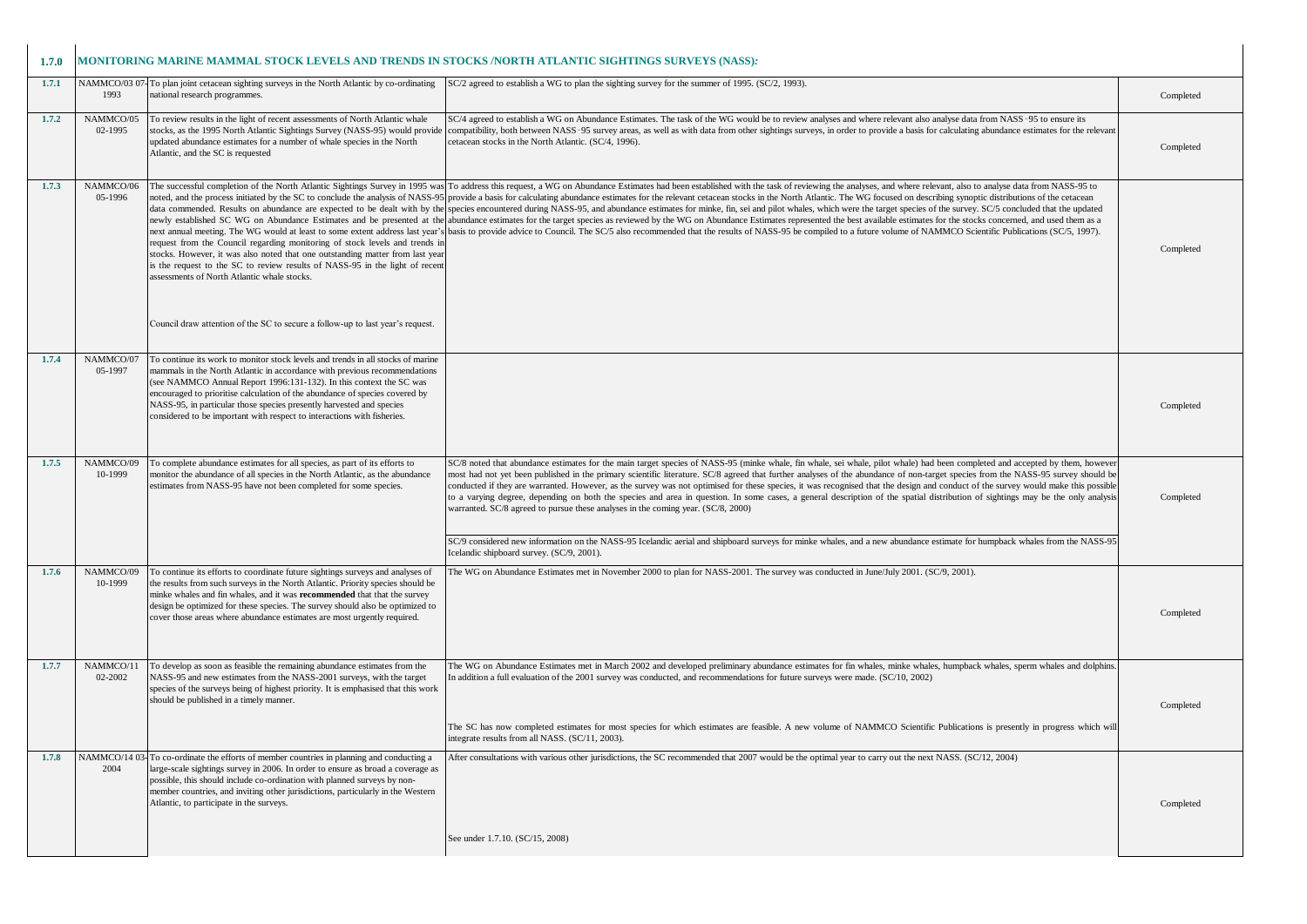| 1.7.9  | 2005                 | NAMMCO/14 03- To contunue the efforts to expand the NASS to include involvement from<br>reasons, 2007 will be the optimal year to carry out the next NASS, rather than become involved in the NASS project for 2007.<br>2006 as originally planned.                                                                                                                  | The SC concluded that there is a perhaps unique opportunity to conduct a very wide ranging synoptic cetacean survey, covering areas of the eastern and western Atlantic that have<br>countries in the Western and Eastern Atlantic should be continued. For various never been covered simultaneously in previous surveys. The Committee strongly recommended that the Council and individual member countries enco                                                                                                                                                                                 |                       |
|--------|----------------------|----------------------------------------------------------------------------------------------------------------------------------------------------------------------------------------------------------------------------------------------------------------------------------------------------------------------------------------------------------------------|-----------------------------------------------------------------------------------------------------------------------------------------------------------------------------------------------------------------------------------------------------------------------------------------------------------------------------------------------------------------------------------------------------------------------------------------------------------------------------------------------------------------------------------------------------------------------------------------------------|-----------------------|
|        |                      |                                                                                                                                                                                                                                                                                                                                                                      | To take advantage of this opportunity, it was decided to establish a steering group to begin planning NASS and its coordination with other surveys. It is anticipated that a planning<br>meeting, involving participation from all relevant jurisdictions, should be held sometime in 2006 (SC/13, 2005).                                                                                                                                                                                                                                                                                           | Completed             |
|        |                      |                                                                                                                                                                                                                                                                                                                                                                      | Two meetings were held in 2006 to plan the Trans NASS (TNASS), including its coordination with US and European surveys and the use of platforms of opportunity in adjacent<br>areas (SC/14, 2006)<br>See under 1.7.10. (SC/15, 2008).                                                                                                                                                                                                                                                                                                                                                               |                       |
| 1.7.10 | NAMMCO/16<br>02-2007 | To continue their diligent planning of T-NASS, taking care to ensure that the<br>coverage of the survey and the methodology would be adequate for obtaining<br>reliable data for the main target species - fin, minke and pilot whales - while<br>accommodating at the same time the need for estimates for the harbour<br>porpoise, especially in Icelandic waters. | The SC convened 3 meetings of the WG on T-NASS to insure a smooth planning of the meeting (April 2007) and a general evaluation of the survey (Nov. 2007 and April 2008).<br>The SC concluded that coordination of surveys under the T-NASS banner had been successful and productive and will allowed reliable estimate for the target species. (SC/15,<br>2008)                                                                                                                                                                                                                                   | Completed             |
|        |                      |                                                                                                                                                                                                                                                                                                                                                                      | The modifications implemented in the Icelandic coastal aerial survey for encompassing harbour porpoises had been successful and will lead to the first reliable harbour porpoise<br>abundance in this area. (SC/15, 2008)                                                                                                                                                                                                                                                                                                                                                                           |                       |
| 1.7.11 | NAMMCO/16<br>02-2007 | To develop estimates of abundance and trends as soon as possible once the<br>survey has been completed, with the primary target species (fin, minke and<br>pilot whales) as a first priority, and secondary target species as a second<br>priority.                                                                                                                  | This request is being addressed with the near completion of most of the analyses of T-NASS minke whale survey data. Abundance estimates for fin whales have been finalized<br>(Icelandic-Faroese shipboard and Greenland aerial T-NASS surveys) or are on their way (Norway shipboard T-NASS survey). Some progress has been made in the analyses of pilot<br>whale data, although further analyses are warranted, which will be presented to the next AE WG in October 2009. (SC/16, 2009).<br>Estimates of abundance for some key species are available and referred to in the SC report. (SC/17) | Completed (NAMMCO/25) |
| 1.7.12 | 2014                 | expected from TNASS2015 for all large baleen whales in West Greenland<br>waters (NAMMCO 22).                                                                                                                                                                                                                                                                         | NAMMCO/22 02-To give information on sustainable yield based on new abundance estimates The SC noted this new request, and will consider this again after T-NASS2015. (SC/21, 2014)                                                                                                                                                                                                                                                                                                                                                                                                                  | Ongoing               |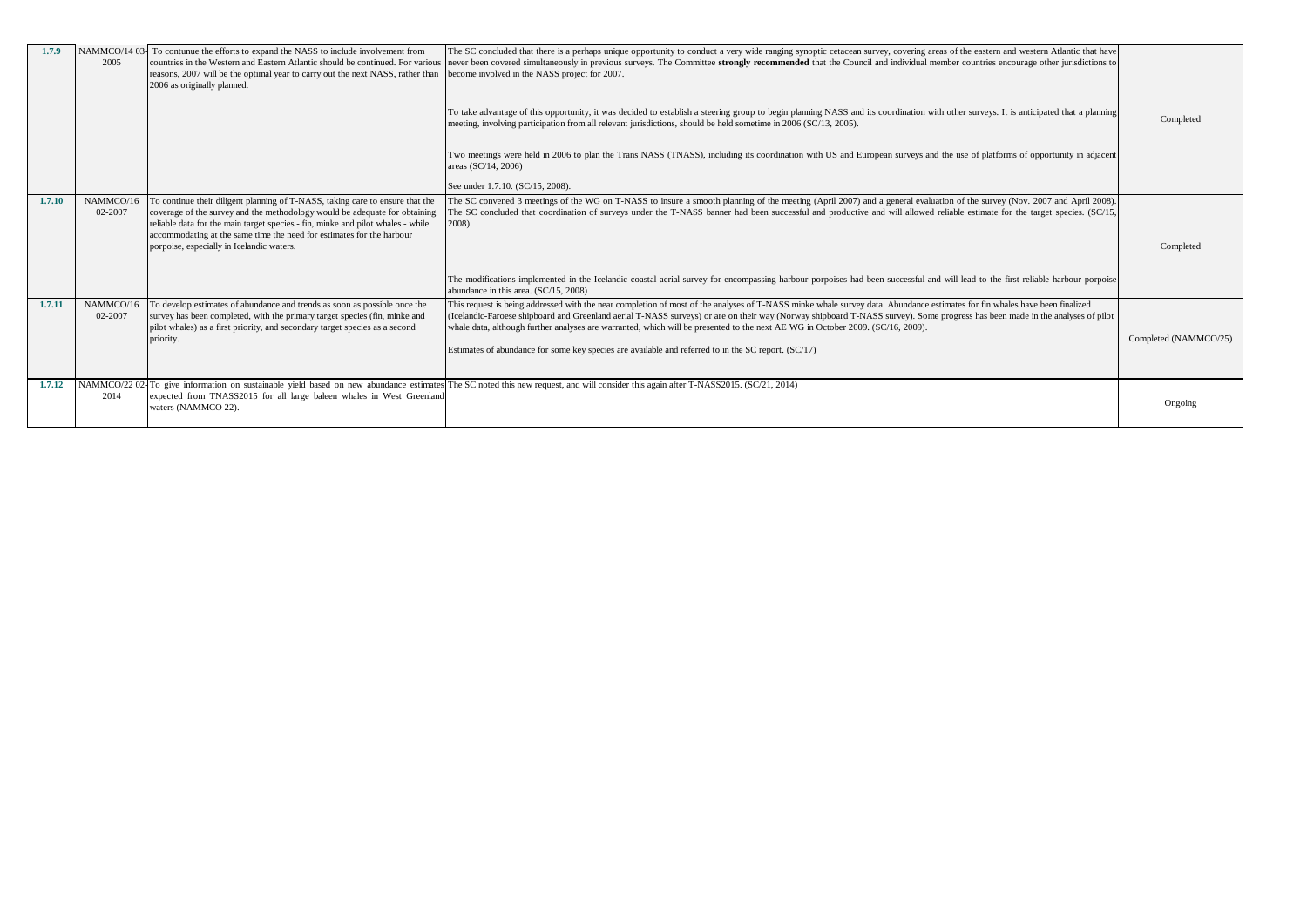| 1.8.0 | <b>OTHER:</b>        |                                                                                                                                                                |                                                                                                                                                                                                                                                                                                                                                                                                                              |                 |
|-------|----------------------|----------------------------------------------------------------------------------------------------------------------------------------------------------------|------------------------------------------------------------------------------------------------------------------------------------------------------------------------------------------------------------------------------------------------------------------------------------------------------------------------------------------------------------------------------------------------------------------------------|-----------------|
| 1.8.1 | NAMMCO/08<br>09-1998 |                                                                                                                                                                | Greenland noted the need for greater input from hunters and users in the work The SC agreed to a proposal put forward by the Secretariat, to use the "Status of Marine Mammals in the North Atlantic" stock status reports as<br>of the SC. While noting the need for scientists to be able to conduct their work knowledge of marine mammal users. This proposal was presented to NAMMCO Council for approval. (SC/7, 1999) |                 |
|       |                      | on their own scientific terms in the context of their Committee meetings, it was                                                                               |                                                                                                                                                                                                                                                                                                                                                                                                                              |                 |
|       |                      | suggested that scientists and users of marine mammal resources which are the<br>subject of examination by the SC could, for example, meet prior to meetings of |                                                                                                                                                                                                                                                                                                                                                                                                                              |                 |
|       |                      | the SC in order to exchange information relevant to the work planned by the                                                                                    |                                                                                                                                                                                                                                                                                                                                                                                                                              |                 |
|       |                      | SC. With these ideas in mind, NAMMCO/08 recommended that the SC takes                                                                                          |                                                                                                                                                                                                                                                                                                                                                                                                                              |                 |
|       |                      | concrete steps to provide for a more active dialogue between scientists and<br>resource users.                                                                 |                                                                                                                                                                                                                                                                                                                                                                                                                              | Outdated (SC21) |
|       |                      |                                                                                                                                                                |                                                                                                                                                                                                                                                                                                                                                                                                                              |                 |
|       |                      |                                                                                                                                                                |                                                                                                                                                                                                                                                                                                                                                                                                                              |                 |
|       |                      |                                                                                                                                                                | The SC WG on the Population Status of Narwhal and Beluga in the North Atlantic met jointly with the Scientific WG of the Joint Commission on the Conservation and                                                                                                                                                                                                                                                            |                 |
|       |                      |                                                                                                                                                                | Management of Narwhal and Beluga (JCNB) in May 2001. Prior to the main meeting, the Joint WG met with hunters from Greenland and Canada, and Canadian hunters                                                                                                                                                                                                                                                                |                 |
|       |                      |                                                                                                                                                                | participated throughout the meeting. (SC/9, 2001)                                                                                                                                                                                                                                                                                                                                                                            |                 |
| 1.8.2 | NAMMCO/09<br>10-1999 | The language used in the Report of the SC must be kept precise and simple.                                                                                     | No response.                                                                                                                                                                                                                                                                                                                                                                                                                 |                 |
|       |                      |                                                                                                                                                                |                                                                                                                                                                                                                                                                                                                                                                                                                              | Outdated (SC21) |
|       |                      |                                                                                                                                                                |                                                                                                                                                                                                                                                                                                                                                                                                                              |                 |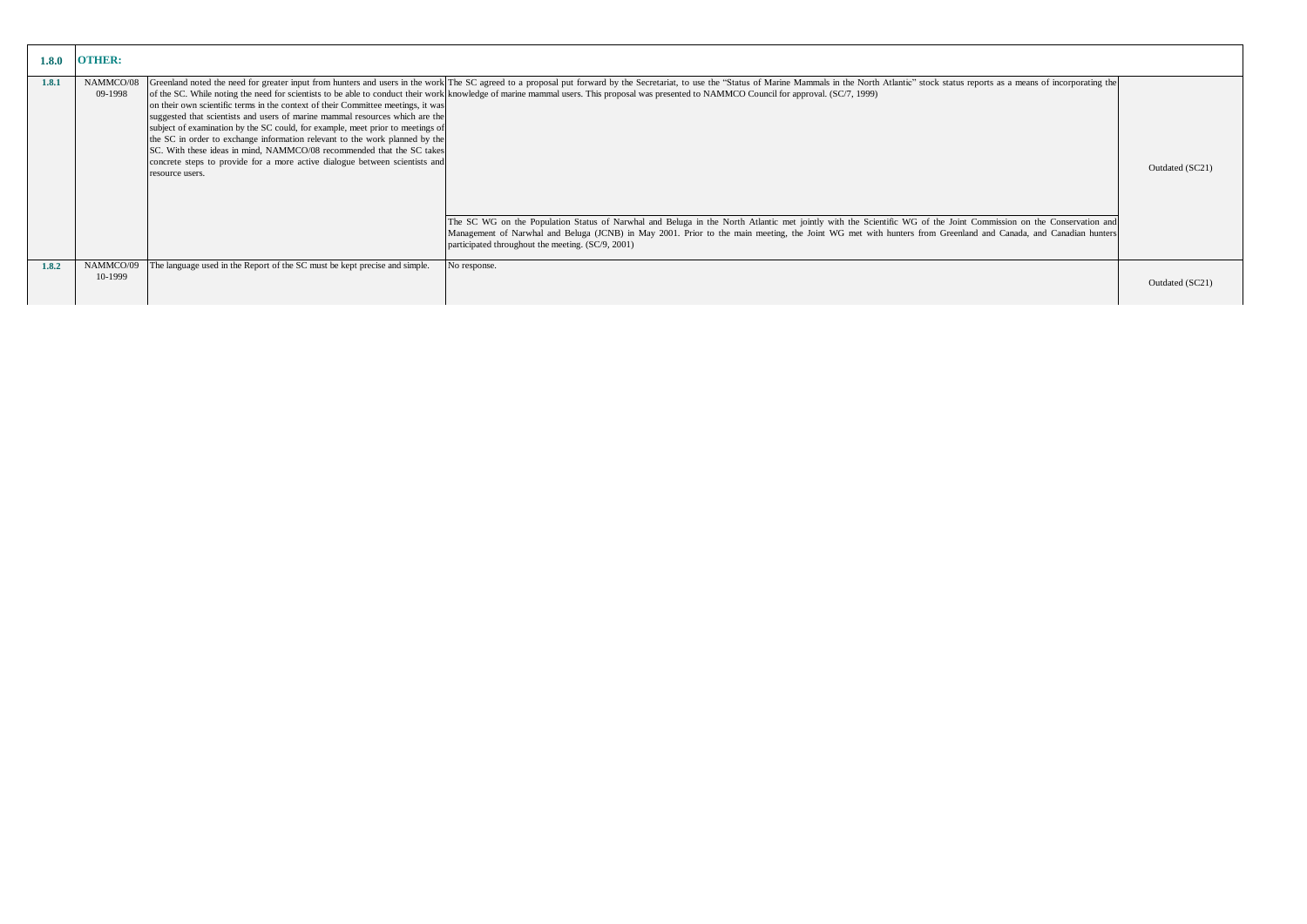| $\mathbf{2}$ |                      |                                                                                                                                                                                                                                                                                                                                                                                                                                                                                                                                                                                                                                                                                                                                    | <b>SEALS AND WALRUS</b>                                                                                                                                                                                                                                                                                                                                                                                                                                                                                                                                                                                                                                                                                                                                                                                                                                                                                                        |                   |
|--------------|----------------------|------------------------------------------------------------------------------------------------------------------------------------------------------------------------------------------------------------------------------------------------------------------------------------------------------------------------------------------------------------------------------------------------------------------------------------------------------------------------------------------------------------------------------------------------------------------------------------------------------------------------------------------------------------------------------------------------------------------------------------|--------------------------------------------------------------------------------------------------------------------------------------------------------------------------------------------------------------------------------------------------------------------------------------------------------------------------------------------------------------------------------------------------------------------------------------------------------------------------------------------------------------------------------------------------------------------------------------------------------------------------------------------------------------------------------------------------------------------------------------------------------------------------------------------------------------------------------------------------------------------------------------------------------------------------------|-------------------|
| <b>2.1.0</b> |                      | <b>HARP AND HOODED SEALS</b>                                                                                                                                                                                                                                                                                                                                                                                                                                                                                                                                                                                                                                                                                                       |                                                                                                                                                                                                                                                                                                                                                                                                                                                                                                                                                                                                                                                                                                                                                                                                                                                                                                                                |                   |
| 2.1.1        | NAMMCO/02<br>01-1993 | Barents Sea and White Sea, and of harp and hooded seals in the Greenland Sea<br>and the Northwest Atlantic:                                                                                                                                                                                                                                                                                                                                                                                                                                                                                                                                                                                                                        | to assess the stock size, distribution and pup production of harp seals in the These requests forwarded to Joint ICES/NAFO WG on Harp and Hooded Seals. A partial assessment was completed, but more work was required. (SC/2,                                                                                                                                                                                                                                                                                                                                                                                                                                                                                                                                                                                                                                                                                                 |                   |
|              |                      | varying options of age composition in the catch;                                                                                                                                                                                                                                                                                                                                                                                                                                                                                                                                                                                                                                                                                   | to assess sustainable yields at present stock sizes and in the long term under The SC considered the report of the Joint ICES/NAFO WG on Harp and Hooded Seals which had met in Dartmouth, Canada, 5-9 June 1995. The SC endor<br>recommendations in the report and identified further research needs. However the required assessments had not yet been completed. (SC/4, 1996)                                                                                                                                                                                                                                                                                                                                                                                                                                                                                                                                               |                   |
|              |                      | to provide advice on catch options in the White Sea/Barents Sea/Greenland<br>Sea and NAFO areas:                                                                                                                                                                                                                                                                                                                                                                                                                                                                                                                                                                                                                                   | The SC considered the report of the Joint ICES/NAFO WG on Harp and Hooded Seals which had met in Copenhagen in 1997. The SC used this report as the basis for its advice to<br>Council, while noting that catch options had not been completed for Greenland Sea harp and hooded seals, and White Sea and Barents Sea harp seals. (SC/6, 1998)                                                                                                                                                                                                                                                                                                                                                                                                                                                                                                                                                                                 | Completed         |
|              |                      | supply and possible interaction with other living marine resources in the areas.                                                                                                                                                                                                                                                                                                                                                                                                                                                                                                                                                                                                                                                   | to assess effects of recent environmental changes or changes in the food The Joint ICES/NAFO WG on Harp and Hooded Seals met in 1998 to complete the assessments for Greenland Sea harp and hooded seals, and White Sea and Ba<br>seals. The SC used their report as the basis of its advice to Council, and noted that the required assessments had now been completed. Assessment of the effects of recent<br>environmental changes or changes in the food supply and possible interaction with other living marine resources in the areas is ongoing. (SC/7, 1999)                                                                                                                                                                                                                                                                                                                                                          |                   |
| 2.1.2        | NAMMCO/08<br>09-1998 | To co-ordinate joint feeding studies of harp and hooded seals in the Nordic<br>Seas (Iceland, Greenland and Norwegian Seas) and off West Greenland.                                                                                                                                                                                                                                                                                                                                                                                                                                                                                                                                                                                | The SC noted that preparations to coordinate such studies between member countries were already under way, outside of the NAMMCO SC. The SC therefore emphasized its<br>support for such joint studies and urged member countries to participate. (SC/7, 1999)                                                                                                                                                                                                                                                                                                                                                                                                                                                                                                                                                                                                                                                                 | Completed         |
| 2.1.3        | NAMMCO/11<br>02-2002 | To regularly update the stock status of North Atlantic harp and hooded seal<br>stocks as new information becomes available.                                                                                                                                                                                                                                                                                                                                                                                                                                                                                                                                                                                                        | Ongoing as new information becomes available.                                                                                                                                                                                                                                                                                                                                                                                                                                                                                                                                                                                                                                                                                                                                                                                                                                                                                  | Replaced by 2.1.4 |
| 2.1.4        | NAMMCO/12<br>03-2003 | It was noted that new information recently had become available on the<br>abundance of harp seals in the Greenland Sea and the Northwest Atlantic. In<br>addition new information is available on movements and stock delineation of<br>harp seals in the Greenland, Barents and White seas. Therefore, request 2.1.3<br>was reiterated - to regularly update the stock status of North Atlantic harp and<br>hooded seals as new information becomes available. The Management<br>Committee noted the likely impact of increasing abundance of these species on<br>fish stocks. For harp seals in the Northwest Atlantic, the immediate<br>management objective is to maintain the stocks at their present levels of<br>abundance. | An update of the stock status of North Atlantic hooded seals had been made by the WGHARP at its 2008 meeting, which in turn had been endorsed by the Committee. The SC<br>notes that this is a standing request that will be taken up again when new data become available.<br>Considering that the population in the Greenland Sea in 2007 is still well below Nlim, and the results of the 2007 survey were similar to those in 2005, the SC reiterates its<br>recommendation from SC 14 that the catches in the Greenland Sea be restricted to necessary scientific catches and to satisfy local needs at roughly current levels. (SC/16, 2009)<br>Updates on harp & hooded seals from WGHARP were presented at (SC/20, 2013)<br>Updates on harp & hooded seals from WGHARP were presented at (SC/24, 2017). Most important information necessary to answer these requests will be the new survey in 2018.<br>(SC/24, 2017) | Standing          |
| 2.1.5        | NAMMCO/13<br>03-2004 | To annually discusses the scientific information available on harp and hooded<br>seals and advice on catch quotas for these species given by the ICES/NAFO<br>WG on Harp and Hooded Seals. The advice by the SC on catch quotas should<br>not only be given as advice on replacement yields, but also levels of harvest<br>that would be helpful in light of ecosystem management requirements.<br>For the Barents/White Sea and Greenland Sea stocks, in addition to the advice                                                                                                                                                                                                                                                   | With regard to the Canadian Management Plan, the SC concluded that the likely effect of the harvest levels outlined in Plan was a slight drop in total abundance in the short term (3-<br>5 years), and an accelerating decline if these harvest levels are maintained over a longer period (ca. 10 years), and that the availability of seals to Greenlandic hunters would likely<br>decrease as the total population decreased. (SC/12, 2004)<br>The SC recommended that catches of hooded seals in the Greenland Sea be restricted to necessary scientific catches and to satisfy local needs at roughly current levels. This should                                                                                                                                                                                                                                                                                        | Completed         |
|              |                      | on replacement yields, advice should be provided on the levels of harvest that<br>would result in varying degrees of stock reduction over a 10 year period.<br>Noting that Canada has instituted a multi-year management plan with a 3- year<br>allowable catch of harp seals totalling 975,000 (not including the catch by<br>Greenland), the Management Committee requested the SC to provide advice<br>on the likely impact on stock size, age composition, and catches in West<br>Greenland and Canada under the conditions of this plan.                                                                                                                                                                                      | be accompanied by a careful monitoring. (SC/14, 2006)                                                                                                                                                                                                                                                                                                                                                                                                                                                                                                                                                                                                                                                                                                                                                                                                                                                                          |                   |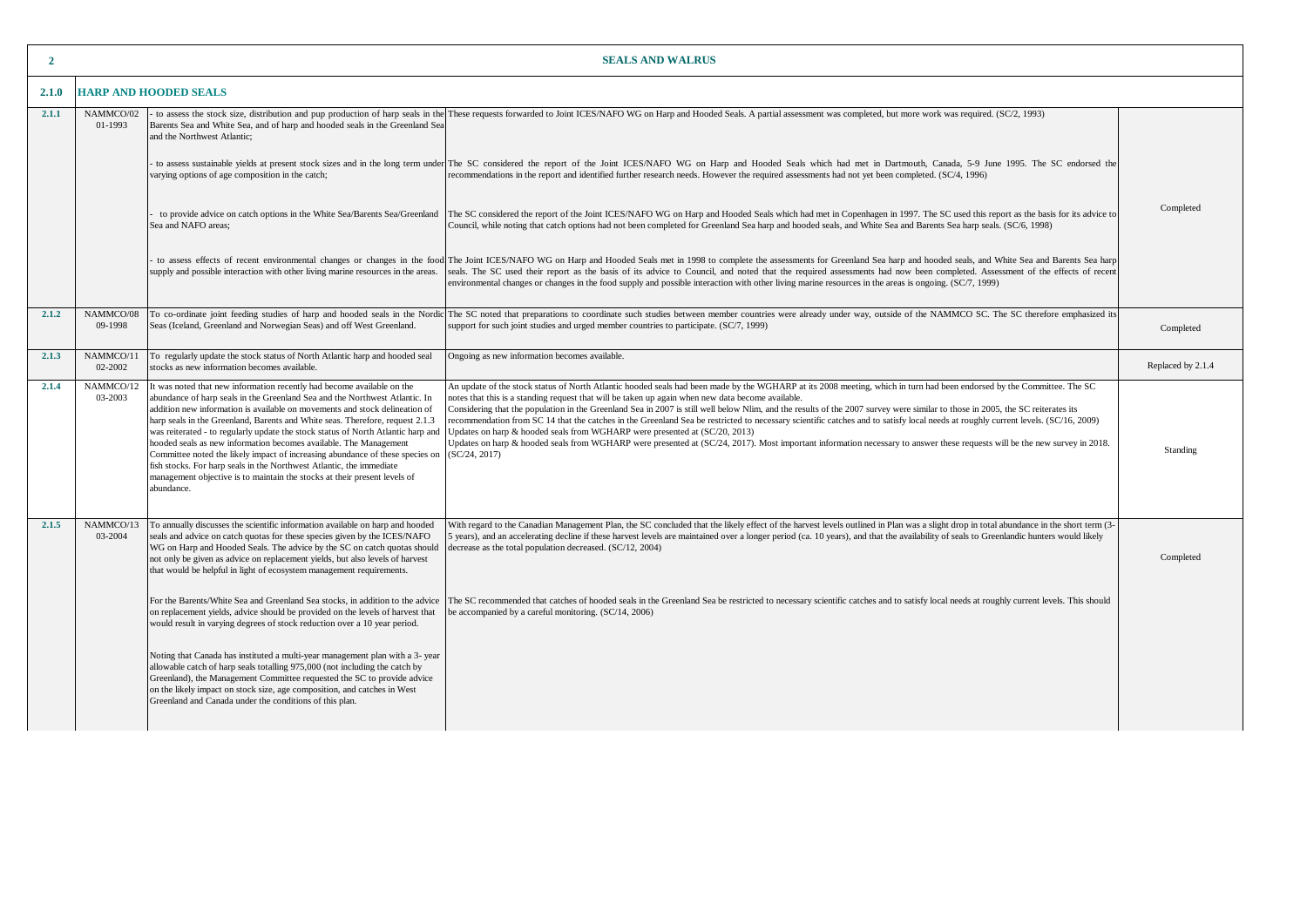| 2.1.6  | NAMMCO/14<br>03-2005 | To evaluate how a projected decrease in the total population of Northwest<br>Atlantic harp seals might affect the proportion of animals summering in<br>Greenland.<br>NAMMCO/22 02-Greenland agreed to send a new request to ICES in order to finalise the                                                                                                                                                                                                              | With regard to this request, the SC/16 notes that it had recommended several times (SC 13, 14, 15) that this question be referred to the ICES-NAFO WG. However, since this has<br>not been done by Greenland, the SC tasked the MMFI WG to deal with the request. The conclusion of the WG is reported in document.<br>The SC/16 concludes that there were clear positive correlations between catches of harp seals off northwest and southwest Greenland and abundance estimates of these seals off<br>Canada. Hence a decrease in the numbers of seals in Canada is likely to cause a decrease of the catches in Greenland. This relationship might not be linear, but is difficult to quantify.<br>As suggested by the WG, one way to proceed would be to attempt multi-linear regression analysis, which takes account of any information available on annual hunting effort and<br>periods for which the seals stay off Greenland, as well as the Canadian abundance estimates. This would also allow the calculation of confidence limits associated with any estimate<br>of a decrease in catch. (SC/16, 2009)<br>New requests to ICES from individual countries would be needed for a new meeting to finish assessments of Barents Sea and Northwest Atlantic harp seals. Preferably such | Completed (SC21) |
|--------|----------------------|-------------------------------------------------------------------------------------------------------------------------------------------------------------------------------------------------------------------------------------------------------------------------------------------------------------------------------------------------------------------------------------------------------------------------------------------------------------------------|----------------------------------------------------------------------------------------------------------------------------------------------------------------------------------------------------------------------------------------------------------------------------------------------------------------------------------------------------------------------------------------------------------------------------------------------------------------------------------------------------------------------------------------------------------------------------------------------------------------------------------------------------------------------------------------------------------------------------------------------------------------------------------------------------------------------------------------------------------------------------------------------------------------------------------------------------------------------------------------------------------------------------------------------------------------------------------------------------------------------------------------------------------------------------------------------------------------------------------------------------------------------------------------------------|------------------|
|        | 2014                 | assessment on the Northwest Atlantic stock because the results from the last<br>surveys in 2013 had not been ready, and therefore not been dealt with at the<br>last WGHARP meeting in August 2013.                                                                                                                                                                                                                                                                     | equests should come from Russia and Greenland, respectively. (SC/20, 2013)                                                                                                                                                                                                                                                                                                                                                                                                                                                                                                                                                                                                                                                                                                                                                                                                                                                                                                                                                                                                                                                                                                                                                                                                                         |                  |
| 2.1.7  | NAMMCO/14<br>03-2005 | To specify harvest levels for these 2 stocks that would result in a population<br>reduction of 20% over a period of 20 years.                                                                                                                                                                                                                                                                                                                                           | New modelling results were considered which provided target catch levels for both the Barents/White Sea and Greenland Sea stocks. (SC/14, 2006)                                                                                                                                                                                                                                                                                                                                                                                                                                                                                                                                                                                                                                                                                                                                                                                                                                                                                                                                                                                                                                                                                                                                                    | Completed        |
| 2.1.8  | NAMMCO/15<br>03-2006 | As suggested by the SC in 2004, NAMMCO should explore the possibility with<br>ICES and NAFO of assuming a formal joint role in the WG on Harp and<br>Hooded Seals. The Secretariat should contact ICES and NAFO in this regard.<br>As a starting point, the WG, jointly with the NAMMCO SC, should be asked<br>to provide advice on outstanding requests (MC/4, 4.9.6 and 4.9.7, also<br>NAMMCO 2005 p. 25).                                                            | Not successful in assuming joint role in the WG.                                                                                                                                                                                                                                                                                                                                                                                                                                                                                                                                                                                                                                                                                                                                                                                                                                                                                                                                                                                                                                                                                                                                                                                                                                                   | Completed        |
| 2.1.9  | NAMMCO/16<br>02-2007 | To investigate possible reasons for the apparent decline of Greenland Sea stock<br>of hooded seals; and assess the status of the stock on basis of the results from<br>the planned survey in 2007.                                                                                                                                                                                                                                                                      | This request was forwarded to the ICES-NAFO WG, which dealt with this request at its meeting in Tromsø in 2008. (SC/15, 2008).<br>On the basis of the conclusion of this group, the SC concludes that the reasons for the decline of the stock are still not understood. A reduction in extent and concentration of drift<br>ice has occurred in the Greenland Sea between Greenland and the Jan Mayen Island. These changes must have resulted in substantial changes in breeding habitat for the Greenland                                                                                                                                                                                                                                                                                                                                                                                                                                                                                                                                                                                                                                                                                                                                                                                       |                  |
|        |                      |                                                                                                                                                                                                                                                                                                                                                                                                                                                                         | Sea populations of harp and hooded seals.<br>. The SC appreciates the efforts made by Norwegian and cooperating scientists to address the questions related to the apparent decline of hooded seals in the Greenland Sea. It<br>strongly recommends that these activities are given high priority in the coming years. (SC/16, 2009)                                                                                                                                                                                                                                                                                                                                                                                                                                                                                                                                                                                                                                                                                                                                                                                                                                                                                                                                                               | Ongoing          |
|        | NAMMCO/21<br>2012    | NAMMCO should review its cooperation with ICES in light of the SC work of<br>harp and hooded seals. It further underlined the importance in getting answers<br>to request $R$ 2.1.9.                                                                                                                                                                                                                                                                                    | The SC advises the Council that a more formal cooperation between ICES and NAMMCO on harp and hooded seals such as through the ICES WGHARP would be desirable, and<br>that a formal request to ICES for such cooperation could be sent (SC/20, 2013).                                                                                                                                                                                                                                                                                                                                                                                                                                                                                                                                                                                                                                                                                                                                                                                                                                                                                                                                                                                                                                              |                  |
|        |                      |                                                                                                                                                                                                                                                                                                                                                                                                                                                                         | The SC was informed that ICES and the North Atlantic Fisheries Organization (NAFO) have accepted NAMMCO's request to join the WGHARP (SC/22, 2015)<br>SC/24 (2017): data analysis is ongoing and several publications will come out soon on these data. The most important information necessary to answer [this] request will be the new<br>survey in 2018. (SC/24, 2017)                                                                                                                                                                                                                                                                                                                                                                                                                                                                                                                                                                                                                                                                                                                                                                                                                                                                                                                         |                  |
| 2.1.10 | NAMMCO/17<br>09-2008 | To provide advice on Total Allowable Catches for the management of harp<br>seals and the establishment of a quota system for the common stocks between<br>Norway and the Russian Federation, leaving full freedom to the Committee to<br>decide on the best methods to determine this parameter based on an ecosystem<br>approach.                                                                                                                                      | The Committee notes that in October 2008, ICES provided advice that was used to set the 2009 quotas for northeast Atlantic harp seals by the Joint Norwegian Russian Fisheries<br>Commission. The SC endorses at its present meeting the advice provided.<br>Dividing the total removals for each population into national allocations is traditionally carried out through bilateral negotiations in the Joint Norwegian Russian Fisheries<br>Commission. Therefore the SC feels it needs clarification from the Council on the request of the establishment of a quota system. The SC also wishes a clarification from Council<br>about the definition of "ecosystem approach" in the establishment of a quota system as stated in the request R-2.1.10. (SC/16, 2009)                                                                                                                                                                                                                                                                                                                                                                                                                                                                                                                           |                  |
|        | 2009                 | NAMMCO/18 09-For clarification, the Management Committee for Seals and Walruses wished to<br>specify to the SC that the "ecosystem approach" to management for one<br>species involves the use of information about predation from or on other<br>species when quotas are set, but multi-species modelling is not yet at a stage<br>where this can be effected. The TAC are estimated by the SC whereas quotas<br>are traditionally set bilaterally by hunting nations. | Updates on harp & hooded seals from WGHARP were presented at (SC/24, 2017).                                                                                                                                                                                                                                                                                                                                                                                                                                                                                                                                                                                                                                                                                                                                                                                                                                                                                                                                                                                                                                                                                                                                                                                                                        | Standing         |
| 2.1.11 | 09-2009              | NAMMCO/18 To evaluate how a projected increase in the total population of Northwest<br>Atlantic harp seals might affect the proportion of animals summering in<br>Greenland.                                                                                                                                                                                                                                                                                            | As the NAMMCO SC has no tradition of establishing WGs on harp seals, the SC recommended that Greenland forward the request to ICES/NAFO so that it can be considered by<br>he WGHARP.                                                                                                                                                                                                                                                                                                                                                                                                                                                                                                                                                                                                                                                                                                                                                                                                                                                                                                                                                                                                                                                                                                              | Completed (SC21) |
|        |                      |                                                                                                                                                                                                                                                                                                                                                                                                                                                                         | The request has been forwarded to ICES by Greenland and is on the agenda of the ICES NAFO WG on harps and hoods meeting in August 2011.<br>(WGHARP 2011) New estimates of abundance need to be developed to discriminate between actual and perceived changes in abundance. The population is believed to approach<br>carrying capacity and this is normally associated with new factors becoming important for a continued growth of the population. It is therefore uncertain whether the distribution of<br>the seals in the years to come is predictable based on hind-cast analysis. Such analyses will, however, be important to describe how distribution patterns change as the population<br>and the environment change. Historically the abundance of seals in Greenland waters was positively associated with increases in the harp seal population. Since 2000, it appears that<br>ecological and hydrographical changes have changed the relationship, and possibly led to decreases in harp seals. However, there are insufficient data available to adequately analyse<br>the latter. (SC/19, 2012)                                                                                                                                                                                 |                  |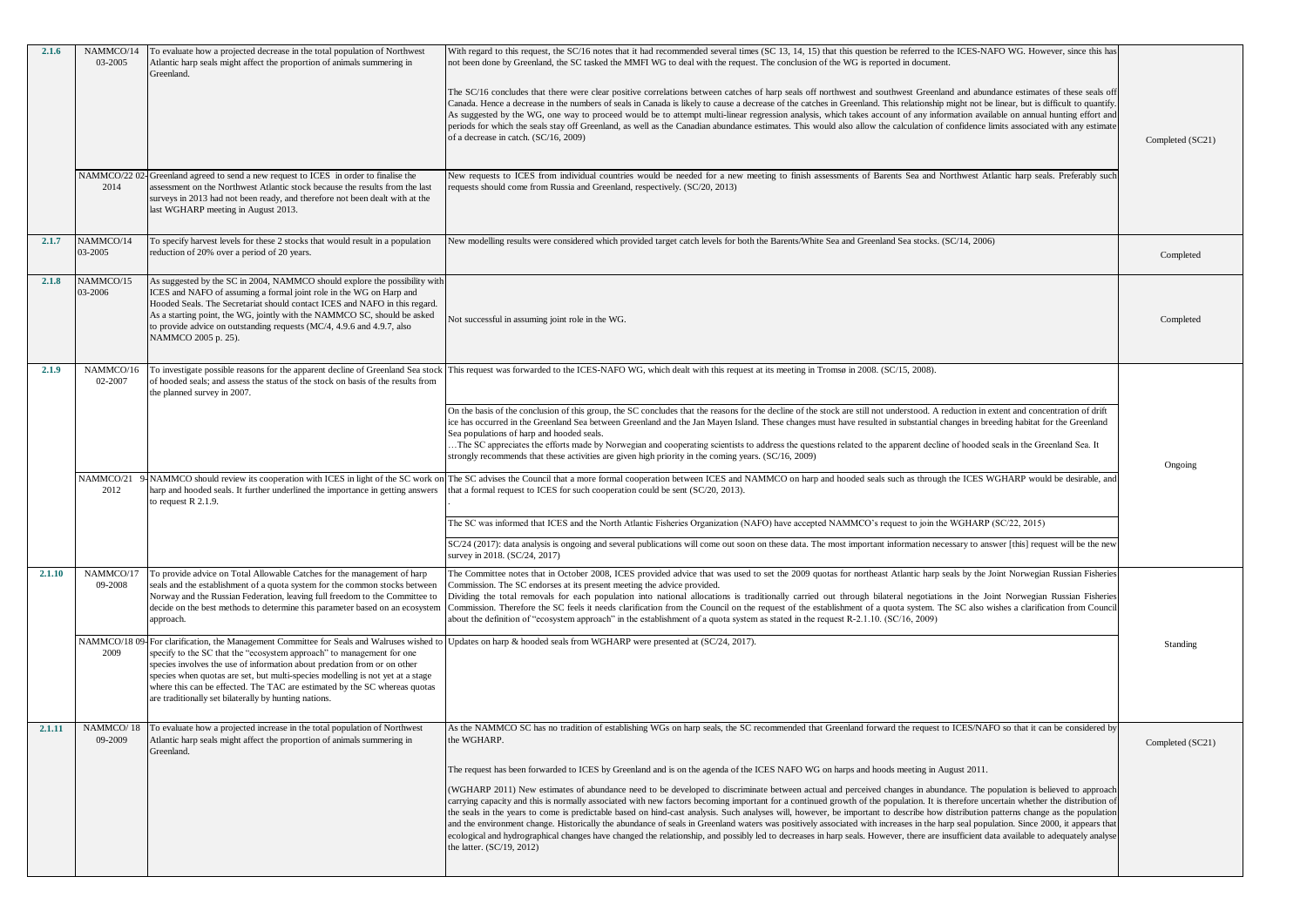| 2.3.0 |                      | <b>RINGED SEALS:</b>                                                                                                                                                                                                                                                                       |                                                                                                                                                                                                                                                                                                                                                                                                                                                                                                                                                                                                                                                                                                                                                                                                                                                                                                                                                                             |          |  |  |
|-------|----------------------|--------------------------------------------------------------------------------------------------------------------------------------------------------------------------------------------------------------------------------------------------------------------------------------------|-----------------------------------------------------------------------------------------------------------------------------------------------------------------------------------------------------------------------------------------------------------------------------------------------------------------------------------------------------------------------------------------------------------------------------------------------------------------------------------------------------------------------------------------------------------------------------------------------------------------------------------------------------------------------------------------------------------------------------------------------------------------------------------------------------------------------------------------------------------------------------------------------------------------------------------------------------------------------------|----------|--|--|
| 2.3.1 | NAMMCO/05<br>02-1995 | assess abundance in each stock area, long-term effects on stocks by present (SC/5, 1997).<br>removals in each stock area, effects of recent environmental changes (i.e.<br>disturbance, pollution) and changes in the food supply, and interactions with<br>other marine living resources. | To advise on stock identity of ringed seals for management purposes and to The SC established a WG on Ringed Seals. The SC considered the report of the WG and provided advice to Council. They also provided recommendations                                                                                                                                                                                                                                                                                                                                                                                                                                                                                                                                                                                                                                                                                                                                               | Ongoing  |  |  |
|       | NAMMCO/19<br>09/2010 | Request 2.3.1 is endorsed again as a standing request.                                                                                                                                                                                                                                     | The SC noted that there is currently very little information on stock structure and stock size to consider in relation to both requests (2.3.1 and 2.3.2). Some movement information<br>exists, but these do not give enough information to have understanding of population structure. The SC suggested that a WG be considered in the next few years (2015 or later).<br>The WG could look into movements (from the available satellite tagging data) versus where catches are occurring in relation to stock structure. It may also be important to assess<br>this species in light of climate change and changing ice conditions. The SC notes that it is very difficult to obtain the desired information on this species. The Arctic Council recently<br>held a meeting on ringed seals, and it was suggested that the SC considers, at its next meeting, the report from that meeting, and data availability, and considers then the need for a<br>WG (SC/20, 2013). | Standing |  |  |
|       | NAMMCO/2202<br>2014  | The report from the SC is noted and the idea of a WG in 2015 or later when<br>enough information is available is endorsed.                                                                                                                                                                 | still not enough informationThe SC recommended research (genetics, surveys) that will help towards responding to R-2.3.1 (SC/22, 2015).                                                                                                                                                                                                                                                                                                                                                                                                                                                                                                                                                                                                                                                                                                                                                                                                                                     |          |  |  |
|       |                      |                                                                                                                                                                                                                                                                                            | The SC does not have the information to answer this request. If more information becomes available to answer R-2.3.1, then this would also help in answering R-2.3.2. The SC<br>considers new abundance estimates and information on stock structure that have been previously recommended would be the most helpful in answering these requests. (SC/24,<br>2017)                                                                                                                                                                                                                                                                                                                                                                                                                                                                                                                                                                                                          |          |  |  |
| 2.3.2 | NAMMCO/07<br>05-1997 | Greenland.                                                                                                                                                                                                                                                                                 | To advise on what scientific studies need to be completed to evaluate the It was noted that the exploitation level of ringed seals in Greenland has shown considerable variability over decades in this century. The SC chose<br>effects of changed levels of removals of ringed seals in West and East exploitation is raised by more than twice the level reported in recent years. The SC then identified the main gaps in knowledge, and recommended resear<br>(SC/6, 1998).                                                                                                                                                                                                                                                                                                                                                                                                                                                                                            | Ongoing  |  |  |
|       | NAMMCO/19<br>09/2010 | Request 2.3.2 is reiterated as a standing request.                                                                                                                                                                                                                                         | See 2.3.1 for update from SC/20, 2013.                                                                                                                                                                                                                                                                                                                                                                                                                                                                                                                                                                                                                                                                                                                                                                                                                                                                                                                                      | Standing |  |  |
|       | NAMMCO/22<br>02-2014 | See 2.3.1 for update from NAMMCO 22.                                                                                                                                                                                                                                                       | The SC reiterated that data on this species is sparse and a full assessment is not possible. The SC recommends that a future WG should await results of ongoing tagging studies in<br>central West Greenland, and future genetics studies to elucidate information on population structure (SC/21, 2014).                                                                                                                                                                                                                                                                                                                                                                                                                                                                                                                                                                                                                                                                   |          |  |  |
|       |                      |                                                                                                                                                                                                                                                                                            | The SC does not have the information to answer this request. If more information becomes available to answer R-2.3.1, then this would also help in answering R-2.3.2. The SC<br>considers new abundance estimates and information on stock structure that have been previously recommended would be the most helpful in answering these requests. (SC/24,<br>2017)                                                                                                                                                                                                                                                                                                                                                                                                                                                                                                                                                                                                          |          |  |  |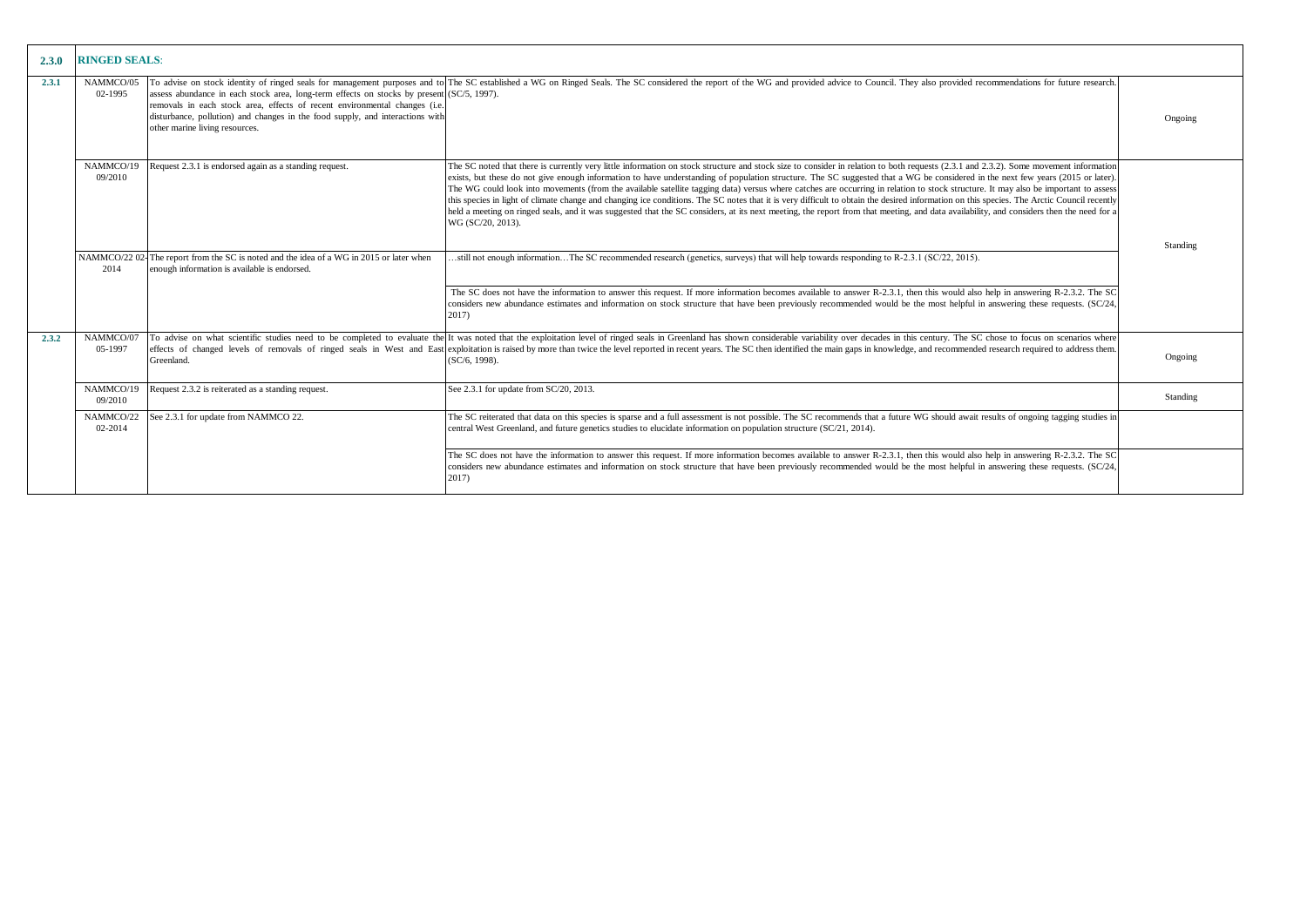| 2.4.0 | <b>GREY SEALS:</b>   |                                                                                                                                                                                                                                                                                                                                                                                                                                                                                                                                                                                                                                                                                                                                                                                                                                                                                                                  |                                                                                                                                                                                                                                                                                                                                                                                                                                                                                                                                                                                                                                                                                                                                                                                                                                                                                                                                                                                                                                                                                                                                                                                                                                                                                                                                                                                                                                                                                                                                                                                                                                                                                                                                                                                                                                                                                                                                                                                                                                                                                                                                                                                                                                                                                                                                                                                                                                     |           |  |
|-------|----------------------|------------------------------------------------------------------------------------------------------------------------------------------------------------------------------------------------------------------------------------------------------------------------------------------------------------------------------------------------------------------------------------------------------------------------------------------------------------------------------------------------------------------------------------------------------------------------------------------------------------------------------------------------------------------------------------------------------------------------------------------------------------------------------------------------------------------------------------------------------------------------------------------------------------------|-------------------------------------------------------------------------------------------------------------------------------------------------------------------------------------------------------------------------------------------------------------------------------------------------------------------------------------------------------------------------------------------------------------------------------------------------------------------------------------------------------------------------------------------------------------------------------------------------------------------------------------------------------------------------------------------------------------------------------------------------------------------------------------------------------------------------------------------------------------------------------------------------------------------------------------------------------------------------------------------------------------------------------------------------------------------------------------------------------------------------------------------------------------------------------------------------------------------------------------------------------------------------------------------------------------------------------------------------------------------------------------------------------------------------------------------------------------------------------------------------------------------------------------------------------------------------------------------------------------------------------------------------------------------------------------------------------------------------------------------------------------------------------------------------------------------------------------------------------------------------------------------------------------------------------------------------------------------------------------------------------------------------------------------------------------------------------------------------------------------------------------------------------------------------------------------------------------------------------------------------------------------------------------------------------------------------------------------------------------------------------------------------------------------------------------|-----------|--|
| 2.4.1 | 1995                 | NAMMCO/05 02-To review and assess abundance and stock levels of grey seals (Halichoerus<br>grypus) in the North Atlantic, with an emphasis on their role in the marine<br>ecosystem in general, and their significance as a source of nematodal<br>infestations in fish in particular.                                                                                                                                                                                                                                                                                                                                                                                                                                                                                                                                                                                                                           | The SC established a WG on Grey Seals. The SC considered the report of the WG and provided advice to Council, including recommendations for further research. (SC/4, 1996).                                                                                                                                                                                                                                                                                                                                                                                                                                                                                                                                                                                                                                                                                                                                                                                                                                                                                                                                                                                                                                                                                                                                                                                                                                                                                                                                                                                                                                                                                                                                                                                                                                                                                                                                                                                                                                                                                                                                                                                                                                                                                                                                                                                                                                                         | Completed |  |
| 2.4.2 | NAMMCO/11<br>02-2002 | To provide a new assessment of grey seal stocks throughout the North<br>Atlantic. -- It is noted that there has been a decline in the numbers of grey seals<br>around Iceland, possibly due to harvesting at rates that are not sustainable. The<br>SC had previously provided advice in response to a request to review and<br>assess abundance and stock levels of grey seals in the North Atlantic, with an<br>emphasis on their role in the marine ecosystem in general, and their significance<br>as a source of nematodal infestations in fish in particular (NAMMCO 1995).<br>Given the apparent stock decline in Iceland, an apparent increase in Southwest<br>Norway and in the United Kingdom, and the fact that this species interact with<br>fisheries in three NAMMCO member countries, it is recommended that the S<br>provide a new assessment of grey seal stocks throughout the North Atlantic. | The WG on Grey Seals met in April 2003 and completed an initial assessment of stocks around Norway, Iceland, Great Britain and the Baltic. (SC/11, 2003)<br>The SC recommends:<br>•Establishment and/or continuation of standardised and regular monitoring programmes for seal abundance in all countries, including the development of appropriate survey<br>methods.<br>•Securing catch records and associated data from hunted seals.<br>·Quantification and standardisation of methods to estimate struck and lost and by-catch.<br>·Population assessment of both species in Russia.<br>·Survey of harbour seals along the coast of Iceland.<br>•Studies to identify the population structure of Norwegian harbour seals.<br>·Exploration of the south-eastern Greenland coast for the presence of harbour and grey seals.<br>•Estimation of the stock identity, size, distribution and structure of the Faroese population of grey seals.<br>•Completion of the ongoing genetic analyses of grey seal population structures for the north Atlantic including new samples from the Faroe Islands. The SC furthermore<br>recommends<br>•Development of common sampling protocols for all areas in the North Atlantic in preparation for epidemic disease outbreaks, including establishment of blood serum stores for<br>seals sampled.<br>•Compilation of a database of samples stored in the NAMMCO countries. (SC/18, 2011)<br>The SC recommended that the Grey and Harbour Seals WG meet in 2014, reflecting the recommendations to finalise the request 2.4.2. (SC/19, 2012 and reiterated at SC/20, 2013)<br>A Coastal Seals WG meeting has been tentatively scheduled for February 2016 to address R-2.4.2 and R-2.5.2. By February 2016, the CSWG will likely have bycatch estimates and<br>a new complete grey seal estimate in Norway for consideration at the meeting (SC/21, 2014).<br>The SC recommended that all of the available grey seal data from the Faroes is presented to the CSWG for review. The SC recommends that the CSWG develops specific plans for<br>monitoring grey seals in the Faroes, e.g., obtaining a relative series of abundance (if a full abundance estimate is not possible at this time).<br>The 2015 abundance estimates from Norway will be available at CSWG. (SC/22-2015)<br>The CSWG met in March 2016, and the SC/24 endorsed the conclusions and recommendations (SC/23-2016) | Ongoing   |  |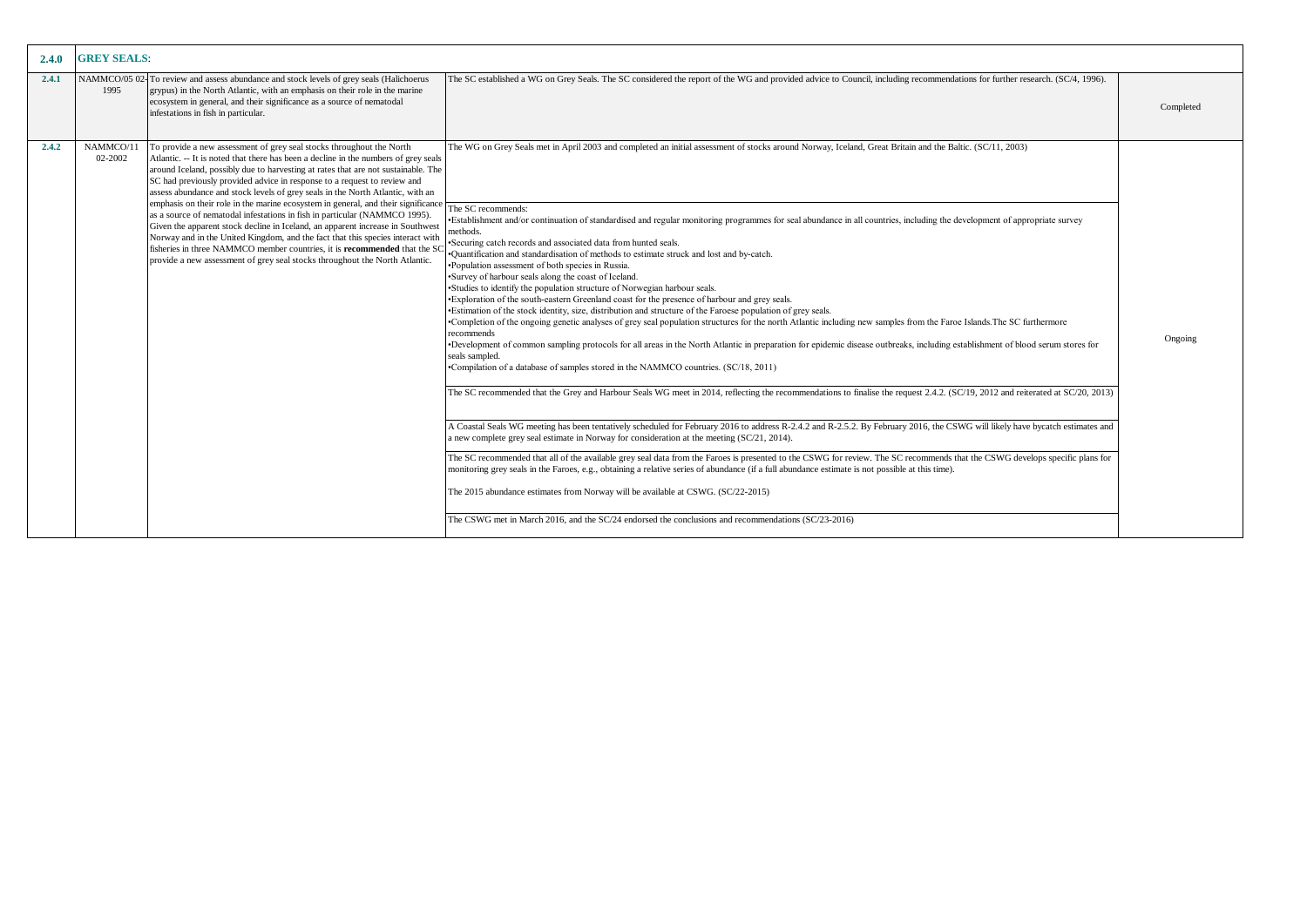| 2.5.0 | <b>HARBOUR SEAL</b>  |                                                                                                                                                                                                                                                                                                                                                                                                                                                                                                                                                        |                                                                                                                                                                                                                                                                                                                                                                                                                                                                                                                                                                                                                                                                                                                                                                                                                                                                                                                                                                                                                                                                                                                                                                                                                                                                         |           |
|-------|----------------------|--------------------------------------------------------------------------------------------------------------------------------------------------------------------------------------------------------------------------------------------------------------------------------------------------------------------------------------------------------------------------------------------------------------------------------------------------------------------------------------------------------------------------------------------------------|-------------------------------------------------------------------------------------------------------------------------------------------------------------------------------------------------------------------------------------------------------------------------------------------------------------------------------------------------------------------------------------------------------------------------------------------------------------------------------------------------------------------------------------------------------------------------------------------------------------------------------------------------------------------------------------------------------------------------------------------------------------------------------------------------------------------------------------------------------------------------------------------------------------------------------------------------------------------------------------------------------------------------------------------------------------------------------------------------------------------------------------------------------------------------------------------------------------------------------------------------------------------------|-----------|
| 2.5.1 | 2005                 | NAMMCO/14 03-Harbour seal abundance has fluctuated in the Northeast Atlantic in recent years<br>due to local outbreaks of viral distemper. Usually these outbreaks have been<br>followed by rapid recoveries, and harbour seal abundance may have increased<br>in many areas. In some areas, harbour seals are harvested and/or taken<br>incidentally by fisheries and aquaculture operations (e.g. Greenland, Norway<br>and Iceland). They also have significant direct and indirect interactions with<br>fisheries in many areas. For these reasons, | A WG on Harbour Seals was convened in October 2006 to deal with this request. The WG completed assessments of harbour seals in all areas of the North Atlantic and the Baltic.<br>Missing SC                                                                                                                                                                                                                                                                                                                                                                                                                                                                                                                                                                                                                                                                                                                                                                                                                                                                                                                                                                                                                                                                            |           |
|       |                      | Review and assess the status of harbour seals throughout the North Atlantic;<br>Review and evaluate the applied survey methods;<br>Assess stock delineation using available data on genetics, spatial and temporal<br>distribution and other sources; - Review available information about harbour<br>seal ecology;<br>Identify interactions with fisheries and aquaculture.                                                                                                                                                                           |                                                                                                                                                                                                                                                                                                                                                                                                                                                                                                                                                                                                                                                                                                                                                                                                                                                                                                                                                                                                                                                                                                                                                                                                                                                                         | Completed |
| 2.5.2 | NAMMCO/16<br>02-2007 | To conduct a formal assessment of the status of harbour seals around Iceland<br>and Norway as soon as feasible.                                                                                                                                                                                                                                                                                                                                                                                                                                        | At its meeting 2007 (SC/15, 2008), the SC recommended that an assessment be conducted in 2010 after the third Norwegian survey, leaving Iceland time for developing a<br>management plan. However, the Norwegian survey will take place in mid-summer 2010, and the results of the survey will probably not be available before early 2011, therefore the<br>SC recommends that an assessment be conducted early 2011. Data on removals are still needed both for Iceland and Norway. (SC/16, 2009).<br>The SC reiterated the recommendation that a formal assessment of harbour seals in all areas be carried out by a WG meeting on coastal seals in 2011. SC recommended that a WG<br>on coastal seals be held to review the Norwegian management plan for grey and harbour seals, to perform assessments for grey and harbour seals in all areas, and to develop a<br>common management model for both species in all areas. The WG should also consider whether the age data from the catch of grey and harbour seals in Iceland would improve the<br>assessment. If a meeting is planned for early 2011, another meeting is likely required to fulfill the task. (SC/17, 2010)                                                                                    |           |
|       | 2010                 | NAMMCO/19 09-The geographical focus of this request is changed to entail ALL areas.                                                                                                                                                                                                                                                                                                                                                                                                                                                                    | The SC recommends:<br>•Establishment and/or continuation of standardised and regular monitoring programmes for seal abundance in all countries, including the development of appropriate survey<br>methods.<br>•Securing catch records and associated data from hunted seals.<br>·Quantification and standardisation of methods to estimate struck and lost and by-catch.<br>*Population assessment of both species in Russia.<br>•Survey of harbour seals along the coast of Iceland.<br>•Studies to identify the population structure of Norwegian harbour seals.<br>•Exploration of the south-eastern Greenland coast for the presence of harbour and grey seals.<br>•Estimation of the stock identity, size, distribution and structure of the Faroese population of grey seals.<br>•Completion of the ongoing genetic analyses of grey seal population structures for the north Atlantic including new samples from the Faroe Islands.<br>The SC furthermore recommends<br>•Development of common sampling protocols for all areas in the North Atlantic in preparation for epidemic disease outbreaks, including establishment of blood serum stores for<br>seals sampled.<br>•Compilation of a database of samples stored in the NAMMCO countries. (SC/18, 2011) | Ongoing   |
|       | NAMMCO/2202<br>2014  | See 2.4.2 for update from NAMMCO 22.                                                                                                                                                                                                                                                                                                                                                                                                                                                                                                                   | The SC recommended that all of the available grey seal data from the Faroes is presented to the CSWG for review. The SC recommends that the CSWG develops specific plans for<br>monitoring grey seals in the Faroes, e.g., obtaining a relative series of abundance (if a full abundance estimate is not possible at this time).<br>The 2015 abundance estimates from Norway will be available at CSWG. (SC/22, 2015)<br>The CSWG met in March 2016, and the SC/24 endorsed the conclusions and recommendations (SC/24, 2017)                                                                                                                                                                                                                                                                                                                                                                                                                                                                                                                                                                                                                                                                                                                                           |           |

 $\mathbf{r}$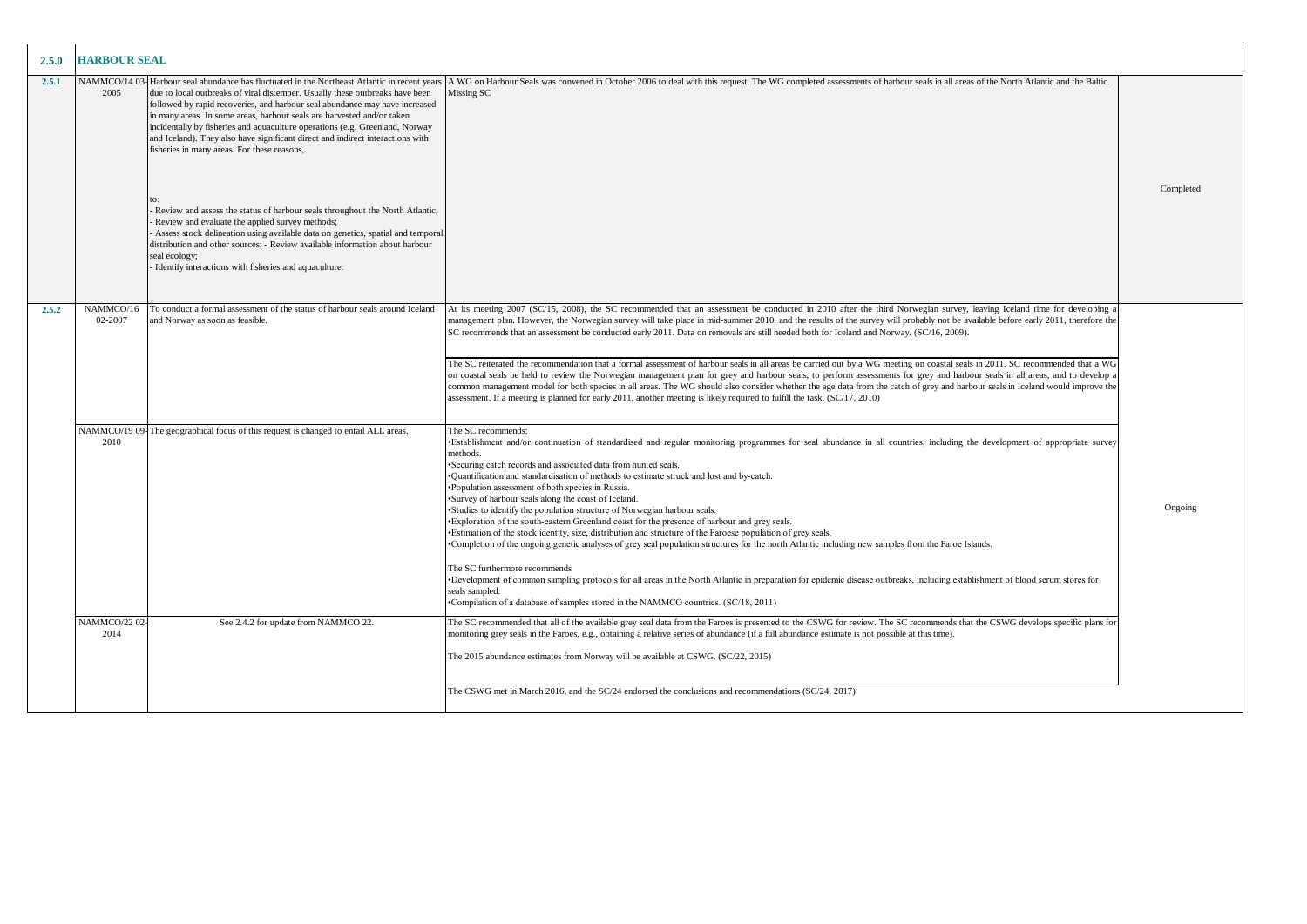| 2.6.1 | NAMMCO/02<br>01-1993  | each stock area; to assess long-term effects on stocks by present removals in<br>disturbance, pollution) and changes in the food supply.                                                                                                                          | To advise on stock identity for management purposes; to assess abundance in The assessment was postponed pending report of Walrus International Technical and SC (WITS). (SC/2, 1993)<br>each stock area; to assess effects of recent environmental changes (i.e.]It was decided in late 1994 to request Erik Born of the Greenland Fisheries Research Institute in Copenhagen to coordinate the compilation of a statu<br>in time for the SC meeting. The result of this collaboration was the report, E.W. Born, I. Gjertz and R.R. Reeves, "Population assessment of Atlantic walrus (Odobenus rosmarus<br>rosmarus)" This report was used by the SC as the basis of its management and research recommendations to Council. (SC/3, 1995).                                                                                                                                                                                                                                           | Completed         |
|-------|-----------------------|-------------------------------------------------------------------------------------------------------------------------------------------------------------------------------------------------------------------------------------------------------------------|-----------------------------------------------------------------------------------------------------------------------------------------------------------------------------------------------------------------------------------------------------------------------------------------------------------------------------------------------------------------------------------------------------------------------------------------------------------------------------------------------------------------------------------------------------------------------------------------------------------------------------------------------------------------------------------------------------------------------------------------------------------------------------------------------------------------------------------------------------------------------------------------------------------------------------------------------------------------------------------------|-------------------|
| 2.6.2 | NAMMCO/13<br>03-2004  | Provide an updated assessment of walrus, to include stock delineation,<br>abundance, harvest, stock status and priorities for research. [taking into<br>account the considerable new information that have become available since the<br>last assessment in 1994] | The SC provided assessment advice for East Greenland, West Greenland and North Water stocks of walrus, but noted that the assessments were incomplete due to insufficient<br>information on stock delineation and abundance. It was anticipated that the assessment for West Greenland could be completed within the next 2 years (SC/13, 2005).<br>The SC considered that sufficient new information would be available to provide new assessments for the West Greenland and North Water stocks in 2008 (SC/14, 2006).                                                                                                                                                                                                                                                                                                                                                                                                                                                                | Replaced by 2.6.5 |
| 2.6.3 | NAMMCO/15             | Provide advice on the effects of human disturbance, including fishing and                                                                                                                                                                                         | With the current actual state of knowledge, the SC is unable to answer this question. The walrus disturbance study on Svalbard will help only in answering the problem o                                                                                                                                                                                                                                                                                                                                                                                                                                                                                                                                                                                                                                                                                                                                                                                                                |                   |
|       | 03-2006               | shipping activities, in particular scallop fishing, on the distribution, behaviour<br>and conservation status of walrus in West Greenland.                                                                                                                        | disturbance by tourists. The SC referred, however, to the answer to request 3.4.9. (SC/16, 2009).                                                                                                                                                                                                                                                                                                                                                                                                                                                                                                                                                                                                                                                                                                                                                                                                                                                                                       |                   |
|       |                       |                                                                                                                                                                                                                                                                   | Owing to a lack of explicit studies, the SC is not in a strong position to provide advice on the effects of human disturbance on walrus. (SC/17, 2010)                                                                                                                                                                                                                                                                                                                                                                                                                                                                                                                                                                                                                                                                                                                                                                                                                                  |                   |
|       |                       |                                                                                                                                                                                                                                                                   | With regard to R-2.6.3, the SC noted that there is no new information available to consider this request (SC/20, 2013).                                                                                                                                                                                                                                                                                                                                                                                                                                                                                                                                                                                                                                                                                                                                                                                                                                                                 |                   |
|       | 2014                  | NAMMCO 22 02-To continue planning the disturbance workshop for beluga and narwhal is<br>upported, and it is also recommended to include walrus (see also R-3.4.9).                                                                                                | Concerns were raised at both the [Disturbance] Symposium and the SC meeting about a Canadian mining project currently under development in the Canadian Arctic, the Mary<br>River Project operated by Baffinland Iron Mines Corp It will have severe consequences for the large numbers of marine mammals [including] walruses, with unpredictable<br>consequences for the populations themselves but also for the accessibility to hunting and/or its sustainability. Other industrial activities that were addressed at the symposium as<br>being particularly important as disturbance factors for marine mammals were seismic exploration in Canada, and West and East Greenland. The SC draws the attention of the<br>NAMMCO Council to the potentially severe consequences of these projects. The SC noted that these industrial activities will also likely have impacts on the hunting of these<br>species, and could affect the advice that is given by this SC. (SC/22, 2015) | Ongoing           |
|       |                       |                                                                                                                                                                                                                                                                   | Answered as far as is possible with the information that is currently available. However, this request remains ongoing, and should be considered again when additional specific<br>information is available. (SC/24, 2017)                                                                                                                                                                                                                                                                                                                                                                                                                                                                                                                                                                                                                                                                                                                                                              |                   |
| 2.6.4 | NAMMCO/16<br>02-2007  | Provide a formal assessment of the Davis Strait stock as soon as finalization of See item 2.6.5 (SC/16, 2009).<br>the catch series is complete and the results from the planned 2007 survey are<br>available.                                                     |                                                                                                                                                                                                                                                                                                                                                                                                                                                                                                                                                                                                                                                                                                                                                                                                                                                                                                                                                                                         |                   |
|       |                       | stocks of walrus.                                                                                                                                                                                                                                                 | Provide estimate of sustainable yields of the North Water and West Greenland A full assessment of all walrus stocks in this request was carried out and presented at (SC/17, 2010).                                                                                                                                                                                                                                                                                                                                                                                                                                                                                                                                                                                                                                                                                                                                                                                                     | Completed         |
| 2.6.5 | NAMMCO/17<br>09-2008  | To provide a full assessment of North Water, West Greenland-Eastern Baffin<br>Island and East Greenland stocks.                                                                                                                                                   | Pending the walrus assessment WG meeting in November 2009. The SC reiterates its recommendation that Greenland makes progress on the old catch series, as well as provides the<br>results of the 2009 surveys and tagging experiments, before the next assessment meeting in November 2009. (SC/16, 2009).                                                                                                                                                                                                                                                                                                                                                                                                                                                                                                                                                                                                                                                                              | Completed         |
|       |                       |                                                                                                                                                                                                                                                                   | A full assessment of all walrus stocks in this request was carried out and presented at (SC/17, 2010).                                                                                                                                                                                                                                                                                                                                                                                                                                                                                                                                                                                                                                                                                                                                                                                                                                                                                  |                   |
| 2.6.6 | NAMMCO/21<br>2012     | 9-To investigate the possibility to include a carryover for quotas in order to<br>include this possibility in the next hearing for the new quota block period.                                                                                                    | The SC concluded that there is no biological argument against carryover of unused quotas. A problem arises if carryovers accumulate over time and/or across assessments (SC/20,<br>2013).                                                                                                                                                                                                                                                                                                                                                                                                                                                                                                                                                                                                                                                                                                                                                                                               |                   |
|       | NAMMCO/22 02-<br>2014 | The SC had given their advice on request R 2.6.6 and that this request was<br>now finalised.                                                                                                                                                                      |                                                                                                                                                                                                                                                                                                                                                                                                                                                                                                                                                                                                                                                                                                                                                                                                                                                                                                                                                                                         | Completed 2013    |
| 2.6.7 | 2017                  | NAMMCO/25 04-To provide assessments of, and advice on sustainable removals from, all stocks<br>of walrus in Greenland covering the period from 2019 to 2023, with the advice<br>for Qaanaaq starting in 2021.                                                     |                                                                                                                                                                                                                                                                                                                                                                                                                                                                                                                                                                                                                                                                                                                                                                                                                                                                                                                                                                                         | <b>NEW</b>        |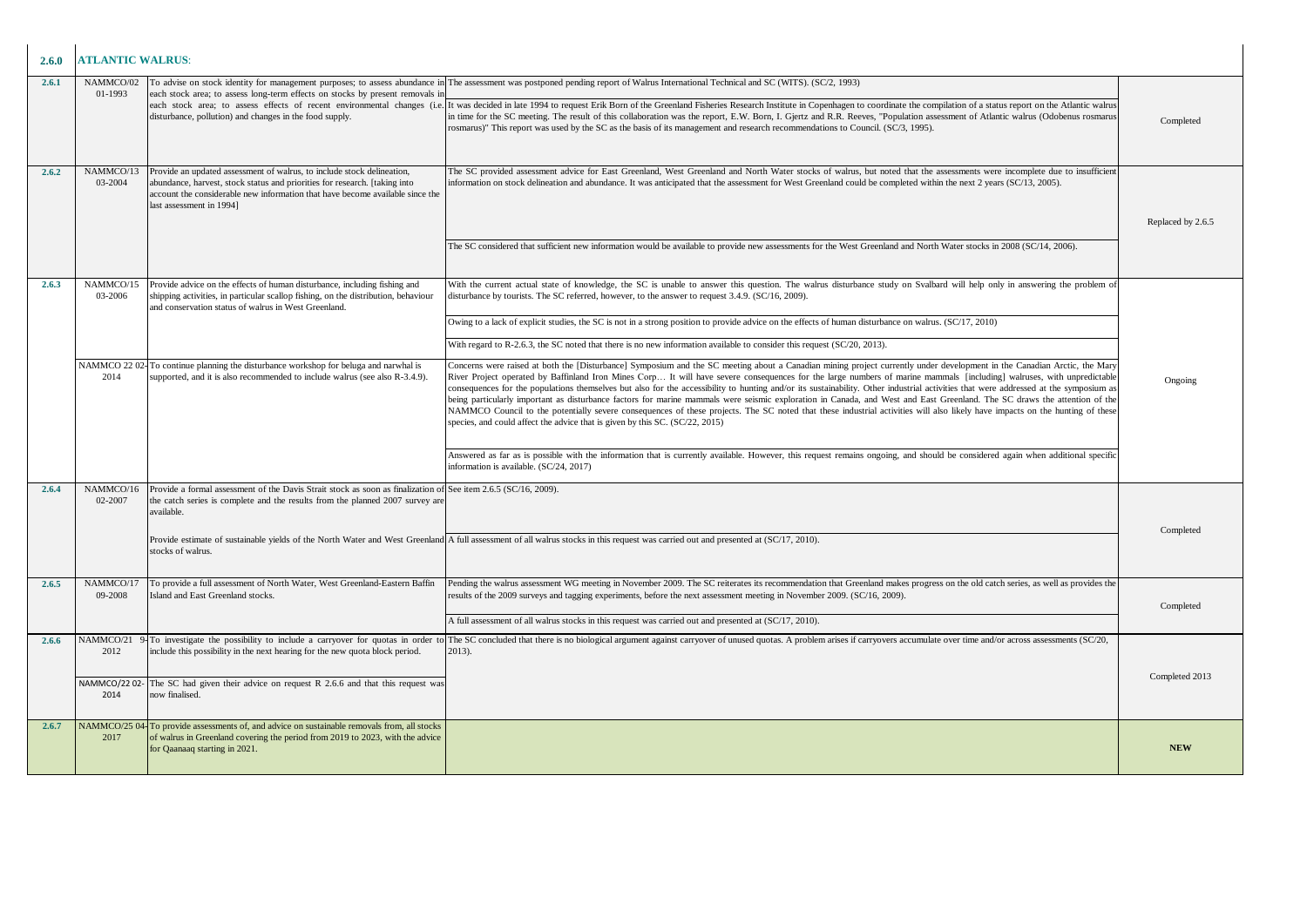| 3.1.0 | <b>FIN WHALE:</b>    |                                                                                                                                                                                                                                                                                                                                                                                               |                                                                                                                                                                                                                                                                                                                                                                                                                                                                                                                                                                                                                                                                                                                                                                                                                                                                        |                   |
|-------|----------------------|-----------------------------------------------------------------------------------------------------------------------------------------------------------------------------------------------------------------------------------------------------------------------------------------------------------------------------------------------------------------------------------------------|------------------------------------------------------------------------------------------------------------------------------------------------------------------------------------------------------------------------------------------------------------------------------------------------------------------------------------------------------------------------------------------------------------------------------------------------------------------------------------------------------------------------------------------------------------------------------------------------------------------------------------------------------------------------------------------------------------------------------------------------------------------------------------------------------------------------------------------------------------------------|-------------------|
| 3.1.1 | NAMMCO/08<br>09-1998 | based on all available data. (This request was later elaborated as follows:<br>assessment of all possible fin whale stocks in the North Atlantic, the Council<br>requests the SC, when conducting such comprehensive assessment, particularly                                                                                                                                                 | To undertake an assessment of the status of fin whales in the North Atlantic The SC established a WG on Fin Whales to deal with this request. The WG met in April 1999. Their report dealt with the stock structure of fin wha<br>Atlantic, and with assessment of the EGI stock. The SC used the report of the WG to formulate advice and research recommendations to NAMMCO Council. Detailed assessment<br>"Acknowledging the large amount of work involved in such a comprehensive of other fin whale stocks was not carried out, but will be if further requests from Council are forthcoming.                                                                                                                                                                                                                                                                    |                   |
|       |                      | assess the stock structure of fin whales in the whole North Atlantic.                                                                                                                                                                                                                                                                                                                         |                                                                                                                                                                                                                                                                                                                                                                                                                                                                                                                                                                                                                                                                                                                                                                                                                                                                        | Completed         |
|       |                      | ii. assess the long-term effects of annual removal of 50, 100 and 200 fin<br>whales in the stock area traditionally assumed to have a main concentration off<br>East Greenland and Iceland (EGI stock area),                                                                                                                                                                                  |                                                                                                                                                                                                                                                                                                                                                                                                                                                                                                                                                                                                                                                                                                                                                                                                                                                                        |                   |
|       |                      | iii. identify MSY exploitation levels for that stock area."                                                                                                                                                                                                                                                                                                                                   |                                                                                                                                                                                                                                                                                                                                                                                                                                                                                                                                                                                                                                                                                                                                                                                                                                                                        |                   |
| 3.1.2 | NAMMCO/09<br>10-1999 | To continue its assessment of fin whale stocks in the North Atlantic, focussing<br>in the near term on the status of fin whales in Faroese territorial waters. The SC<br>should focus particularly on the following issues:                                                                                                                                                                   | The SC reactivated the WG on North Atlantic Fin Whales and used their report as the basis for their advice to the Council. The results of the assessments indicated that fin whales in<br>the area have likely been substantially depleted by past harvests, but there was great uncertainty in the results. The SC noted that in attempting to respond to the Council's request<br>for advice on the long-term effect of various catch levels in the Faroese area, it had immediately become apparent that there is insufficient information on stock identity to carry out<br>a reliable assessment of the status of fin whales in Faroese waters, and thus provide reliable advice on the effects of various catches. The SC therefore recommended a research<br>program primarily geared to understanding the stock relationships of fin whales around the Faroes. | Completed         |
|       |                      | Assess the long-term effects of annual removals of 5, 10 and 20<br>fin whales in Faroese waters;                                                                                                                                                                                                                                                                                              |                                                                                                                                                                                                                                                                                                                                                                                                                                                                                                                                                                                                                                                                                                                                                                                                                                                                        |                   |
|       |                      | Information gaps that may need to be filled in order to complete a<br>full assessment in this area.                                                                                                                                                                                                                                                                                           |                                                                                                                                                                                                                                                                                                                                                                                                                                                                                                                                                                                                                                                                                                                                                                                                                                                                        |                   |
| 3.1.3 | NAMMCO/10<br>09-2000 | It is noted that the requested assessment (4.31) had not been fully completed To be addressed as new information becomes available.<br>and awaited in particular the provision of more information on stock<br>delineation. The should continue its assessment, as new data become available.                                                                                                 |                                                                                                                                                                                                                                                                                                                                                                                                                                                                                                                                                                                                                                                                                                                                                                                                                                                                        |                   |
|       |                      |                                                                                                                                                                                                                                                                                                                                                                                               |                                                                                                                                                                                                                                                                                                                                                                                                                                                                                                                                                                                                                                                                                                                                                                                                                                                                        | Replaced by 3.1.4 |
| 3.1.4 | NAMMCO/11<br>02-2002 | the SC continue with its assessments of fin whale stocks in the areas of interest<br>to NAMMCO countries with existing and new information on abundance and<br>stock delineation as it becomes available.                                                                                                                                                                                     | The previous request for advice on fin whales is clarified, and it is asked that The SC completed assessments on EGI and Faroese fin whales based on new abundance data. Future effort will be concentrated on Northeast Atlan                                                                                                                                                                                                                                                                                                                                                                                                                                                                                                                                                                                                                                         |                   |
|       |                      |                                                                                                                                                                                                                                                                                                                                                                                               | The SC convened a WG on Fin Whales in October 2005 to update information relating to stock delineation, abundance and catch in all areas of the North Atlantic (SC/13, 2005)                                                                                                                                                                                                                                                                                                                                                                                                                                                                                                                                                                                                                                                                                           | Replaced by 3.1.5 |
|       |                      |                                                                                                                                                                                                                                                                                                                                                                                               | The SCs of the IWC and NAMMCO convened a Joint WG on the Catch History, Stock Structure and Abundance of North Atlantic Fin Whales in March 2006 (SC/14, 2006)                                                                                                                                                                                                                                                                                                                                                                                                                                                                                                                                                                                                                                                                                                         |                   |
| 3.1.5 | NAMMCO/13<br>03-2004 | The SC was previously asked to continue with its assessments of fin whale<br>stocks in the areas of interest to NAMMCO countries with existing and new<br>information on abundance and stock delineation as it becomes available, and<br>endorsed the plan of the SC to complete an assessment for the Northeast<br>Atlantic stocks and update assessments for other areas, probably in 2005. | The SC convened a WG on Fin Whales in October 2005 to update information relating to stock delineation, abundance and catch in all areas of the North Atlantic. (SC/13, 2005)                                                                                                                                                                                                                                                                                                                                                                                                                                                                                                                                                                                                                                                                                          | Replaced by 3.1.6 |
|       |                      |                                                                                                                                                                                                                                                                                                                                                                                               | The SCs of the IWC and NAMMCO convened a Joint WG on the Catch History, Stock Structure and Abundance of North Atlantic Fin Whales in March 2006. (SC/14, 2006)                                                                                                                                                                                                                                                                                                                                                                                                                                                                                                                                                                                                                                                                                                        |                   |
| 3.1.6 | NAMMCO/16<br>02-2007 | To complete an assessment for the Northeast Atlantic stocks as a next step in<br>the process of assessing fin whale stocks in the areas of interest to NAMMCO<br>countries.                                                                                                                                                                                                                   | An assessment can be initiated for the North east Atlantic Stocks when the estimate for the 2007 estimate will be made available. This could be made in conjunction with a new<br>assessment of the central stock subsequent to the new 2007 abundance estimate. The SC recommended that this be done before the next SC meeting. (SC/15, 2008).                                                                                                                                                                                                                                                                                                                                                                                                                                                                                                                       | Replaced by 3.1.7 |
|       |                      |                                                                                                                                                                                                                                                                                                                                                                                               |                                                                                                                                                                                                                                                                                                                                                                                                                                                                                                                                                                                                                                                                                                                                                                                                                                                                        |                   |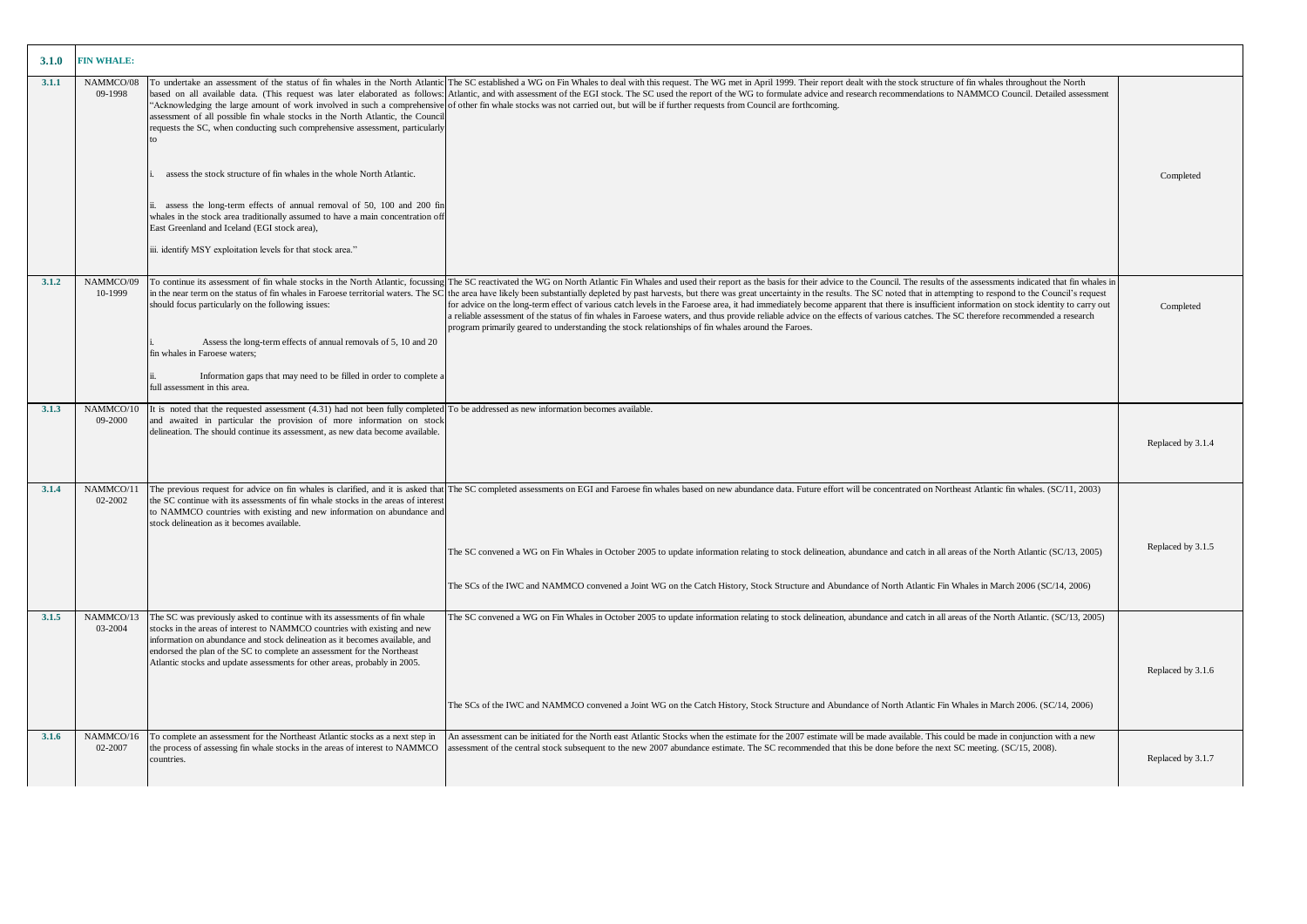| 3.1.7   |           |                                                                                       | NAMMCO 17 09-To complete an assessment of fin whales in the North Atlantic and also to The fin whale assessment has been postponed to after the completion of the RMP Implementation Assessment of North Atlantic fin whales s |         |
|---------|-----------|---------------------------------------------------------------------------------------|--------------------------------------------------------------------------------------------------------------------------------------------------------------------------------------------------------------------------------|---------|
| amended |           |                                                                                       | 2008 / amended include an estimation of sustainable catch levels in the Central North Atlantic. Large Whale Assessment is scheduled to meet 26-28 January 2010 in Copenhagen with fin whales on its agenda. (SC/16, 2009).     |         |
|         |           | NAMMCO/23 This work should be initiated as soon as all estimates become available and |                                                                                                                                                                                                                                |         |
|         |           | 2015 /Amended before the meeting of the SC in 2009.                                   | The SC completed an assessment of North Atlantic fin whales at its 2010 meeting (SC/17). The SC considers that an annual strike of up to 154 fin whales from the WI sub-area is                                                |         |
|         | NAMMCO/24 |                                                                                       | sustainable at least for the immediate 5-year period. It noted that the RMP-variant with a 60% tuning level has yet to be simulation-tested for trials involving stock structure                                               |         |
|         | 2016      |                                                                                       | This recommendation is endorsed for a Large Whale Assessment WG to uncertainty in the long term, thus it recommends that simulation trials be carried out as soon as possible and the long-term sustainability of the advice b |         |
|         |           | convene in Fall 2014 (NAMMCO 22).                                                     | these results.                                                                                                                                                                                                                 |         |
|         |           |                                                                                       |                                                                                                                                                                                                                                |         |
|         |           |                                                                                       | As the present advice expires in 2015, the NAMMCO SC recommended convening a meeting of the WG on large whale assessments in the autumn of 2014 to provide further                                                             | Ongoing |
|         |           |                                                                                       | management advice on fin whales off Iceland (SC/20, 2013).                                                                                                                                                                     |         |
|         |           |                                                                                       |                                                                                                                                                                                                                                |         |
|         |           |                                                                                       | A Large Whale Assessment meeting was previously planned for Fall 2014. This was postponed to Fall 2015, awaiting work to be completed by the IWC on the fin and minke whale                                                    |         |
|         |           |                                                                                       | RMP Implementation Reviews. The IWC SC has proposed a workshop in January 2015, and plans to complete this work by the IWC SC 66a meeting in June. Therefore, the                                                              |         |
|         |           |                                                                                       | NAMMCO LWAWG will plan on meeting in the Fall of 2015 in hopes that the work on the IWC SC will be complete (SC/21, 2014).                                                                                                     |         |
|         |           |                                                                                       |                                                                                                                                                                                                                                |         |
|         |           |                                                                                       |                                                                                                                                                                                                                                |         |
|         |           | Iceland noted that it is very important for the LWAWG to occur this autumn            |                                                                                                                                                                                                                                |         |
|         |           | and proposed that the MC amend request R-3.1.7 to include the following               |                                                                                                                                                                                                                                |         |
|         |           | additional text: "While long-term advice based on the outcome of the RMP              |                                                                                                                                                                                                                                |         |
|         |           | Implementation Reviews (with 0.60 tuning level) is desirable, shorter term,           |                                                                                                                                                                                                                                |         |
|         |           | interim advice may be necessary, depending on the progress within the IWC.            |                                                                                                                                                                                                                                |         |
|         |           | This work should be completed before the annual meeting of the SC in 2015."           |                                                                                                                                                                                                                                |         |
|         |           | The MC endorsed the amendment of R-3.1.7 to include this text (NAMMCO)                |                                                                                                                                                                                                                                |         |
|         |           | 23).                                                                                  |                                                                                                                                                                                                                                |         |
|         |           |                                                                                       |                                                                                                                                                                                                                                |         |
|         |           |                                                                                       |                                                                                                                                                                                                                                |         |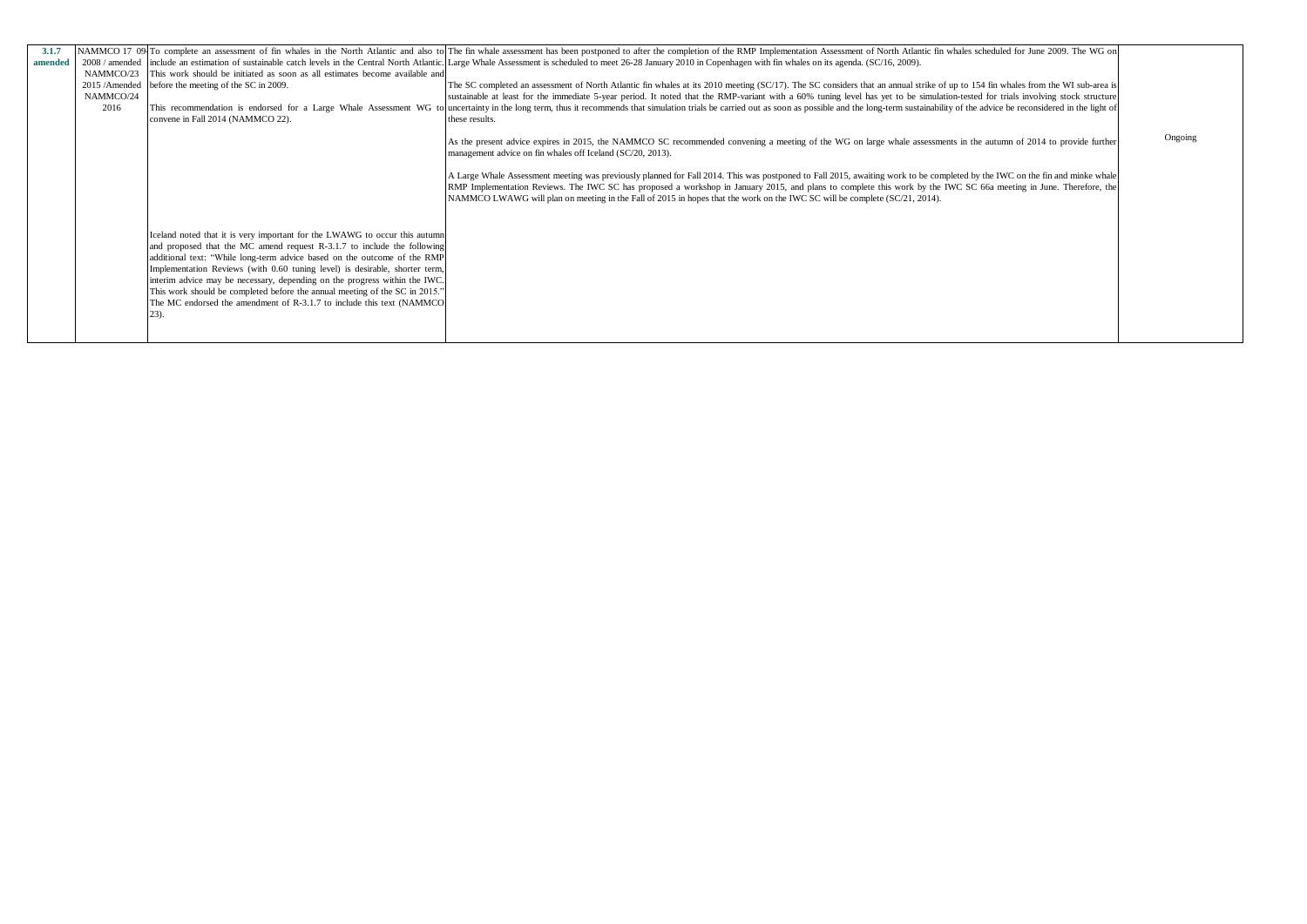| 3.2.0 | <b>HUMPBACK WHALE:</b>                               |                                                                                                                                                                                                                                                                                                                                                                                                                                                                                                                                                                                                                                                                                                                                                                                                                                                                       |                                                                                                                                                                                                                                                                                                                                                                                                                                                                                                                                                                                                                                                                                                                                                                                                                                                                                                                                                                                                                                                                                                                                                                                                                                   |                    |
|-------|------------------------------------------------------|-----------------------------------------------------------------------------------------------------------------------------------------------------------------------------------------------------------------------------------------------------------------------------------------------------------------------------------------------------------------------------------------------------------------------------------------------------------------------------------------------------------------------------------------------------------------------------------------------------------------------------------------------------------------------------------------------------------------------------------------------------------------------------------------------------------------------------------------------------------------------|-----------------------------------------------------------------------------------------------------------------------------------------------------------------------------------------------------------------------------------------------------------------------------------------------------------------------------------------------------------------------------------------------------------------------------------------------------------------------------------------------------------------------------------------------------------------------------------------------------------------------------------------------------------------------------------------------------------------------------------------------------------------------------------------------------------------------------------------------------------------------------------------------------------------------------------------------------------------------------------------------------------------------------------------------------------------------------------------------------------------------------------------------------------------------------------------------------------------------------------|--------------------|
| 3.2.1 | NAMMCO/11<br>02-2002                                 | conclusions of the SC was that there was evidence of a rapidly increasing estimates from NASS-2001 should be of great interest. (SC/10, 2002).<br>abundance of humpback whales around Iceland is noted, and it is recommended<br>that the SC. The SC should also consider the results of the "Years of the North<br>Atlantic Humpback" (YoNAH) project as it pertains to member countries in<br>providing advice for this species.                                                                                                                                                                                                                                                                                                                                                                                                                                    | To complete abundance estimates for this species as a high priority, as the The SC has noted previously (SC/9, 2001) that abundance estimates from the NASS-95 survey appear to conflict with the results of the YoNAH project<br>The SC concluded that the discrepancy between the NASS and YoNAH estimates suggests that the North Atlantic population of humpback whales is likely considerably larger than<br>estimated in the YoNAH study. Further studies are needed to resolve these differences more fully. (SC/11, 2003).                                                                                                                                                                                                                                                                                                                                                                                                                                                                                                                                                                                                                                                                                                | Completed          |
| 3.2.2 | NAMMCO/13<br>03-2004                                 | noted. The SC was requested to assess the sustainable yield levels for<br>humpback whales, particularly those feeding in West Greenlandic waters. The<br>management objective in this case would be to maintain the stock at a stable<br>level.                                                                                                                                                                                                                                                                                                                                                                                                                                                                                                                                                                                                                       | The conclusion of the SC that there is evidence from the NASS of a rapidly Mainly because of a lack of current information on abundance, the SC was unable to complete the Assessment for West Greenland. The SC noted that th<br>increasing abundance of humpback whales in the Central North Atlantic is estimate sustainable yield levels for humpback whales in the Northeast Atlantic. (SC/12, 2004).                                                                                                                                                                                                                                                                                                                                                                                                                                                                                                                                                                                                                                                                                                                                                                                                                        | Replaced by 3.2.3. |
| 3.2.3 | NAMMCO/14<br>04-2005                                 | To continue its assessment of humpback whale stocks in the North Atlantic.<br>For West Greenland, the SC should assess the long-term effects of annual<br>removals of 0, 2, 5, 10 and 20 whales. For the Northeast Atlantic the SC<br>should provide estimates of sustainable yield for the stocks. In all cases the<br>management objective would be to maintain the stocks at a stable level. The SC<br>should identify information gaps that must be filled in order to complete the<br>assessments.                                                                                                                                                                                                                                                                                                                                                               | The Committee decided to postpone the provision of advice for West Greenland until a new abundance estimate is available, probably in 2006. Sufficient information on historical<br>catch, abundance and stock structure is available at present to conduct assessments for the Icelandic and Norwegian stocks. However, given other priorities, the Committee<br>considered it advisable to delay this assessment until after the completion of the NASS-2007 survey, when an additional estimate of abundance should become available (SC/13,<br>$2005$ ).<br>The SC reviewed new information on the abundance of humpback whales off West Greenland from surveys conducted in 2005, and provided interim advice on safe removal levels<br>for the area. Further information will be available after the TNASS in 2007 to complete assessments in all areas (SC/14, 2006).                                                                                                                                                                                                                                                                                                                                                      | Replaced by 3.2.5. |
| 3.2.4 | NAMMCO/15<br>03-2006<br>AMENDED<br>NAMMCO/24<br>2016 | To conduct a formal assessment following the completion of the T-NASS.<br>In addition to investigate the relationship between the humpback whales<br>summering in West Greenland and other areas and incorporate this knowledge<br>into their estimate of sustainable yields of West Greenland humpback whales.<br>It is recommended that the Large Whale Assessment WG should not consider<br>humpback whales at the upcoming meeting in Fall 2014 (NAMMCO 22).<br>At NAMMCO/24, Council amended this request: "The SC is asked to provide<br>advice on future catch levels of humpback whales in West Greenland at<br>different probability levels for a non-declining population evaluated over a 5<br>year period, similar to the procedure for the advice generated for beluga,<br>narwhal and walrus. The advice should include the latest abundance estimate.' | The SC recommended that the preliminary work to conclude such assessment be made in connection with the fin whale assessment meeting and that abundance estimate from all the<br>surveys be made available to that meeting. (SC/15, 2008).<br>With reference to the pending request from NAMMCO 15 (R-3.2.4) to conduct a formal assessment of humpback whales following the completion of T-NASS 2007, the SC noted<br>that it had completed the assessment for West Greenlandic waters. The SC has not yet initiated assessment in other areas and agreed to seek further guidance from the Council<br>regarding that aspect of the request.<br>If the Commission considers request 3.2.4 a priority, the SC will consider this request in conjunction with the fin whale meeting (SC/20, 2013).                                                                                                                                                                                                                                                                                                                                                                                                                                | Pending            |
| 3.2.5 | NAMMCO/1809-<br>2009                                 | To assess the sustainability of yearly catches of 5, 10, 20 humpback whales off<br>West Greenland.                                                                                                                                                                                                                                                                                                                                                                                                                                                                                                                                                                                                                                                                                                                                                                    | The SC found that the AWMP-C procedure (Witting 2008; IWC 2009) would be appropriate for providing management advice for West Greenland humpback whales. For a need<br>of up to 20 humpback whales, this procedure sets the yearly strike limit for a five year period equal to 2% of the lower 5th percentile of the most recent abundance estimate. Using<br>the fully corrected 2007 estimate of 3,270 (CV 0.50) humpback whales off West Greenland, the SC concluded that strikes of up to 20 humpback whales per year from 2010 to 2015<br>would be safe. This number is not to be compared directly with the lower 90% credibility estimate of the replacement yield (72-96 whales per year). The estimate of replacement<br>yield is based not only on the current abundance but also on the estimated increase in abundance, while the AWMP-C procedure was constructed to ensure safe long-term catches<br>for humpback whales given a need of up to 20 humpback whales per year. The SC noted that the assessment conclude that the probability that humpback whales off West Greenland<br>will continue to increase is larger than 0.99, even with a total annual removal of 20 whales over a 5-year period. $(SC/17)$ | Completed          |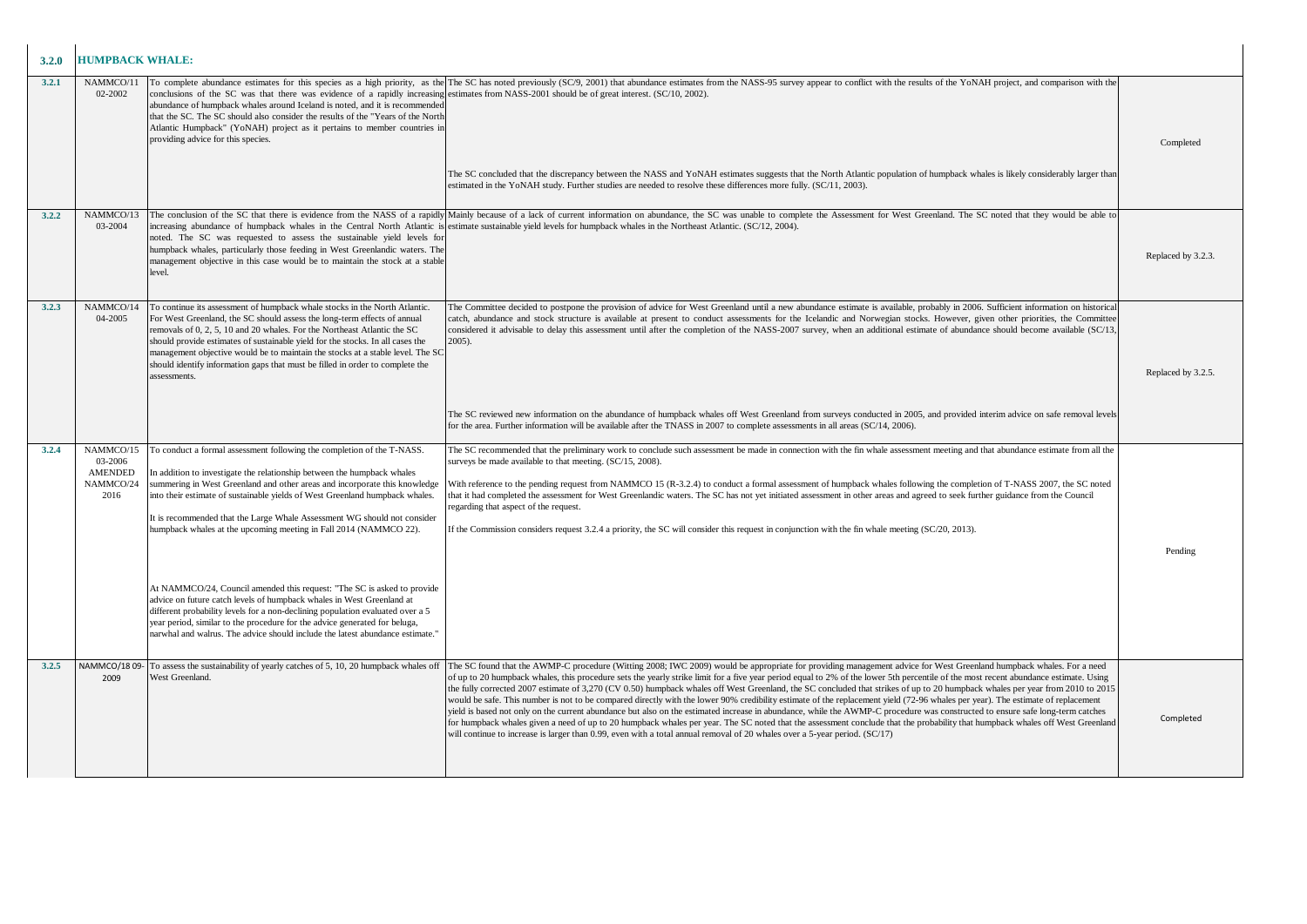| 3.3.0            | <b>MINKE WHALE:</b>  |                                                                                                                                                                                                                                                                                                                                                  |                                                                                                                                                                                                                                                                                                                                                                                                                                                                 |           |  |
|------------------|----------------------|--------------------------------------------------------------------------------------------------------------------------------------------------------------------------------------------------------------------------------------------------------------------------------------------------------------------------------------------------|-----------------------------------------------------------------------------------------------------------------------------------------------------------------------------------------------------------------------------------------------------------------------------------------------------------------------------------------------------------------------------------------------------------------------------------------------------------------|-----------|--|
| 3.3.1            | 1997                 | NAMMCO/7 05- In the light of the new survey abundance results the SC is requested to<br>undertake an assessment of the status of the Central North Atlantic minke<br>whale stock, including to evaluate the long term effects of past and present<br>removal levels on the stock.                                                                | The SC agreed to assign the task of assessing the status of the stock to the WG on Management Procedures. The Council had requested the SC to provide its advice on this matter<br>prior to the next meeting of the Council, however it was the general view of the Committee that it was unlikely that this work could be completed within this time frame. (SC/5,<br>1997).                                                                                   | Completed |  |
|                  |                      |                                                                                                                                                                                                                                                                                                                                                  | The SC used the report of the WG on Management Procedures as the basis for providing advice and research recommendations to Council. The Committee agreed that catches of<br>292 per year (the mean of the catch between 1980-84) are sustainable for the Central stock, and that catches of 185 whales per year are sustainable for the Coastal Icelandic Area.<br>(SC/6, 1998).                                                                               |           |  |
| 3.3.2            | 1998                 | NAMMCO/8 09- In order to ascertain the stock structure of minke whales in the North Atlantic<br>the SC is requested to investigate the possibility of supplementing present<br>sampling with existing older material from NAMMCO countries and other<br>countries in joint genetic analyses. If possible, such analyses should be<br>undertaken. | It was noted that such exchanges of samples are ongoing between Norway and Greenland. Samples collected in the past from Iceland and Norway have already been analyzed<br>concurrently, and there are no recent samples from Iceland. The SC concluded that available samples are being utilized effectively. (SC/7, 1999).                                                                                                                                     | Completed |  |
| 3.3.3            | NAMMCO/11<br>02-2002 | To complete an assessment of Central Atlantic minke whales once new<br>abundance estimates from NASS-2001 become available.                                                                                                                                                                                                                      | The SC completed the assessment and provided advice on sustainable catches to the Council. (SC/11, 2003).                                                                                                                                                                                                                                                                                                                                                       | Completed |  |
| 3.3.4<br>amended | NAMMCO/24            | survey become available. In the meantime the SC is requested to assess the<br>short-term (2-5 year) effects of the following total annual catches: 0, 100, 200<br>and 400.                                                                                                                                                                       | NAMMCO/17 09-To conduct a full assessment, including long-term sustainability of catches, of The Assessment WG was convened to help answer with temporary advice. The SC recommends that 200 minke whales per year be consider<br>2008 / Amended   common minke whales in the Central North Atlantic once results from the 2009 should be contemplated over the short-term, 2-5 years. This catch level refers to total removals from the CIC or Central Medium |           |  |
|                  |                      | The MC noted that there was no new information regarding this request, and<br>reiterates that the SC should address this request when new information<br>becomes available. (NAMMCO/22)                                                                                                                                                          | A full assessment, including the 2009 estimate, will be conducted at the next meeting of the Assessment WG in January 2010. (SC/16, 2009).                                                                                                                                                                                                                                                                                                                      |           |  |
|                  |                      | At NAMMCO/24, the request was amended to read: The SC is requested to<br>complete assessments of common minke whales in the North Atlantic and<br>include estimation of sustainable catch levels in the Central North Atlantic.<br>(NAMMCO/24)                                                                                                   | The SC considered that annual removals of up to 216 minke whales from the CIC area are safe and precautionary. The advice is conservative in the sense that it is based on the<br>ancorrected, downward biased 2009 abundance estimate as well as the lower of the two accepted abundance estimates from 2007. Similarly, an annual removal of 121 minke whales<br>from the CM area is a safe and precautionary management advice. (SC/17, 2010)                | Ongoing   |  |
|                  |                      |                                                                                                                                                                                                                                                                                                                                                  | Response to this request is awaiting the conclusion of IWC Implementation Review (see above), and will be considered at the LWAWG planned for Fall 2015 (SC/21, 2014).                                                                                                                                                                                                                                                                                          |           |  |
|                  |                      |                                                                                                                                                                                                                                                                                                                                                  | The SC endorsed the advice provided by the WG that a catch limit of 224 common minke whales in the CIC sub-area is safe and precautionary, and that this advice should be<br>considered valid for a maximum of 3 years (2016 - 2018). This is interim advice because the most recent abundance estimate is from 2009, which will then be approaching 10 years<br>old. (SC/22, 2013)                                                                             |           |  |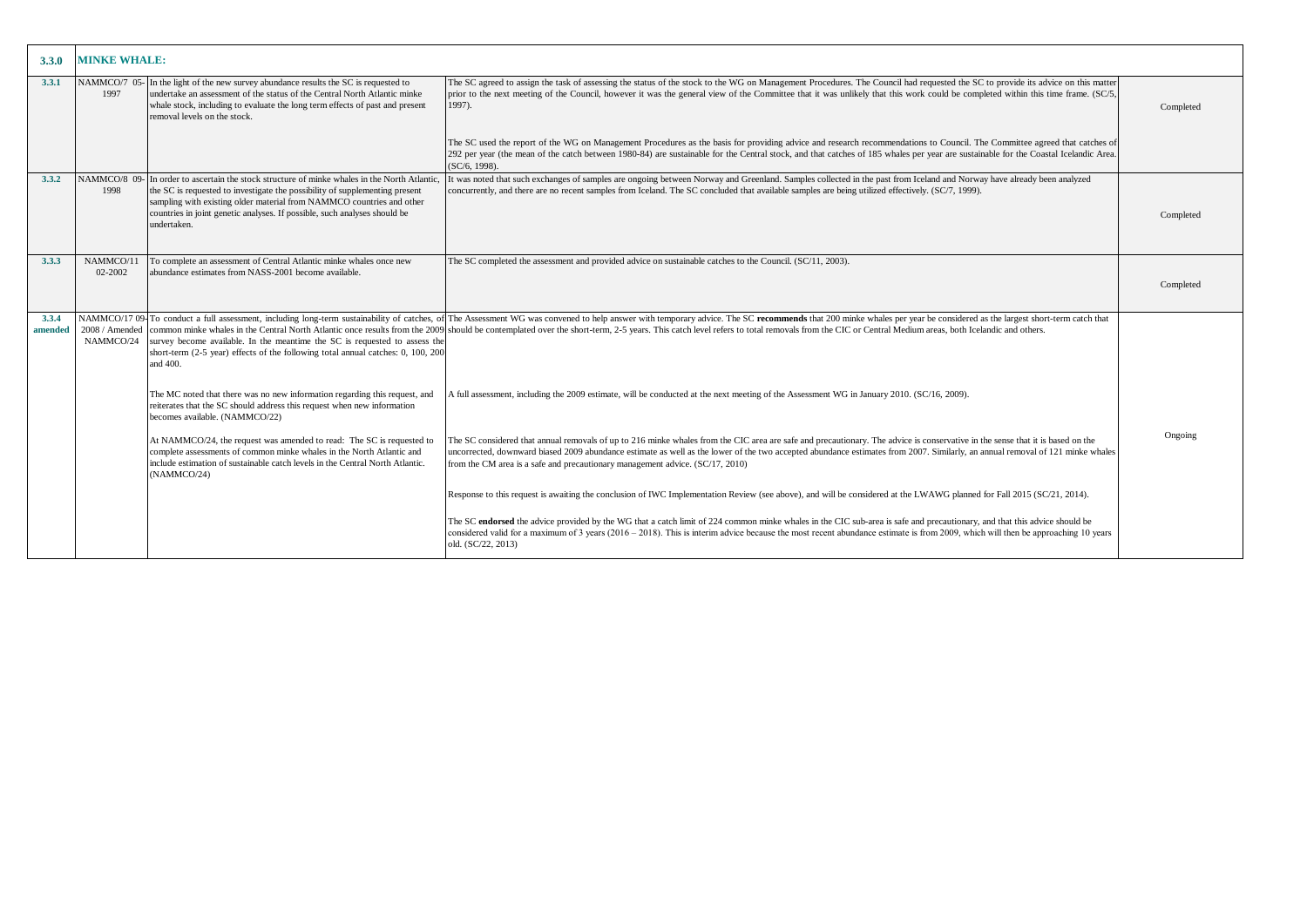| 3.4.0 |                      | <b>NARWHAL AND BELUGA:</b>                                                                                                                                                                                                                                                                                                                                                                               |                                                                                                                                                                                                                                                                                                                                                                                                                                                                                                                                                                                                                  |                    |
|-------|----------------------|----------------------------------------------------------------------------------------------------------------------------------------------------------------------------------------------------------------------------------------------------------------------------------------------------------------------------------------------------------------------------------------------------------|------------------------------------------------------------------------------------------------------------------------------------------------------------------------------------------------------------------------------------------------------------------------------------------------------------------------------------------------------------------------------------------------------------------------------------------------------------------------------------------------------------------------------------------------------------------------------------------------------------------|--------------------|
| 3.4.1 | 1997                 | NAMMCO/7 05- To examine the population status of narwhal and beluga (white whales)<br>throughout the North Atlantic.                                                                                                                                                                                                                                                                                     | The SC established a WG on the Population Status of Narwhal and Beluga in the North Atlantic, which met in March 1999. The SC used the report of the WG to evaluate the stock<br>status of the various narwhal and beluga aggregations, and provided recommendations to Council. (SC/7, 1999)                                                                                                                                                                                                                                                                                                                    | Completed          |
| 3.4.2 | 1998                 | different areas and under different management objectives.                                                                                                                                                                                                                                                                                                                                               | NAMMCO/8 09- To advice on the level of sustainable utilization of West Greenland beluga in The SC reactivated the WG on the Population Status of Narwhal and Beluga and used its report as the basis of its recommendations to<br>stock is substantially depleted and that present harvests are several times the sustainable yield, and, if continued, will likely lead to stock extinction within 20 years. The Committee<br>assessed a range of harvest options with the overall objective of arresting the decline of West Greenland Beluga, and provided prioritized research recommendations. (SC/8, 2000) |                    |
|       |                      | same question proposed in respect to beluga.                                                                                                                                                                                                                                                                                                                                                             | For narwhal, to identify the information which is lacking in order to answer the The SC noted that developing recommendations on the sustainable harvest of narwhal in Greenland will require significant additional research<br>this end, the SC provided research recommendations to answer questions about catch statistics, stock identity and abundance. (SC/8, 2000)                                                                                                                                                                                                                                       | Completed          |
| 3.4.3 | NAMMCO/10<br>09-2000 | To continue its assessment of West Greenland beluga with reference to the<br>short-term research goals identified. It is anticipated that a joint meeting of the<br>Scientific WG of the JCNB and the NAMMCO Scientific WG on the<br>Population Status of Narwhal and Beluga in the North Atlantic can be held in<br>spring 2001.                                                                        | The SC WG on the Population Status of Narwhal and Beluga in the North Atlantic met jointly with the Scientific WG of the Joint Commission on the Conservation and<br>Management of Narwhal and Beluga (JCNB) to deal with these requests. The SC used their report to provide catch options for West Greenland Beluga and research<br>recommendations for West Greenland beluga and narwhal. (SC/9, 2001)                                                                                                                                                                                                        | Completed          |
| 3.4.4 | NAMMCO/10<br>09-2000 | data are available.<br>Specifically, to evaluate the extent of movements of narwhal between Canada<br>and Greenland                                                                                                                                                                                                                                                                                      | To complete an assessment of narwhal in West Greenland when the necessary The SC used evidence from genetic and contaminant analysis, satellite tagging and hunter knowledge to evaluate the extent of movement between Greenl<br>2001)                                                                                                                                                                                                                                                                                                                                                                          | Replaced by 3.4.11 |
| 3.4.5 | NAMMCO/11<br>02-2002 | To concentrate its assessment efforts on the West Greenland narwhal in the<br>near term.                                                                                                                                                                                                                                                                                                                 | For the Inglefield Bredning, Uummannaq, and Disko Bay areas most stock scenarios examined indicate that an annual removal of 135 narwhals for the entire area should result in a<br>probability of 0.7 for some increase within ten years. The SC also recommended a cessation of narwhal hunting in the Melville Bay area. (SC/12, 2004)<br>The SC considered that there were enough data to warrant an update on the assessment of belugas and narwhal and recommended that the JCNB/NAMMCO Joint WG meet before                                                                                               | Completed          |
| 3.4.6 | NAMMCO/12<br>03-2003 | It is noted that a new survey of West Greenland beluga will be conducted in<br>2004. The SC is requested to update the assessment of West Greenland Beluga<br>in light of the new survey results and any other new information. The main<br>management objective is to halt the decline of this stock.                                                                                                   | March 2009. (SC/15, 2008)<br>The SC considered that there were enough data to warrant an update on the assessment of belugas and narwhal and recommended that the JCNB/NAMMCO Joint WG meet before<br>March 2009. (SC/15, 2008)                                                                                                                                                                                                                                                                                                                                                                                  | Replaced by 3.4.7  |
| 3.4.7 | NAMMCO/13<br>03-2004 | It is noted that a new survey will be carried out in the over-wintering area of<br>the West Greenland beluga in March 2004. If the survey is successful, it will<br>provide an abundance estimate with which to update the assessment of this<br>stock. The Management Committee therefore endorsed the plan of the SC to<br>update this assessment in 2005, jointly with the Scientific WG of the JCNB. | The survey was not successful in 2004, and may be attempted again in 2005.                                                                                                                                                                                                                                                                                                                                                                                                                                                                                                                                       | Completed          |
|       |                      |                                                                                                                                                                                                                                                                                                                                                                                                          | The SC agreed that the recommendation provided in 2004, that the total removal in West Greenland should be reduced to no more than 135 individuals, should be provided again<br>and with greater emphasis. (SC/13, 2005)                                                                                                                                                                                                                                                                                                                                                                                         |                    |
| 3.4.8 | NAMMCO/14<br>03-2005 | To carry out an assessment of East Greenland narwhal, and provide an estimate<br>of sustainable yield for the stock. The management objective in this case is to<br>maintain the stock at a stable level. If the assessment cannot be completed with<br>available information, the SC should provide a list of research that would be<br>required to complete the assessment.                            | Given that almost nothing is known about the stock structure and seasonal migrations of East Greenland narwhal, and that the abundance estimate for Scoresbysund is more than 20<br>years old, a reliable assessment is not possible without new information. Research recommendations are provided (SC/13, 2005).                                                                                                                                                                                                                                                                                               | Replaced by 3.4.11 |
|       |                      |                                                                                                                                                                                                                                                                                                                                                                                                          | The SC considered that there were enough data to warrant an update on the assessment of belugas and narwhal and recommended that the JCNB/NAMMCO Joint WG meet before<br>March 2009. (SC/15, 2008)                                                                                                                                                                                                                                                                                                                                                                                                               |                    |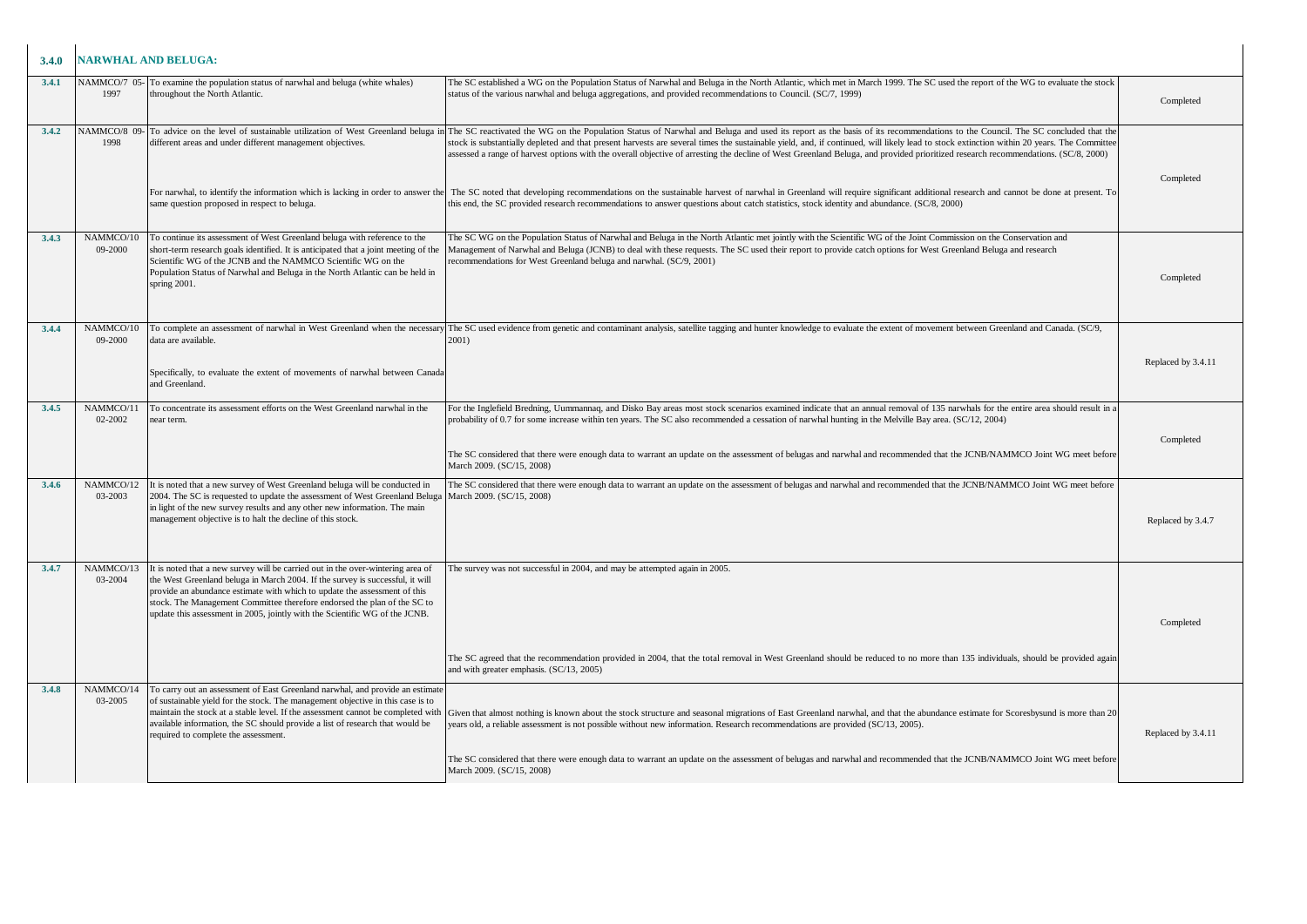| 3.4.9  | NAMMCO/14<br>03-2005         | To provide advice on the effects of human disturbance, including noise and<br>shipping activities, on the distribution, behaviour and conservation status of<br>belugas, particularly in West Greenland.                                                                                                                                                                                                                                                                                                                                                                                                                                                                                                                                                               | The SC conveyed this request to the JCNB/NAMMCO Joint WG to consider at their next meeting, probably in late 2007 or 2008 (SC/14, 2006).<br>The SC recommended that this item be on the agenda of the meeting of the JCNB/NAMMCO Joint WG, recommended to meet before March 2009. (SC/15, 2008).<br>The SC is not in the position to progress on this issue at this point and recommends that habitat-related concerns becomes a standing item on the JCNB/NAMMCO JWG agenda. I<br>may be difficult, if not impossible, to answer the specific request for beluga for several years to come. The SC notes that many of the habitat concerns apply to other marine<br>mammals besides beluga and therefore it may be appropriate to treat all species together in addressing this topic. As a way forward, the SC recommends that the Council consider<br>extending the scope for a more general request with the SC establishing a WG on the impacts of human activities other than hunting on marine mammals in the North Atlantic.<br>Ugarte is suggested as Chair. Terms of Reference for the first meeting would be the evaluation of impact of seismic, shipping and tourist activities on the distribution, behaviour and<br>conservation of marine mammals. (SC/16, 2009).<br>The JWG and the SC (SC/19) recommended holding an international symposium on the effect of seismic and other development activities on arctic marine mammals with a focus on<br>beluga and narwhal. (SC/19, 2012)<br>Relating to Request 3.4.9: In 2011, the SC proposed a symposium on beluga and narwhals in relation to disturbance and industrial activities. The SC recommends this symposium<br>to be held in 2015 and awaits further guidance from Council before proceeding with the planning (SC/20, 2013). | Ongoing          |
|--------|------------------------------|------------------------------------------------------------------------------------------------------------------------------------------------------------------------------------------------------------------------------------------------------------------------------------------------------------------------------------------------------------------------------------------------------------------------------------------------------------------------------------------------------------------------------------------------------------------------------------------------------------------------------------------------------------------------------------------------------------------------------------------------------------------------|-----------------------------------------------------------------------------------------------------------------------------------------------------------------------------------------------------------------------------------------------------------------------------------------------------------------------------------------------------------------------------------------------------------------------------------------------------------------------------------------------------------------------------------------------------------------------------------------------------------------------------------------------------------------------------------------------------------------------------------------------------------------------------------------------------------------------------------------------------------------------------------------------------------------------------------------------------------------------------------------------------------------------------------------------------------------------------------------------------------------------------------------------------------------------------------------------------------------------------------------------------------------------------------------------------------------------------------------------------------------------------------------------------------------------------------------------------------------------------------------------------------------------------------------------------------------------------------------------------------------------------------------------------------------------------------------------------------------------------------------------------------------------------------------------------------|------------------|
|        | <b>NAMMCO 22 02-</b><br>2014 | also recommends including walrus.                                                                                                                                                                                                                                                                                                                                                                                                                                                                                                                                                                                                                                                                                                                                      | To continue planning of the disturbance workshop for beluga and narwhal, and  The SC recommended broadening the scope of the Symposium and include presentations from other species/research. A number of external experts wil<br>meeting (SC/21, 2014).<br>Answered as far as is possible with the information that is currently available. However, this request remains ongoing, and should be considered again when additional specific<br>information is available. (SC/24, 2016)                                                                                                                                                                                                                                                                                                                                                                                                                                                                                                                                                                                                                                                                                                                                                                                                                                                                                                                                                                                                                                                                                                                                                                                                                                                                                                                    |                  |
| 3.4.10 | NAMMCO/14<br>03-2005         | that the planning, conduct and interpretation of surveys is a very contentious next meeting (SC/14, 2006).<br>issue between hunters, managers and scientists in Greenland. Such surveys<br>must be planned using the best available expertise, including input from<br>hunters, so that all will have confidence in their results. It is therefore<br>recommended that future surveys for beluga and narwhal should be planned<br>using the international expertise available through the SC, and with input from<br>hunters at the planning stage. In addition, if and when new survey methods are<br>applied, they should be calibrated against previously used methods so that the<br>validity of the survey series for determining trends in abundance is insured. | Surveys for estimating abundance and trends are an essential component of the The SC noted that that the survey carried out in 2006 had been planned with consideration of the recommendations of the Committee and with exten<br>assessment of the conservation status of all marine mammals. It is recognized hunters. The SC recommended that the plans for the survey of Inglefield Bredning/Melville Bay scheduled for August 2007 be reviewed by the T-NAS<br>The plans for the 2007 narwhal and beluga surveys were not presented to the T-NASS committee and therefore not reviewed by this committee. (SC/15, 2008)<br>Advice from hunters was sought for organising the 2006 and 2007 aerial survey off West Greenland. However the SC regrets that the survey plans had never been submitted to the<br>Abundance Estimates WG as indicated. (SC/16, 2009)<br>An aerial survey of narwhals was conducted in the North Water in May 2009 and 2010 with the purpose of developing a fully corrected abundance estimate. The resulting<br>abundance estimates were $10,677$ narwhal $(6,120-18,620)$ in 2009 and 4,775 narwhals $(2,417-9,430)$ in 2010. The JWG and the SC (SC/19) approved that these abundance<br>estimates can be used for assessment purposes of the Inglefield Bredning stock. (SC/19)<br>Aerial surveys of belugas were conducted in the North Water in May 2009 and 2010 with the purpose of developing fully corrected abundance estimates. The resulting abundance<br>estimates were 2,008 beluga (95% CI 1,050-3,850) in 2009 and 2,482 beluga (95% CI 1,439-4,282) in 2010. (SC/19)                                                                                                                                                                                    | Completed (SC21) |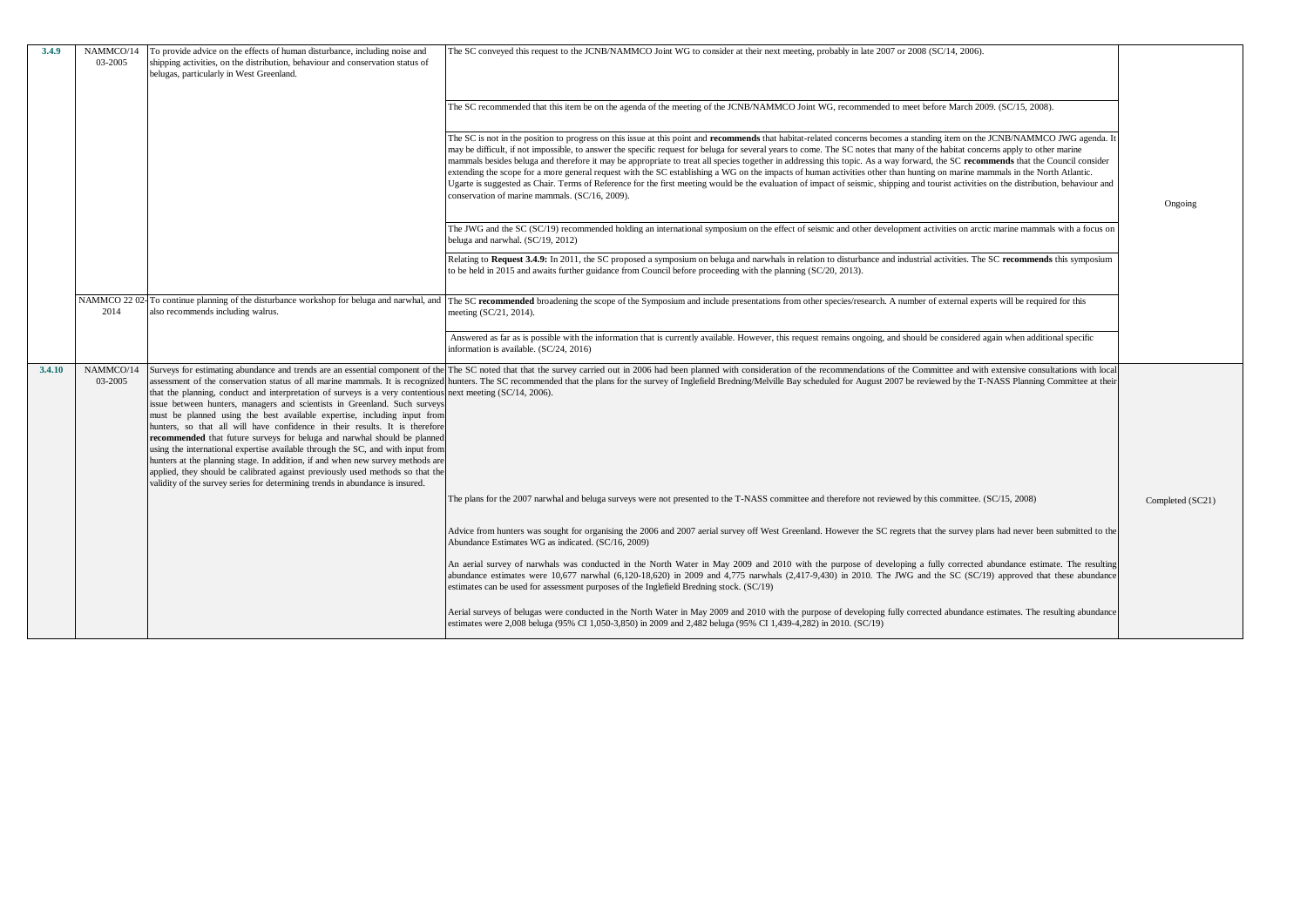| 3.4.11 | NAMMCO/17   | To update the assessment of both narwhal and beluga, noting that new data                                                                                             | The SC/16 endorses the assessment performed by the JWG.                                                                                                                                                                                                                                                                                                                  |                              |
|--------|-------------|-----------------------------------------------------------------------------------------------------------------------------------------------------------------------|--------------------------------------------------------------------------------------------------------------------------------------------------------------------------------------------------------------------------------------------------------------------------------------------------------------------------------------------------------------------------|------------------------------|
|        | 09-2008     | warrant such an exercise.                                                                                                                                             | Narwhal: noted that the conclusion reached differed from those reached in 2005. It recommends that catches be set so that there is at least a 70% probability that managemen                                                                                                                                                                                             |                              |
|        |             |                                                                                                                                                                       | objectives (population increase) will be met for West and East Greenland narwhals, i.e. maximum total removals of 310 and 85 narwhals in West and East Greenland respectively                                                                                                                                                                                            |                              |
|        |             |                                                                                                                                                                       | (SC/16, 2009)                                                                                                                                                                                                                                                                                                                                                            |                              |
|        |             |                                                                                                                                                                       | Beluga: the catch of belugas in West Greenland has been reduced in response to previous advice. These reduced takes already seem to be having a positive effect on population size                                                                                                                                                                                       |                              |
|        |             |                                                                                                                                                                       | The modelling for belugas rests on a more solid background than that of narwhals because of simpler stock structure, however since there is still uncertainty in the assessment, the                                                                                                                                                                                     |                              |
|        |             |                                                                                                                                                                       | SC strongly recommends that future catches be set according to the probability of population increase of at least 70%. Annual takes between 180 to 310 individuals over the next 5                                                                                                                                                                                       |                              |
|        |             |                                                                                                                                                                       | years will leave the population an 70% to 95% probability of a continued increase until 2014. (SC/16, 2009)                                                                                                                                                                                                                                                              |                              |
|        |             |                                                                                                                                                                       |                                                                                                                                                                                                                                                                                                                                                                          |                              |
|        |             |                                                                                                                                                                       | Narwhal update: The JWG and the SC (SC/19) agreed that narwhals in Scoresby Sound (Ittoqqortormiit) and Kangerlussuaq-Sermilik (Tasiilaq) should be treated as two separate                                                                                                                                                                                              |                              |
|        |             |                                                                                                                                                                       | stocks. The age structure from animals collected between 2007 and 2010 in Ittoqqortormiit was applied to both areas, and the harvest was found to select older animals. It was<br>estimated that narwhals in the Ittoqqortormiit area have increased slightly, while narwhals in the Tasiilaq/Kangerlussuaq area might be stable. The current growth rate in the absence |                              |
|        |             |                                                                                                                                                                       | of harvest was estimated to lie between 1.2% (95% CI:0-3.5) and 3.7% (95% CI:1.6-5.9), depending upon model and area. Proposed quotas ranged from 17-70% (Ittoqqortormiit)                                                                                                                                                                                               | Standing                     |
|        |             |                                                                                                                                                                       | with probability of 95-70% increase in population and 0-18 (Tasiilaq) with probability of 95-70% increase. (SC/19, 2012)                                                                                                                                                                                                                                                 |                              |
|        |             |                                                                                                                                                                       |                                                                                                                                                                                                                                                                                                                                                                          |                              |
|        |             |                                                                                                                                                                       | Beluga update: The JWG considered, and SC agreed (SC/19), that the revised assessment models, which incorporate the age structure data but no new abundance estimate                                                                                                                                                                                                     |                              |
|        |             |                                                                                                                                                                       | confirmed that the current removals based on the 2009 advice are sustainable. Based on a 70% probability of population increase, it is concluded that a total annual removal of 310                                                                                                                                                                                      |                              |
|        |             |                                                                                                                                                                       | beluga in West Greenland (excluding Qaanaaq) is sustainable. A new and updated advice is expected at the next meeting based on a new abundance estimates from the spring survey<br>in 2012, and the SC noted that new abundance estimates for assessments should be available at least every 10th year. (SC/19)                                                          |                              |
|        |             |                                                                                                                                                                       |                                                                                                                                                                                                                                                                                                                                                                          |                              |
|        |             |                                                                                                                                                                       |                                                                                                                                                                                                                                                                                                                                                                          |                              |
|        |             |                                                                                                                                                                       | No specific advice was given on the North Water (Qaanaaq), since the current removals remain at a low level relative to the population size. No advice was given for the harvest in<br>Canada.                                                                                                                                                                           |                              |
|        |             |                                                                                                                                                                       |                                                                                                                                                                                                                                                                                                                                                                          |                              |
|        |             |                                                                                                                                                                       | Results from different scenarios of the age structured population dynamic model were presented, providing annual growth rate estimates from 3.2% to 5%, in the absence o<br>harvest. The depletion ratio for 2012 was estimated to 44% (95% CI: 16%–88%), with a yearly replacement of 510 (95% CI:170–780) individuals. (SC/19)                                         |                              |
|        |             |                                                                                                                                                                       |                                                                                                                                                                                                                                                                                                                                                                          |                              |
|        |             |                                                                                                                                                                       |                                                                                                                                                                                                                                                                                                                                                                          |                              |
| 3.4.12 |             | NAMMCO/19 09 To provide advice on sustainable takes of narwhal from the Kane Basin in                                                                                 | The request is part of the ToR for the NAMMCO/JCNB JWG meeting scheduled for $12 - 18$ February 2012. (SC/18)                                                                                                                                                                                                                                                            | Completed/Considered part of |
|        | 2010        | spring, summer and fall.                                                                                                                                              |                                                                                                                                                                                                                                                                                                                                                                          | $3.4.11$ (SC/21, 2014)       |
|        |             |                                                                                                                                                                       | The JWG and the SC agreed that the models explored at the current meeting, incorporating recent abundance estimates, updated age distribution data and new movement                                                                                                                                                                                                      |                              |
|        |             |                                                                                                                                                                       | information from satellite tracking, confirmed that the current quotas in Greenland, for each stock area (Table 1), are sustainable:                                                                                                                                                                                                                                     |                              |
|        |             |                                                                                                                                                                       | Table 1.                                                                                                                                                                                                                                                                                                                                                                 |                              |
|        |             |                                                                                                                                                                       | <b>Area / Current Quotas</b>                                                                                                                                                                                                                                                                                                                                             |                              |
|        |             |                                                                                                                                                                       |                                                                                                                                                                                                                                                                                                                                                                          |                              |
|        |             |                                                                                                                                                                       | Inglefield Bredning $= 85$<br>Melville Bay = $81$                                                                                                                                                                                                                                                                                                                        |                              |
|        |             |                                                                                                                                                                       | Uummannaq $= 85$                                                                                                                                                                                                                                                                                                                                                         |                              |
|        |             |                                                                                                                                                                       | Disko Bay = $59$                                                                                                                                                                                                                                                                                                                                                         |                              |
|        |             |                                                                                                                                                                       | $Total = 310$                                                                                                                                                                                                                                                                                                                                                            |                              |
|        |             |                                                                                                                                                                       | A new and updated advice is expected from the next JWG meeting, based on the allocation method to be developed at the proposed intercessional meeting. (SC/19)                                                                                                                                                                                                           |                              |
|        |             |                                                                                                                                                                       |                                                                                                                                                                                                                                                                                                                                                                          |                              |
| 3.4.13 | NAMMCO/1909 | In view of recent dynamic changes in the environment the SC is requested to                                                                                           | The request is part of the ToR for the NAMMCO/JCNB JWG meeting scheduled for 12 - 18 February 2012. (SC/18)                                                                                                                                                                                                                                                              |                              |
|        | 2010        | reconsider the temporal and geographical restrictions on the takes of beluga                                                                                          |                                                                                                                                                                                                                                                                                                                                                                          |                              |
|        |             | from West Greenland within the framework of the NAMMCO/JCNB JWG.                                                                                                      |                                                                                                                                                                                                                                                                                                                                                                          |                              |
|        |             |                                                                                                                                                                       |                                                                                                                                                                                                                                                                                                                                                                          |                              |
|        |             |                                                                                                                                                                       | Beluga: The JWG and the SC (SC/19) reiterated the recommendations for seasonal closures:                                                                                                                                                                                                                                                                                 |                              |
|        |             |                                                                                                                                                                       | • Northern area (Uummannaq, Upernavik and Qaanaaq): June through August                                                                                                                                                                                                                                                                                                  |                              |
|        |             |                                                                                                                                                                       | · Central area (Disko Bay): June through October                                                                                                                                                                                                                                                                                                                         |                              |
|        |             |                                                                                                                                                                       | • Southern area (south of Disko Bay to 65°N): May through October.                                                                                                                                                                                                                                                                                                       | Completed                    |
|        |             |                                                                                                                                                                       | • The area south of 65°N, closed for hunting.                                                                                                                                                                                                                                                                                                                            |                              |
|        |             |                                                                                                                                                                       | The purpose of these closures is to allow for the possibility of reestablishment of local aggregations of belugas in Greenland                                                                                                                                                                                                                                           |                              |
|        |             | Concerning R-3.4.13. Greenland reported that it was discussed thoroughly at                                                                                           | There is no new information on $R-3.4.13$ (SC/20, 2013).                                                                                                                                                                                                                                                                                                                 |                              |
|        |             | last year's meeting but cannot see that it was reflected in last year's report. The                                                                                   |                                                                                                                                                                                                                                                                                                                                                                          |                              |
|        |             | MC views this request as completed (NAMMCO 22).                                                                                                                       |                                                                                                                                                                                                                                                                                                                                                                          |                              |
|        |             |                                                                                                                                                                       |                                                                                                                                                                                                                                                                                                                                                                          |                              |
| 3.4.14 |             | NAMMCO/24 03-To examine the data existing on beluga in East Greenland (sightings,                                                                                     | there was one beluga sighting in East Greenland during NASS2015. The conclusion of the SC is that it is very unlikely that the SC would be able to conduct an assessment in the                                                                                                                                                                                          |                              |
|        | 2016        | strandings, bycatch, catch) and examine how these material can be used in an future $(SC/23-2016)$<br>assessment process and advice on how this data can be improved. |                                                                                                                                                                                                                                                                                                                                                                          | Ongoing                      |
|        |             |                                                                                                                                                                       |                                                                                                                                                                                                                                                                                                                                                                          |                              |
|        |             |                                                                                                                                                                       |                                                                                                                                                                                                                                                                                                                                                                          |                              |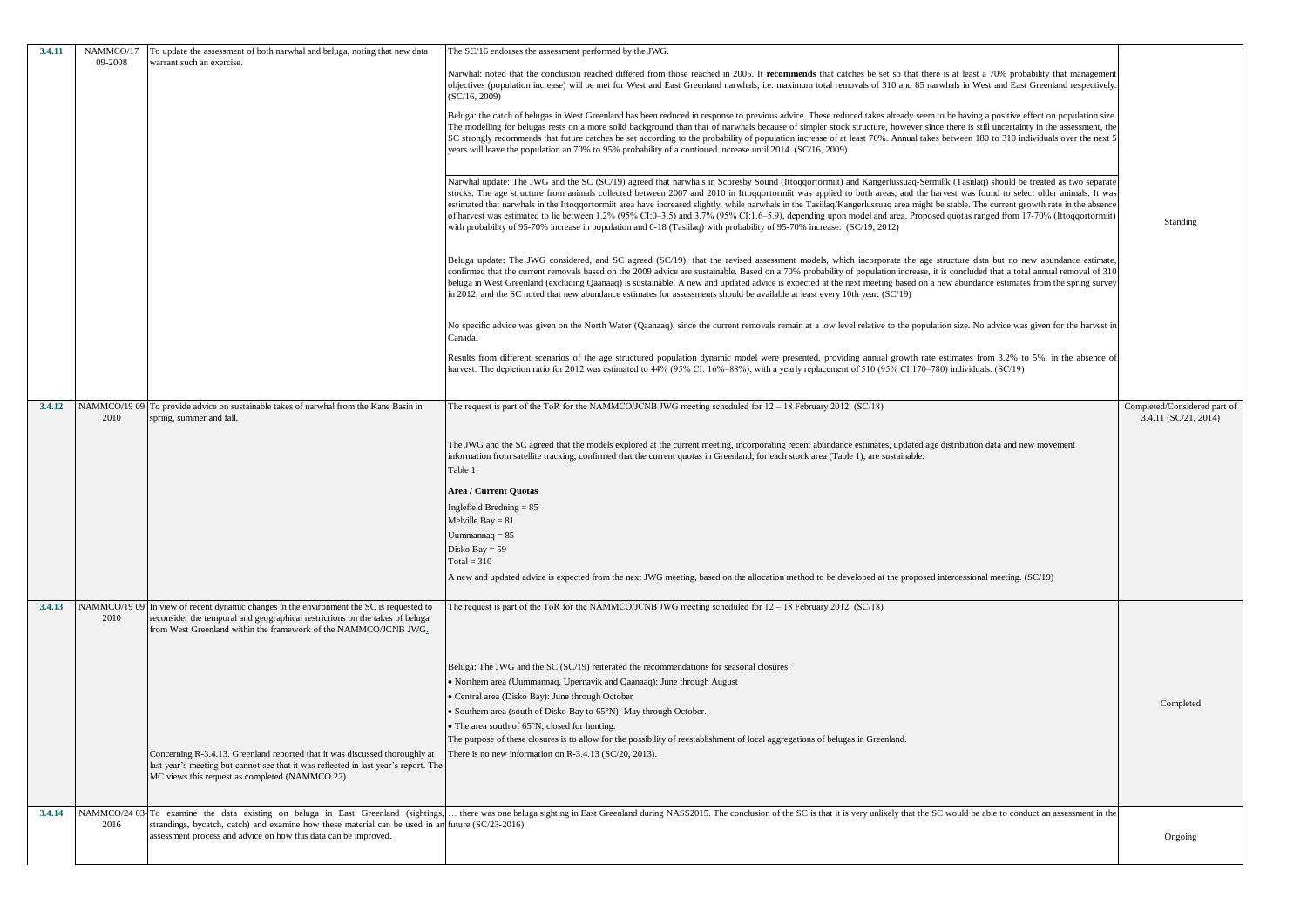| 3.5.0            | <b>SEI WHALES:</b>   |                                                                                                                                                                                        |                                                                                                                                                                                                                                                                                                                                                                                                                                                                                                                                                                                                                                                                                                                                                                                                                                                                                                                                                                                                                                                                                                                                                                                                                                                                                                                                                                                |                   |
|------------------|----------------------|----------------------------------------------------------------------------------------------------------------------------------------------------------------------------------------|--------------------------------------------------------------------------------------------------------------------------------------------------------------------------------------------------------------------------------------------------------------------------------------------------------------------------------------------------------------------------------------------------------------------------------------------------------------------------------------------------------------------------------------------------------------------------------------------------------------------------------------------------------------------------------------------------------------------------------------------------------------------------------------------------------------------------------------------------------------------------------------------------------------------------------------------------------------------------------------------------------------------------------------------------------------------------------------------------------------------------------------------------------------------------------------------------------------------------------------------------------------------------------------------------------------------------------------------------------------------------------|-------------------|
| 3.5.1            | NAMMCO/16<br>02-2007 | To investigate the status of sei whales in East and West Greenland waters, and<br>provide estimates of sustainable yield.                                                              | The SC recommended that the assessment WG for fin and humpback whales should make a state of the art investigation about the possibility of providing a status for sei whales in<br>East and West Greenland waters. (SC/15, 2008). See item 3.5.2.                                                                                                                                                                                                                                                                                                                                                                                                                                                                                                                                                                                                                                                                                                                                                                                                                                                                                                                                                                                                                                                                                                                             | Replaced by 3.5.3 |
| 3.5.2            | NAMMCO/17<br>09-2008 | To review the new data from T-NASS and associated surveys and report on<br>the status of sei whales through the Fin Whale assessment WG.                                               | The SC reiterates its recommendation that the WG on Large Whale Assessment makes a state of the art investigation about the possibility of providing a status assessment for sei<br>whales in East and West Greenlandic waters. (SC/16, 2009).                                                                                                                                                                                                                                                                                                                                                                                                                                                                                                                                                                                                                                                                                                                                                                                                                                                                                                                                                                                                                                                                                                                                 | Replaced by 3.5.3 |
| 3.5.3            | NAMMCO/18<br>09/2009 | To make a state of the art investigation about the possibility of providing a<br>status assessment for sei whales in East and West Greenlandic waters and in<br>waters West of Iceland | Abundance estimates are available from the NASS surveys in the Central North Atlantic (1989 and 1995) and one more could be produced from the 2007 surveys. In addition,<br>estimates for East and West Greenland area are available from the 2005 survey. These estimates are incomplete in temporal and spatial coverage and cannot be used for a formal<br>assessment of the stock's maximum sustainable yield. The estimates, however, could be used as minimum estimates. The SC concluded that assessments with minimum estimate of<br>sustainable yield rates should be feasible once a minimum abundance estimate from the 2007 surveys has been produced. (SC/17)                                                                                                                                                                                                                                                                                                                                                                                                                                                                                                                                                                                                                                                                                                     | Completed         |
| 3.5.3<br>amended | NAMMCO/19<br>09-2010 | To assess the status of sei whales in West Greenland waters and the Central<br>North Atlantic and provide minimum estimates of sustainable yield.                                      | The SC notes that the RMP could be applied using existing data. The resulting catch limits would consequently be lower than the stock could sustain. A prerequisite for initial<br>assessment work is the recalculation (including considerations of extrapolation) of abundance estimates for a comparable area and assessing the extent of negative bias for the<br>reasons mentioned above. Advice based on an RMP approach would require an initial assessment and likely the development of implementation trials. (SC/18, 2011)<br>There is no new information available with regards to this request.<br>The SC noted that the SC of the IWC has initiated a review of available data on North Atlantic sei whales with the view conducting an RMP implementation. Given the busy<br>schedule of the IWC RMP sub-committee, such an implementation is not expected to be completed until 2017 or later. To avoid double work, the NAMMCO SC agreed to monitor<br>the outcome of the IWC SC review of available data scheduled in 2014 before proceeding with an assessment. (SC/20, 2013). This suggestion to wait for the outcome of the IWC<br>SC review before conducting their own review was endorsed by the MCC (NAMMCO 22, 2014).<br>Like in most previous surveys there were not enough sightings in NASS2015 to develop any abundance estimates. (SC/24, 2017) | Ongoing           |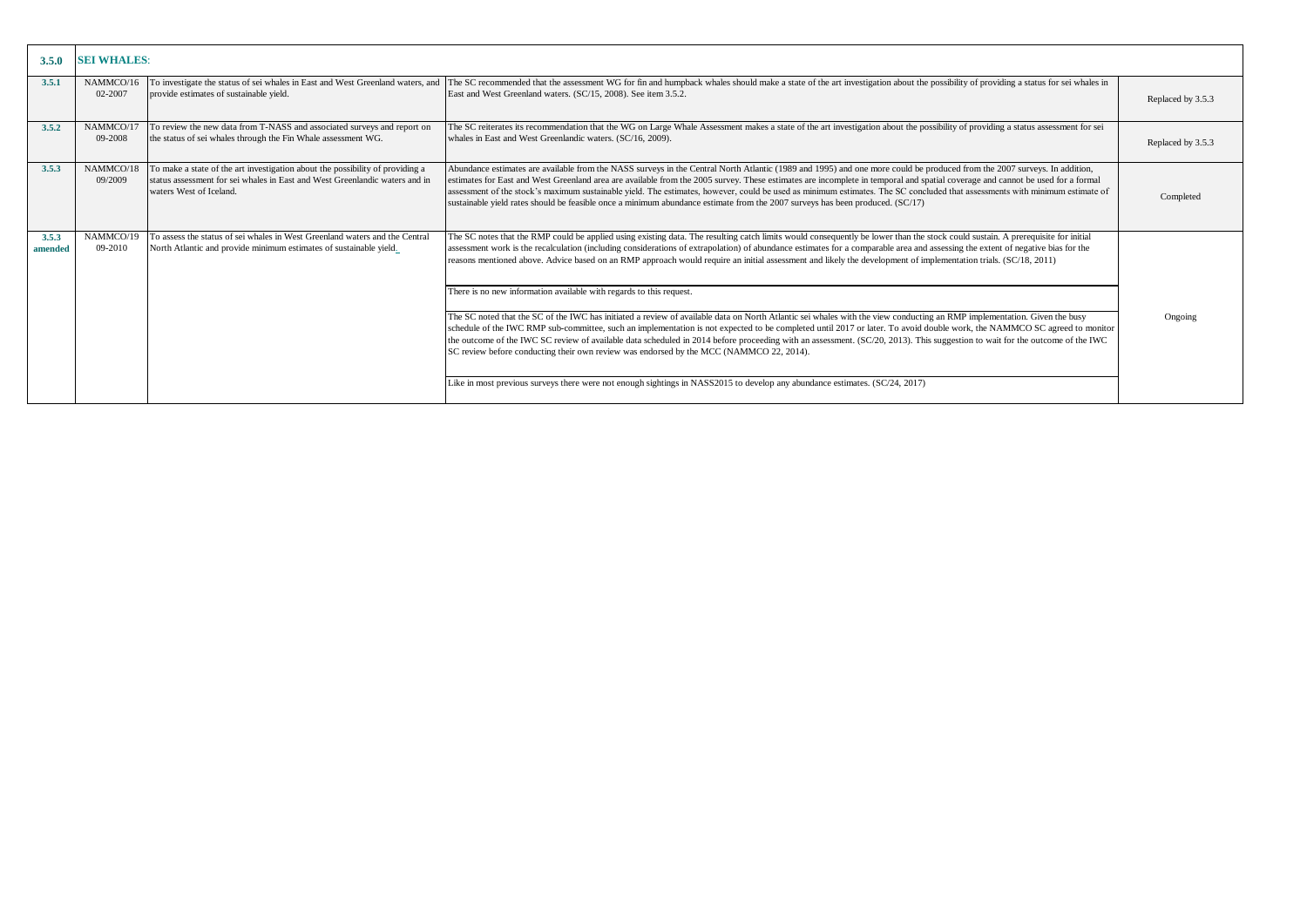| 3.6.0 |                       | <b>NORTHERN BOTTLENOSE WHALES:</b>                                                                                                                                                                                                                                       |                                                                                                                                                                                                                                                                                                                                                                                                                                                                                                                                                     |           |
|-------|-----------------------|--------------------------------------------------------------------------------------------------------------------------------------------------------------------------------------------------------------------------------------------------------------------------|-----------------------------------------------------------------------------------------------------------------------------------------------------------------------------------------------------------------------------------------------------------------------------------------------------------------------------------------------------------------------------------------------------------------------------------------------------------------------------------------------------------------------------------------------------|-----------|
| 3.6.1 | NAMMCO/02<br>01-1993  | To undertake an assessment of the status of the northern bottlenose whale<br>(Hyperoodon ampullatus) stock in the North Atlantic.                                                                                                                                        | A WG on Northern Bottlenose and Killer Whales established, and provided a preliminary assessment which was used as the basis of advice and recommendations for further<br>research given by the SC. (SC/2, 1993).                                                                                                                                                                                                                                                                                                                                   | Completed |
| 3.6.2 | NAMMCO/04<br>02-1994  | To undertake the necessary modelling of the species as suggested under<br>items 9.2. and 10.2.2 of  [the Report of the Third Meeting of the SC, 1993]                                                                                                                    | A joint session was held of the WG on Northern Bottlenose Whales and the WG on Management Procedures in order to consider the request from the Council to undertake the<br>necessary modelling of the population using catch series and abundance estimates. Their report was used as the basis for advice and research recommendations conveyed by the SC.<br>$(SC/3, 1995)$ .                                                                                                                                                                     | Completed |
| 3.7.0 | <b>KILLER WHALES:</b> |                                                                                                                                                                                                                                                                          |                                                                                                                                                                                                                                                                                                                                                                                                                                                                                                                                                     |           |
| 3.7.1 | 1993                  | NAMMCO/02 01-To advise on stock identity for management purposes; to assess abundance in<br>each stock area; to assess effects of recent environmental changes, changes in<br>the food supply and interactions with other marine living resources in each<br>stock area. | A WG on Northern Bottlenose and Killer Whales established by the SC, and provided a preliminary assessment. This provided the basis for advice and research recommendations<br>given by the SC. $(SC/2, 1993)$ .<br>The Chairman noted that it had not yet been possible to complete a full assessment of the killer whale as requested by the Council. Few new data were available, other than recent<br>sightings data from NASS-95 which had not been analysed. (SC/5, 1997).                                                                    | Completed |
| 3.7.2 | NAMMCO/13<br>03-2004  | To review the knowledge on the abundance, stock structure, migration and<br>research needs to improve this knowledge. Priority should be given to killer<br>whales in the West Greenland - Eastern Canada area.                                                          | The SC concluded that there was not enough information to carry out the assessment at this time, particularly for the West Greenland area. The SC will review new information on<br>feeding ecology of killer whales in the North Atlantic, and to provide advice on killer whales annually with the aim of completing the assessment once sufficient information becomes available for a particular area.                                                                                                                                          |           |
|       |                       |                                                                                                                                                                                                                                                                          | Not enough information still. (SC/15, 2008)                                                                                                                                                                                                                                                                                                                                                                                                                                                                                                         |           |
|       |                       |                                                                                                                                                                                                                                                                          | Situation unchanged. (SC/16, 2009)                                                                                                                                                                                                                                                                                                                                                                                                                                                                                                                  |           |
|       |                       |                                                                                                                                                                                                                                                                          | SC/20 again noted that there is not sufficient new information to answer this request at this time. (SC/20, 2013)                                                                                                                                                                                                                                                                                                                                                                                                                                   |           |
|       |                       |                                                                                                                                                                                                                                                                          | SC/20 noted higher levels of annual catches (19 on average per year from 2010 and 2012) in West Greenland. The SC was then informed that the recent catch statistics on killer<br>whales in West Greenland have not been validated, and at this meeting the SC noted that these catch statistics still have not been validated. The SC reiterates the recommendation<br>that all catch data on killer whales are validated before the next SC meeting, so that it is possible for the SC to monitor the development of the hunt. (SC/20, 2013)      | Ongoing   |
|       |                       |                                                                                                                                                                                                                                                                          | There is still not enough information to answer the request. Unfortunately catch information in Greenland was not available for review by the SC at this meeting. (SC/21,2014)                                                                                                                                                                                                                                                                                                                                                                      |           |
|       |                       |                                                                                                                                                                                                                                                                          | SC/22 noted that these catch statistics still have not been validated. The SC reiterates the recommendation that all catch data on killer whales are validated before the next SC<br>meeting, so that it is possible for the SC to monitor the development of the hunt. (SC/22, 2015)                                                                                                                                                                                                                                                               |           |
|       |                       |                                                                                                                                                                                                                                                                          | Catches in Greenland have not been validated by the Ministry. The catches are now starting to be too old to be validated [and] the SC recommends that catch validation should be<br>done on an annual basis in answer to R-3.7.2, this is a species that is hunted in Greenland, with uncertain catch statistics, and no abundance estimate. Work is ongoing that will<br>help in answering this request, and the SC recommends that this information is gathered with more speed in order for the SC to be able to monitor the hunt. (SC/23, 2016) |           |
|       |                       |                                                                                                                                                                                                                                                                          | SC/24 recommended the production of a status paper for NA killer whales (SC/24, 2017)                                                                                                                                                                                                                                                                                                                                                                                                                                                               |           |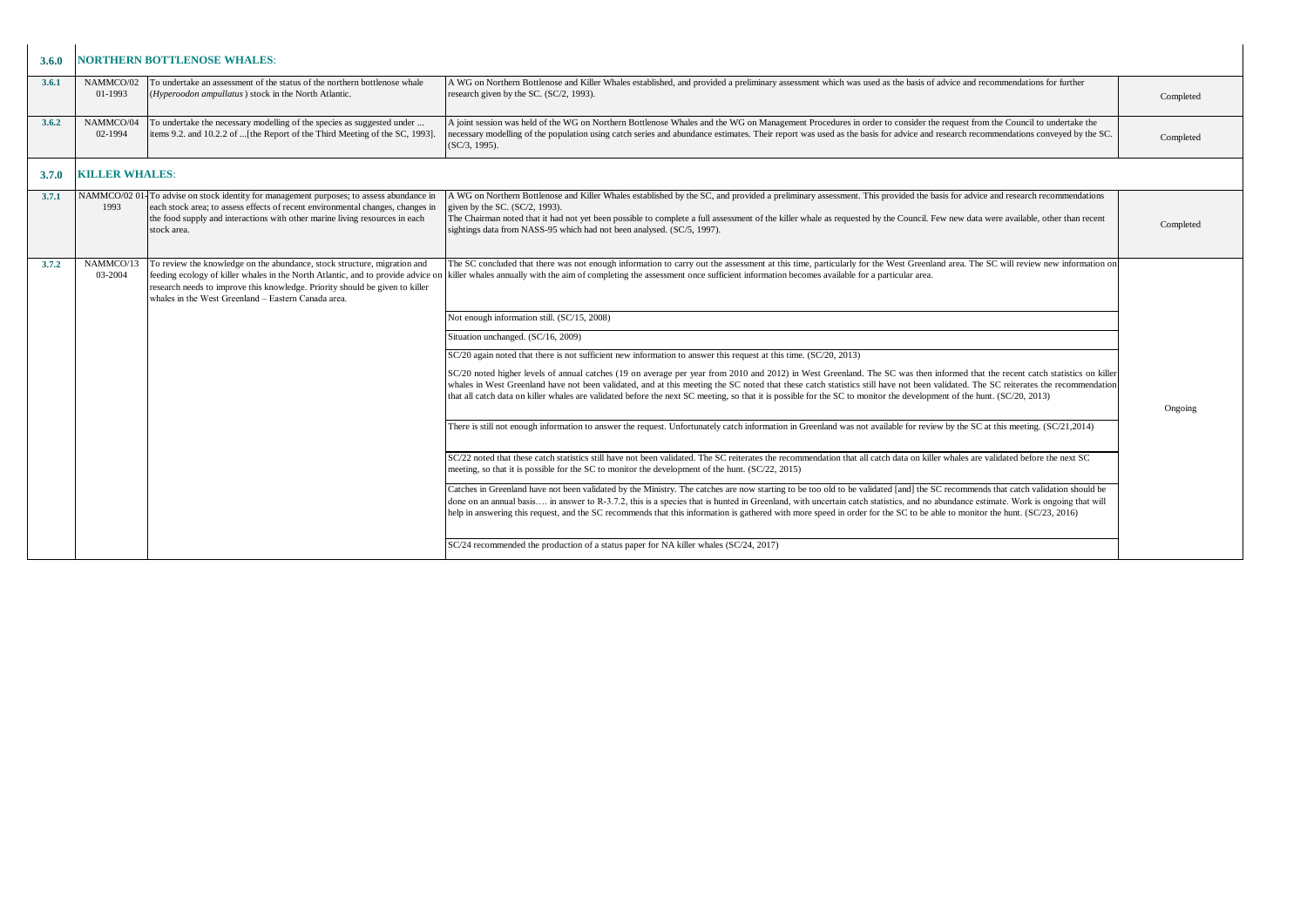| 3.8.0 |                      | <b>LONG-FINNED PILOT WHALES:</b>                                                                                                                                                                                                                                                                                                                                                                                              |                                                                                                                                                                                                                                                                                                                                                                                                                                                                                                                                                                                                                                                                                                                                                                                                                                                                                                                                                                                                                                                                                                                                                                                                                                                                                                                                                                                                                                        |                                            |
|-------|----------------------|-------------------------------------------------------------------------------------------------------------------------------------------------------------------------------------------------------------------------------------------------------------------------------------------------------------------------------------------------------------------------------------------------------------------------------|----------------------------------------------------------------------------------------------------------------------------------------------------------------------------------------------------------------------------------------------------------------------------------------------------------------------------------------------------------------------------------------------------------------------------------------------------------------------------------------------------------------------------------------------------------------------------------------------------------------------------------------------------------------------------------------------------------------------------------------------------------------------------------------------------------------------------------------------------------------------------------------------------------------------------------------------------------------------------------------------------------------------------------------------------------------------------------------------------------------------------------------------------------------------------------------------------------------------------------------------------------------------------------------------------------------------------------------------------------------------------------------------------------------------------------------|--------------------------------------------|
| 3.8.1 | NAMMCO/01<br>09-1992 | To provide an assessment of the state of the pilot whale stock in the north<br>astern Atlantic, based on the information sampled from the Faroese drive<br>fishery and the NASS sighting surveys.                                                                                                                                                                                                                             | The SC decided to base its advice on the report of the ICES Study Group on Long-Finned Pilot whales. They concluded that an evaluation of status could not be provided without<br>further work. (SC/2, 1993)                                                                                                                                                                                                                                                                                                                                                                                                                                                                                                                                                                                                                                                                                                                                                                                                                                                                                                                                                                                                                                                                                                                                                                                                                           | Completed                                  |
| 3.8.2 | NAMMCO/2 01-<br>1993 | To analyse the effects of the pilot whale drive hunt in the Faroe Islands on<br>North Atlantic pilot whales (Globicephala melas), especially whether the<br>numbers taken are consistent with sustainable utilisation.                                                                                                                                                                                                        | This matter was addressed by the SC, based on the findings of the ICES Study Group and the review of the results of NASS-95. The SC agreed to endorse the list of future research<br>requirements listed by the ICES Study Group in its report, and provided advice on the sustainability of the Faroese catch. (SC/5, 1997)                                                                                                                                                                                                                                                                                                                                                                                                                                                                                                                                                                                                                                                                                                                                                                                                                                                                                                                                                                                                                                                                                                           | Completed                                  |
| 3.8.3 | NAMMCO/16<br>02-2007 | It is noted that it had been over 10 years since the SC concluded its assessment<br>of pilot whales. It was recommended then that a monitoring programme for<br>pilot whales caught in the Faroes drive hunt be implemented. The SC is<br>requested to develop a proposal for the details of a cost-effective scientific<br>monitoring programme for pilot whales in the Faroes.                                              | The SC convened a WG for developing such a proposal, under the chairmanship of C. Lockyer. The monitoring programme is under development. (SC/15, 2008)                                                                                                                                                                                                                                                                                                                                                                                                                                                                                                                                                                                                                                                                                                                                                                                                                                                                                                                                                                                                                                                                                                                                                                                                                                                                                |                                            |
|       |                      |                                                                                                                                                                                                                                                                                                                                                                                                                               | In 2008, the SC presented a detailed plan with options for different scales of monitoring relative to costs. In particular, the SC noted that it needed an intensive short-term catch<br>sampling programme of sex and age distribution over a 3-year period to be implemented in order to assess the variability within- and between years and compare with the 1986-88<br>sampling programme, before it could identify a cost effective long-term monitoring plan. Such a short-term programme has not been implemented yet, so the SC has not considered<br>this issue again for 2009. (SC/16, 2009)                                                                                                                                                                                                                                                                                                                                                                                                                                                                                                                                                                                                                                                                                                                                                                                                                                | Completed (SC/22 and<br>NAMMCO/24)         |
|       |                      | MC agrees with the SC that R-3.8.3 is completed (NAMMCO/24)                                                                                                                                                                                                                                                                                                                                                                   | The Faroes have increased the efforts in the sampling program of harvested animals, prioritizing obtaining ages, skin samples, and reproductive parameters for each animal. A total<br>of 270 animals were sampled in 2013. (SC/21, 2014)                                                                                                                                                                                                                                                                                                                                                                                                                                                                                                                                                                                                                                                                                                                                                                                                                                                                                                                                                                                                                                                                                                                                                                                              |                                            |
|       |                      |                                                                                                                                                                                                                                                                                                                                                                                                                               | Regarding R-3.8.3, taking into account the recommendations made by the 2008 Pilot Whale WG (Qeqertarsuaq, Greenland) that were organized in response to this request, the<br>Faroes has developed a scientific monitoring programme to update biological parameters. As reported in the NPR, a number of samples have been collected including samples for<br>ageing, reproductive information, and stomach samples for diet. The plan is to continue to collect samples from every drive and deliver results to the next assessment meeting.<br>Based on this information, the SC considers R-3.8.3 completed and awaits further guidance from Council. (SC/22, 2015)                                                                                                                                                                                                                                                                                                                                                                                                                                                                                                                                                                                                                                                                                                                                                                 |                                            |
| 3.8.4 | NAMMCO/16<br>02-2007 | Bearing in mind that T-NASS in 2007 was expected to provide a better basis<br>for an updated abundance estimate for pilot whales in the North Atlantic, the<br>SC to make sure that both the methodology and the coverage of T-NASS take<br>into account the need for reliable estimates for pilot whales. In addition,<br>priority should be given to the analysis of data on pilot whales after the<br>ompletion of T-NASS. | The T-NASS committee took pilot whale into consideration when designing the survey. The WG on Abundance Estimate reviewed the data collected and gave advice for analysis<br>and recommended that these be initiated immediately. The Faroes took the lead in this. (SC/15, 2008)                                                                                                                                                                                                                                                                                                                                                                                                                                                                                                                                                                                                                                                                                                                                                                                                                                                                                                                                                                                                                                                                                                                                                      |                                            |
|       |                      |                                                                                                                                                                                                                                                                                                                                                                                                                               | See item 1.7.11 (SC/16, 2009)                                                                                                                                                                                                                                                                                                                                                                                                                                                                                                                                                                                                                                                                                                                                                                                                                                                                                                                                                                                                                                                                                                                                                                                                                                                                                                                                                                                                          |                                            |
|       |                      | The MC commented on the wording of "concern for managers" in the SC<br>report. Mikkelsen reported that the concern lies with the issue that it is<br>unknown how the animals in the abundance estimates are related to the stocks<br>that contribute to the hunt in the Faroes. Ongoing work will continue into<br>abundance estimates and stock identity.                                                                    | The SC recommended in 2009 that an index of relative abundance be developed and applied to the area that is common to all surveys, with the aim of determining trends in<br>abundance over the full period of the NASS. Pike et al. (SC/20/18) was presented at SC/20. CDS was used to develop indices of relative abundance. The results are suggestive of a<br>decline in abundance over the past two decades, although no firm conclusions could be reached about the reality or causes of the apparent decline in the relative abundance of pilot<br>whales in the index areas. The role of operational changes in the surveys is equivocal and could have led to either a reduction or exaggeration of the observed trend. If the trend is<br>real, it may have been caused, enhanced or lessened by possible changes in the wider distribution of pilot whales in the area. Although it seems very unlikely that an annual harvest<br>of around 1,000 whales could have caused the population to decline, the apparent reduction of pilot whale abundance in the index areas, which includes the hunting area around the<br>Faroes, should be of concern for managers (SC/20, 2013).                                                                                                                                                                                                                                             | Completed (SC/22 and<br>NAMMCO/24)         |
|       |                      | (NAMMCO 22).                                                                                                                                                                                                                                                                                                                                                                                                                  | The MC noted that a new abundance estimate is anticipated after TNASS2015 R-3.8.4 refers to T-NASS 2007, and the SC considers this request now completed.                                                                                                                                                                                                                                                                                                                                                                                                                                                                                                                                                                                                                                                                                                                                                                                                                                                                                                                                                                                                                                                                                                                                                                                                                                                                              |                                            |
|       |                      | The MC agreed with the SC that R-3.8.3 is completed. (NAMMCO/24)                                                                                                                                                                                                                                                                                                                                                              |                                                                                                                                                                                                                                                                                                                                                                                                                                                                                                                                                                                                                                                                                                                                                                                                                                                                                                                                                                                                                                                                                                                                                                                                                                                                                                                                                                                                                                        |                                            |
| 3.8.5 | NAMMCO/1909<br>2010  | To assess the status of long-finned pilot whales in West Greenland waters and<br>provide minimum estimates of sustainable yield.                                                                                                                                                                                                                                                                                              | The SC recommends that a pilot whale WG meeting be held to perform assessments and aim at providing advice on sustainable removals for pilot whales around the Faroes Islands<br>and West Greenland. This meeting awaits progress on abundance estimates and stock structure from the Faroes.(SC/18, 2011)<br>Update: The average annual catch of long-finned pilot whales in West Greenland during 1993-2007 was 126 whales. An aerial survey conducted in 2007 with partial coverage of the<br>potential pilot whale habitat (Figure 4, above) revealed an abundance of 7,440 animals (95% CI 3,014-18,367) which has been approved by the NAMMCO SC. Applying a PBR<br>approach (rmax of 3% and recovery factor of 1), it is suggested that a sustainable harvest level of pilot whales taken from this abundance would be around 50 whales per year. An<br>estimate based on the AWMPc procedure, suggests that an annual take 70 whale is sustainable. However, the survey did not cover the entire range of pilot whales in West<br>Greenland and the summer aggregation in West Greenland cannot be considered an isolated stock. Instead, it is likely connected to pilot whales along Labrador and at<br>Newfoundland, and the occurrence and abundance in West Greenland is probably influenced by the sea temperature regimes in the area (Fullard et al. 2000), although the extent of<br>this is not known. (SC/19, 2012) | Replaced by 3.8.6 (SC/22 and<br>NAMMCO/23) |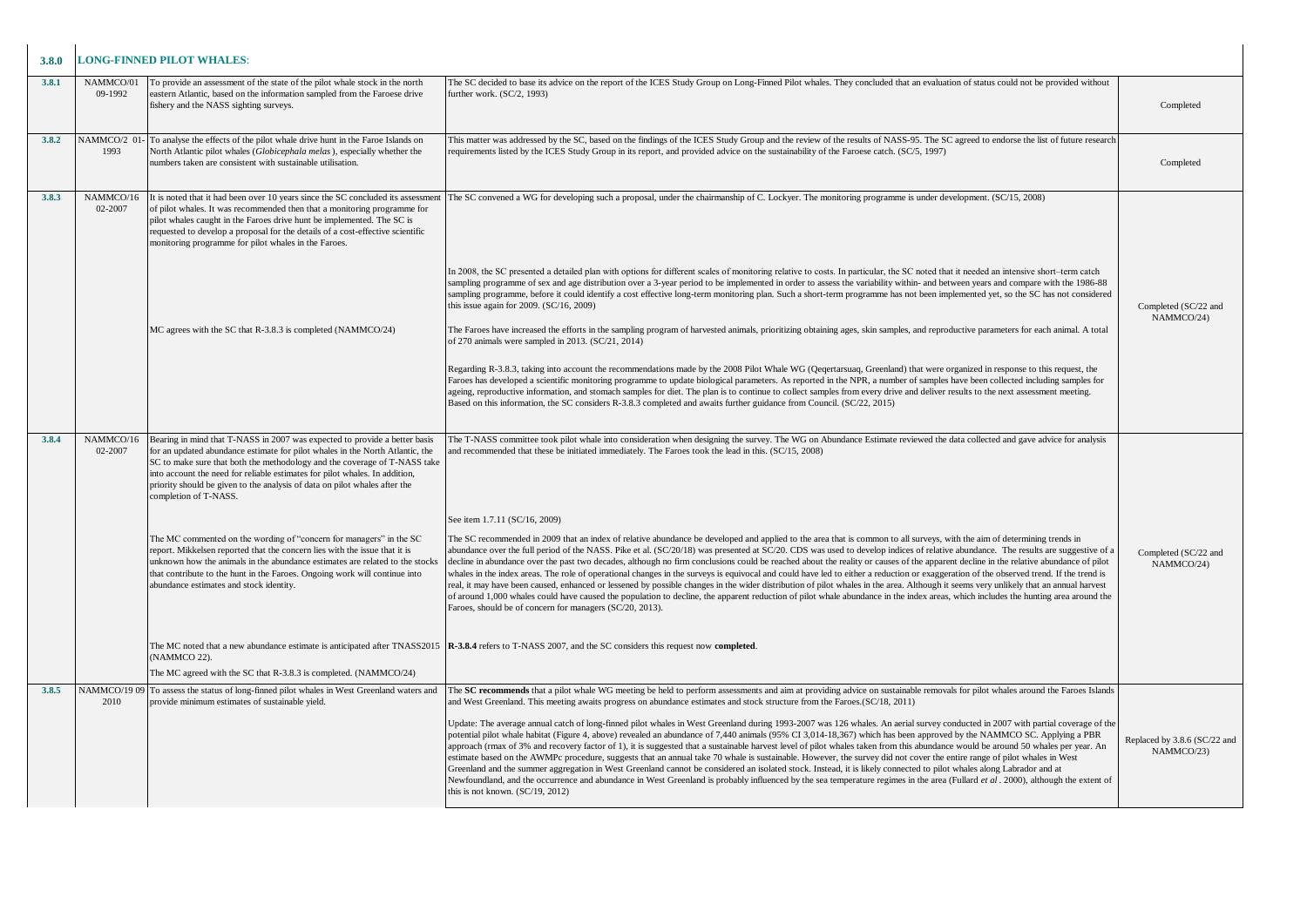| 3.8.6 | 2011 | NAMMCO/20 09-To continue work to complete a full assessment of pilot whales in the North<br>Atlantic and provide advice on the sustainability of catches, as soon as<br>necessary further information becomes available, with particular emphasis on<br>the Faroese area and East and West Greenland. In the short term, the SC was<br>requested to provide a general indication of the level of abundance of pilot<br>whales required to sustain an annual catch equivalent to the annual average of<br>the Faroese catch in the years since 1997. | SC/19 agreed that it was unlikely that a full assessment could be attempted in the near future. Regarding a short term advice, the SC noted that both the AWMPc procedure (which<br>has been used for preliminary advice for baleen whales in West Greenland by NAMMCO and the IWC), as well as the PBR approach, could be used for an inverse advice calculation<br>of the minimum abundance required to sustain the average take by the Faroese. (SC/19, 2012)<br>With the average annual catch by the Faroese since 1997 being 678, and the CV of the latest abundance estimate being 0.27, the AWMPc procedure estimates that an abundance<br>estimate around 50,000 pilot whales and a similar precision is required to sustain the catch. In comparison, the PBR approach (rmax of 3% and recovery factor of 1) calculates an<br>abundance estimate around 80,000 whales. These calculations reflect precautionary estimates of the minimum abundance estimates required to sustain the Faroese hunt. However,<br>the geographical range of the stock(s) that supply the Faroese hunt is unknown, and it is unresolved how the calculated estimates compare with the accepted estimate of 128,000<br>(95% CI: 75,700-217,000) pilot whales from the Icelandic and Faroe Islands area of T-NASS. |         |
|-------|------|-----------------------------------------------------------------------------------------------------------------------------------------------------------------------------------------------------------------------------------------------------------------------------------------------------------------------------------------------------------------------------------------------------------------------------------------------------------------------------------------------------------------------------------------------------|-------------------------------------------------------------------------------------------------------------------------------------------------------------------------------------------------------------------------------------------------------------------------------------------------------------------------------------------------------------------------------------------------------------------------------------------------------------------------------------------------------------------------------------------------------------------------------------------------------------------------------------------------------------------------------------------------------------------------------------------------------------------------------------------------------------------------------------------------------------------------------------------------------------------------------------------------------------------------------------------------------------------------------------------------------------------------------------------------------------------------------------------------------------------------------------------------------------------------------------------------------------------------------------------------------|---------|
|       |      |                                                                                                                                                                                                                                                                                                                                                                                                                                                                                                                                                     | The next assessment will not occur until after the next sightings survey. (SC/21, 2014)                                                                                                                                                                                                                                                                                                                                                                                                                                                                                                                                                                                                                                                                                                                                                                                                                                                                                                                                                                                                                                                                                                                                                                                                               |         |
|       |      |                                                                                                                                                                                                                                                                                                                                                                                                                                                                                                                                                     | The remaining unanswered portions of R-3.8.6 awaits new data from NASS2015. The West Greenland part was dealt with during SC/19 and the SC refers Council to that report.<br>(SC/22, 2015)                                                                                                                                                                                                                                                                                                                                                                                                                                                                                                                                                                                                                                                                                                                                                                                                                                                                                                                                                                                                                                                                                                            |         |
|       |      |                                                                                                                                                                                                                                                                                                                                                                                                                                                                                                                                                     |                                                                                                                                                                                                                                                                                                                                                                                                                                                                                                                                                                                                                                                                                                                                                                                                                                                                                                                                                                                                                                                                                                                                                                                                                                                                                                       | Ongoing |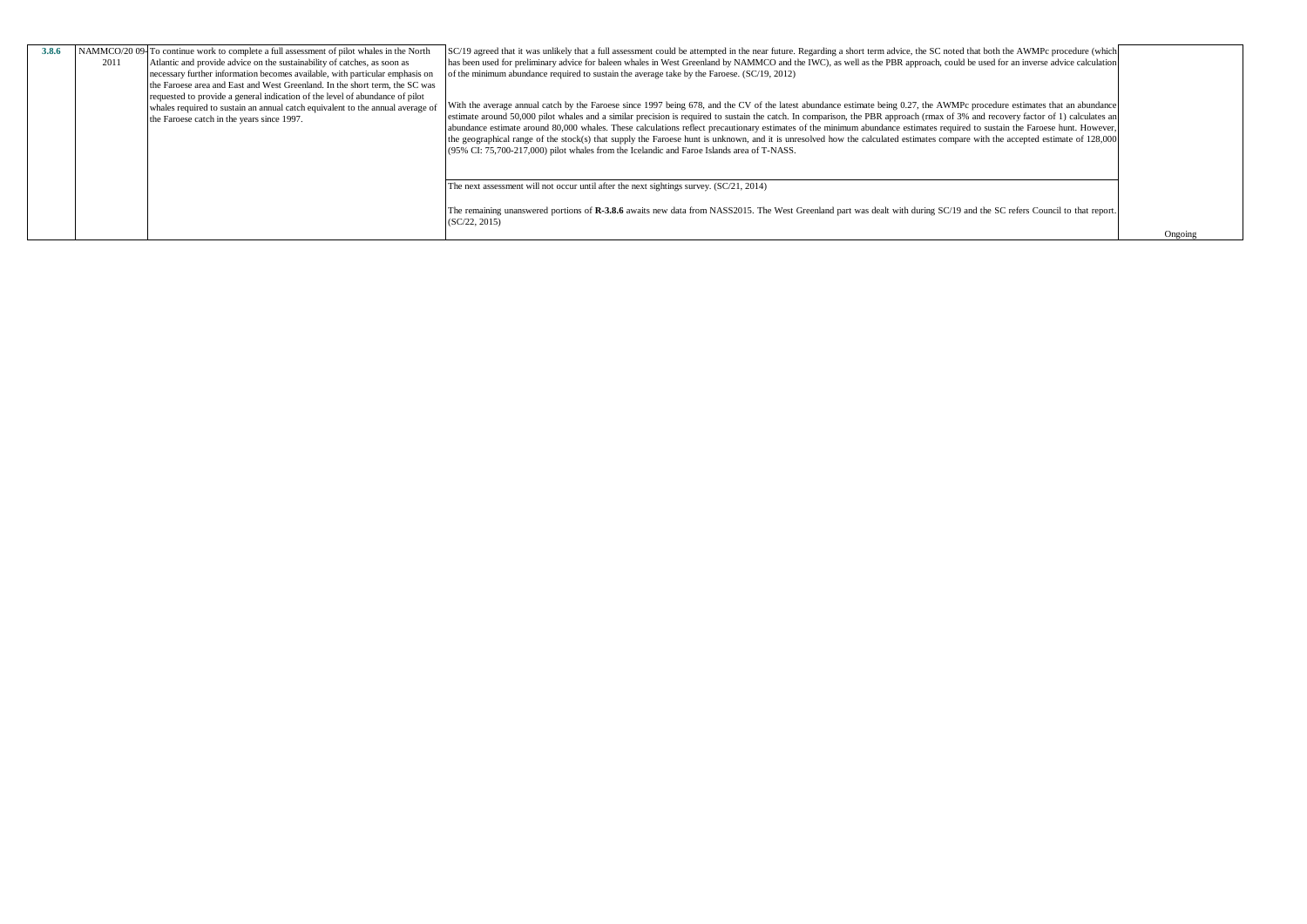| 3.9.0 |                      | <b>DOLPHIN SPECIES (Tursiops and Lagenoryhncus spp.):</b>                                                                                                                                                                                                                                                                                                                                                                                                                                                                                                                                                                                                                                                                                                                                                                                                                                                                                                                                                |                                                                                                                                                                                                                                                                                                                                                                                                                                                                                                                                                                                                                                          |                   |
|-------|----------------------|----------------------------------------------------------------------------------------------------------------------------------------------------------------------------------------------------------------------------------------------------------------------------------------------------------------------------------------------------------------------------------------------------------------------------------------------------------------------------------------------------------------------------------------------------------------------------------------------------------------------------------------------------------------------------------------------------------------------------------------------------------------------------------------------------------------------------------------------------------------------------------------------------------------------------------------------------------------------------------------------------------|------------------------------------------------------------------------------------------------------------------------------------------------------------------------------------------------------------------------------------------------------------------------------------------------------------------------------------------------------------------------------------------------------------------------------------------------------------------------------------------------------------------------------------------------------------------------------------------------------------------------------------------|-------------------|
| 3.9.1 | NAMMCO/07<br>05-1997 | The Council recommended that NAMMCO member countries study the<br>ecological interaction between dolphin species (e.g., Lagenorhynchus spp.)<br>and fisheries, with the view to future assessments of such interactions.                                                                                                                                                                                                                                                                                                                                                                                                                                                                                                                                                                                                                                                                                                                                                                                 | Not addressed due to insufficient information.                                                                                                                                                                                                                                                                                                                                                                                                                                                                                                                                                                                           | Replaced by 3.9.6 |
| 3.9.2 | NAMMCO/08<br>09-1998 | Noting that ecological interactions between dolphin species of the<br>Lagenorhynchus genus and fisheries have caused concern in NAMMCO<br>countries, the SC is requested to perform an assessment of distribution, stock<br>identity, abundance and ecological interactions of white-beaked and white-<br>sided dolphins in the North Atlantic area.                                                                                                                                                                                                                                                                                                                                                                                                                                                                                                                                                                                                                                                     | The SC noted that the IWC SC had dealt with these species in 1996. Generally, it was considered that there is insufficient information on stock structure, abundance and feeding<br>ecology to carry out a meaningful assessment of these species at this time. Some new information on abundance may become available from the NASS-95 survey, but these data<br>have not yet been analyzed. The SC agreed to begin compiling available information on these species in member countries, with the objective of identifying knowledge gaps and<br>creating a basis for assessment in the longer term. (SC/7, 1999)                      | Replaced by 3.9.6 |
| 3.9.3 | NAMMCO/09<br>10-1999 | It is noted the conclusion of the SC that there is insufficient information on<br>stock structure, abundance and feeding ecology to carry out a meaningful<br>assessment of these species at this time.                                                                                                                                                                                                                                                                                                                                                                                                                                                                                                                                                                                                                                                                                                                                                                                                  | The SC noted that the NASS surveys were optimised for species other than dolphins, and that in some cases, it was not possible to identify dolphins to species. In these cases,<br>mapping of sightings may be the only analysis warranted. Further analyses may be feasible from the Faroese and Icelandic survey areas, and the SC made preparations to begin these<br>analyses. (SC/8, 2000)                                                                                                                                                                                                                                          |                   |
|       |                      | It is furtherr noted that, in addition to the focus of the Management<br>Committee's former request for advice on these species in relation to their<br>ecological interactions with fisheries, these dolphin species are harvested in<br>ignificant numbers in the Faroe Islands.                                                                                                                                                                                                                                                                                                                                                                                                                                                                                                                                                                                                                                                                                                                       | These species are harvested sporadically in drive hunts in the Faroe Islands, and there is some by-catch in Iceland. They are rarely taken in Norway or Greenland. Scientific papers<br>on feeding ecology and life history in Icelandic waters are expected to be published soon. The SC recommended that a sampling program be initiated in the Faroe Islands for white-<br>sided, white-beaked and bottlenose dolphins, primarily to collect information on feeding ecology, life history and stock delineation. They also recommended that sampling should<br>continue in Iceland and Norway on an opportunistic basis. (SC/8, 2000) | Replaced by 3.9.6 |
|       |                      | The Management Committee therefore agreed to recommend that the SC be<br>equested to facilitate the requested assessment of these species, with an<br>mphasis on the following:                                                                                                                                                                                                                                                                                                                                                                                                                                                                                                                                                                                                                                                                                                                                                                                                                          |                                                                                                                                                                                                                                                                                                                                                                                                                                                                                                                                                                                                                                          |                   |
|       |                      | to analyse results from NASS 95 and other sightings surveys as a basis<br>for establishing abundance estimates for the stocks;                                                                                                                                                                                                                                                                                                                                                                                                                                                                                                                                                                                                                                                                                                                                                                                                                                                                           |                                                                                                                                                                                                                                                                                                                                                                                                                                                                                                                                                                                                                                          |                   |
|       |                      | to coordinate the efforts of member countries to conduct research to fill<br>the noted information gaps, taking advantage in particular of the sampling<br>opportunities provided by the Faroese catch, as well as dedicated samples in<br>other areas.                                                                                                                                                                                                                                                                                                                                                                                                                                                                                                                                                                                                                                                                                                                                                  |                                                                                                                                                                                                                                                                                                                                                                                                                                                                                                                                                                                                                                          |                   |
| 3.9.4 | NAMMCO/09<br>10-1999 | It is noted that bottlenosed dolphins, like white-sided and white-beaked<br>dolphins, are also harvested in the coastal drive fishery in the Faroe Islands.                                                                                                                                                                                                                                                                                                                                                                                                                                                                                                                                                                                                                                                                                                                                                                                                                                              |                                                                                                                                                                                                                                                                                                                                                                                                                                                                                                                                                                                                                                          |                   |
|       |                      | It is agreed to recommend that, in connection with the updated request for<br>advice from the SC on white-sided and white-beaked dolphins, that bottlenosed<br>dolphins also be included in this assessment.                                                                                                                                                                                                                                                                                                                                                                                                                                                                                                                                                                                                                                                                                                                                                                                             |                                                                                                                                                                                                                                                                                                                                                                                                                                                                                                                                                                                                                                          | Replaced by 3.9.6 |
| 3.9.5 | NAMMCO/10<br>09-2000 | It is noted that the requested assessments for these species could not at present<br>be completed because of a lack of information on stock identity, distribution,<br>abundance and biology. The Management Committee therefore recommended<br>that the SC monitors developments in this area and continues its assessments,<br>as new data become available.                                                                                                                                                                                                                                                                                                                                                                                                                                                                                                                                                                                                                                           | The Committee noted that considerable progress has been made in the Faroes in describing the ecology and life history of white sided dolphins, but that some analytical work<br>emains to be completed and sampling will continue. At this point the SC considered that there was still insufficient information on abundance, stock relationships, life history and<br>feeding ecology to go forward with the requested assessments for these species. This may become feasible by 2007. (SC/11, 2003).                                                                                                                                 | Replaced by 3.9.6 |
| 3.9.6 | NAMMCO/13<br>03-2004 | The SC was asked to carry out assessments of these species, but to date<br>insufficient information has been available on stock delineation, distribution,<br>abundance and biological parameters to initiate the work. The Committee was<br>pleased to note that considerable progress has been made in the Faroes in<br>describing the ecology and life history of white-sided dolphins and that<br>nformation on white-beaked dolphins should be available from Iceland and<br>Norway in about 2 years time. Abundance estimates are lacking in all areas<br>except Icelandic coastal waters, and no information on stock delineation or po<br>structure is yet available. The SCANS survey planned for 2005/6 and coastal<br>surveys planned for Norway (see 9.3) should provide information on<br>distribution and abundance in some areas. The Committee endorsed the plan of<br>the SC to proceed with the assessments once the above-mentioned studies have<br>been completed, probably by 2007. | There is still insufficient data on these species to conduct an assessment, but the SC recommended that abundance be estimated for white-sided and white-beaked dolphins from the<br>2007 T-NASS survey as soon as possible. An assessment of the species could be attempted in 2009 at the earliest. (SC/15, 2008)                                                                                                                                                                                                                                                                                                                      | Pending           |
|       |                      |                                                                                                                                                                                                                                                                                                                                                                                                                                                                                                                                                                                                                                                                                                                                                                                                                                                                                                                                                                                                          | The Committee notes that there are still not enough data (life history and abundance) for any of the three species to complete an assessment. The Faroes have samples for diet and<br>life history parameters from 350 white-sided dolphins, but the analysis is not completed yet. (SC/16, 2009)                                                                                                                                                                                                                                                                                                                                        |                   |
|       |                      |                                                                                                                                                                                                                                                                                                                                                                                                                                                                                                                                                                                                                                                                                                                                                                                                                                                                                                                                                                                                          | The SC noted that the data on life history and abundance for any of the three species is still not sufficient for an assessment and recommended that the Faroese samples for diet and<br>life history parameters from 350 white-sided dolphins be finalised and at the same time that an abundance estimate from the 2007 survey be attempted. (SC/17, 2010)                                                                                                                                                                                                                                                                             |                   |
|       |                      |                                                                                                                                                                                                                                                                                                                                                                                                                                                                                                                                                                                                                                                                                                                                                                                                                                                                                                                                                                                                          | The SC noted that there is no new data available to answer this request. Mikkelsen informed that the data collected from the drive hunt of white sided dolphins in the Faroes will be<br>published before the next SC meeting. (SC/20, 2013)                                                                                                                                                                                                                                                                                                                                                                                             |                   |
|       |                      |                                                                                                                                                                                                                                                                                                                                                                                                                                                                                                                                                                                                                                                                                                                                                                                                                                                                                                                                                                                                          | SC/21 noted that there is no new information for bottlenose dolphins from the Faroes and the analysis from previous studies of white sided dolphins have not been completed.<br>(SC/21, 2014)                                                                                                                                                                                                                                                                                                                                                                                                                                            |                   |
|       |                      |                                                                                                                                                                                                                                                                                                                                                                                                                                                                                                                                                                                                                                                                                                                                                                                                                                                                                                                                                                                                          | Some sampling has been occurring in the Faroes previously, however no new samples have been collected recently because there have been very few catches in recent years. The<br>results from the previous sample collections have yet to be published. (SC/22, 2015)                                                                                                                                                                                                                                                                                                                                                                     |                   |
|       |                      | The MC notes the report of the SC, awaits the publication from the previous<br>sampling. (NAMMCO/24, 2016)                                                                                                                                                                                                                                                                                                                                                                                                                                                                                                                                                                                                                                                                                                                                                                                                                                                                                               |                                                                                                                                                                                                                                                                                                                                                                                                                                                                                                                                                                                                                                          |                   |

 $\overline{1}$